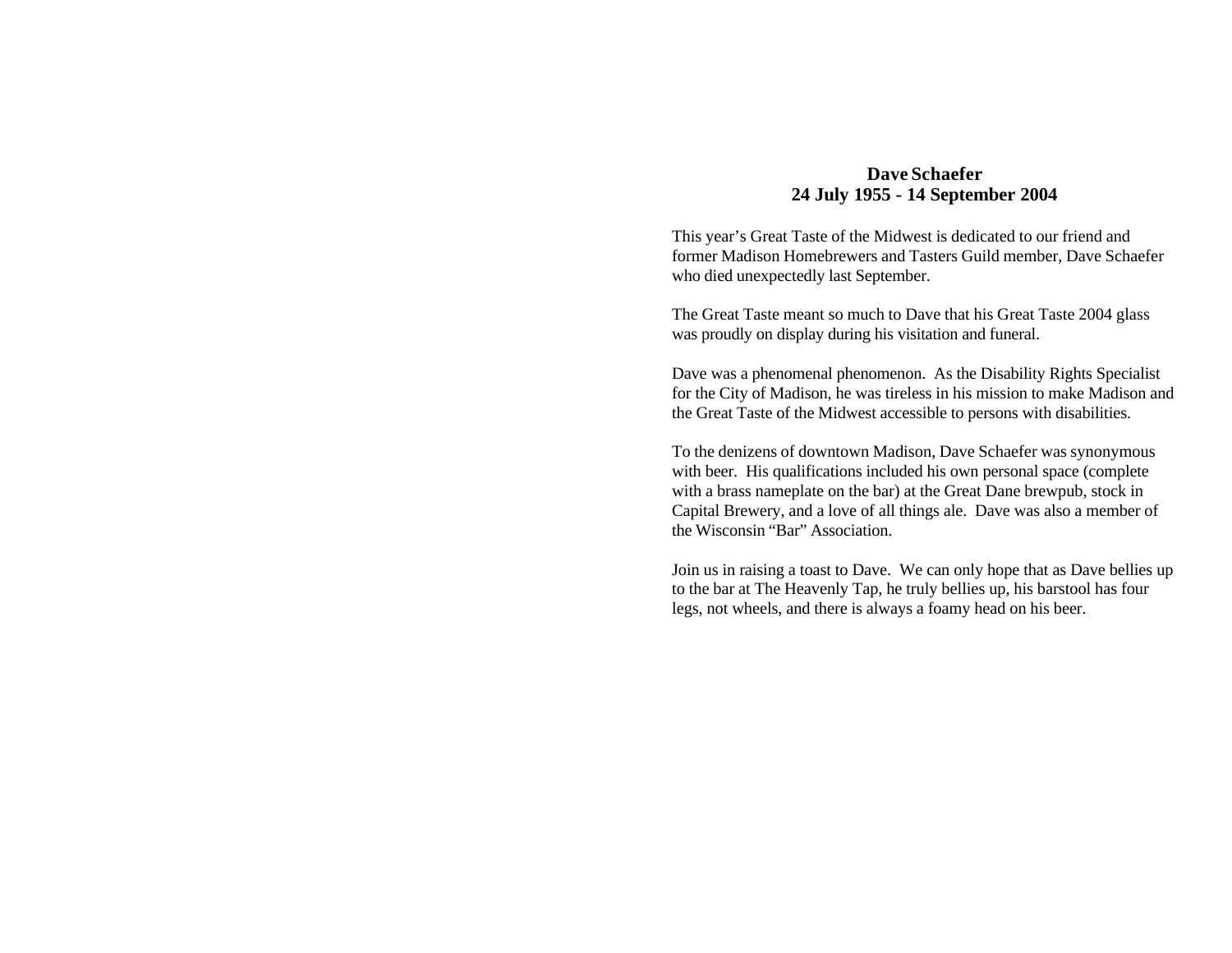Welcome to the 19th annual Great Taste of Midwest. We're pretty proud of this festival, and I think you'll see why. Featuring more than 100 brewers, who are pouring more than 500 different beers, it has one of the best selections of beer to be had anywhere in the world in one place. Olin-Turville Park gets accolades for being one of the best festival locations and you, our patrons, are lauded for your discriminating palates. There are many places in this country, and throughout the world, where people can't tell a dunkle from a porter, a wit from a weizen. Our brewers recognize your sophistication, and do their best to show you their best recipes. Put all these ingredients together and, like a master brewer, you've got a winning combination.

Thank you to the hundreds of volunteers who make this festival possible. Nobody gets paid for putting on this festival. Volunteers make it work for you. Our fine musicians are volunteers, playing for craft beer. Thanks, especially, to the many members of the Madison Homebrewers and Tasters Guild who give untold hours effort to organize this festival for you. Look for them in their blue staff shirts and raise a toast to them!

The Great Taste of the Midwest is a fund-raiser for Madison's volunteer-powered radio station, WORT-FM. It is a non-commercial, listener sponsored, member controlled community radio station broadcasting to south central Wisconsin. WORT "volunteers and staff provide quality programming and services to a broad spectrum of the community". Give them a listen at 89.9 FM while you're in town. Many of them are volunteering here today.

The dunk tank proceeds benefit another community-based, volunteer-driven organization – RetroTech Computer Corp, a program of The Madison Chapter of the National Spinal Cord Injury Association. RetroTech "accepts and refurbishes re-useable computers to provide access to computer technology to low income recipients, economically disadvantaged students and people with disabilities and limited resources."

Finally, this is a non-driving event. You have several post-event transportation options available to you, but driving yourself is not one of them. Hopefully you're blessed with a designated driver. If not, there are a myriad of shuttles and there are \$1 Union Cab rides (please generously tip your Union driver who got you home safely) to any hotel or residence in Dane County. Information about ride options can be found elsewhere in this program.

Op uw Gezondheit,

Bill Rogers President, Madison Homebrewers and Tasters Guild

http://mhtg.org

## *Welcome from the President 2005 Festival Organisers and Staff*

**More than 15 years of service:** Bob Drousth **(19)**, chairmanbob (Praise Bob!) Tom "The Tux" Griffin **(16)**, Dunkmaster, Bourbon Barrel Jockey, and Lord of the Strap Little Steve Klafka **(19)**, Singing Tastebuds Glenn Schultz **(16)**, Ticket Vendors **11-15 years of service:** Bryan "da Bing" Bingham **(15)**, Grounds and Facilities Manager Mitch Gelly **(14)**, Senior Director of City Relations and Permits Don McCreath **(12)**, Brewery Wrangler Bob Paolino **(14)**, Program Editor and Media/VIP Guru Brett Schultz **(13)**, Keg Jockey Fred Swanson **(12)**, Brewery Liaison and Fashion Designer (red dresses a specialty) Greg Younkin **(13)**, Lodging and Eternal Adhesives Specialist, Weather Manager **6-10 years of service:** Big Steve Ensley **(9)**, King Gambrinus at the Gate Mark Garthwaite **(7)**, Program advertising sales Ted Gisske **(7)**, WORT Liaison, Entertainment Tony Jacques **(6)**, Front Gate Operations Nathan Kanous **(8)**, Headquarters Tent Mark Morrison **(7)**, Volunteer Coordinator Dave Pegelow **(6)**, Food and Trinket Vendors, MHTG Secretary Bill Rogers **(8)**, MHTG President **1-5 years of service:** Mark Alfred, Dunk Tank Babe Magnet Middle Steve Andrusz, Signs Stefan Berggren, Ticket design and printing Carol Bracewell, T-shirt Design Kerri Canepa, Decorating Tsarina and beer chick Carl DuRocher, MHTG Treasurer, Parking and Transportation Jeff Folgert, Ticket sales Joe Frattinger, Group Sales (homebrew club bus charters) Eric Guderyon, Ice Crew Judy Kusek, Festival Signs Jason Penn, Brewer Check-in Gail Propsom, Catering/Brewers' Dinner Pat Propsom, Hydration Distribution Specialist MaryEllen Rieland, Treasurer Assistant and Volunteer Coordinator Assistant Eric Schoville, Security Mark Schnepper, Assistant Dunk Master Mike Sproul, Brewer Load-In Chuck Talbot, Parking, Signs, and Security Jason Walters, Fest Fire Marshall (extinguishers, no smoking, et cetera)

**Clubhouse Proprietor!** Steve "Wonder" Weakly, Wonder's Pub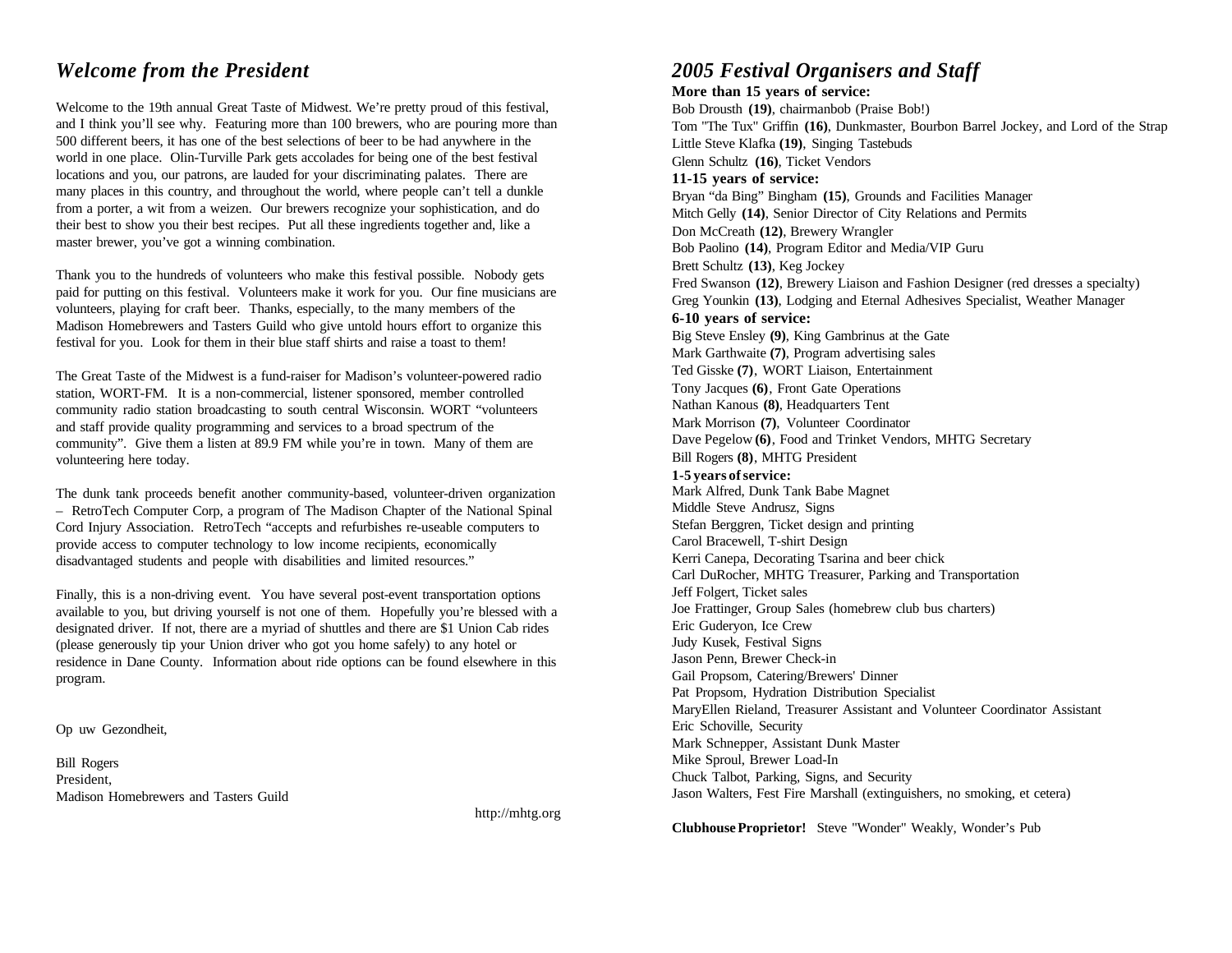## *From the Editor:*

Bill Rogers noted the passion about beer shared by all the volunteers who put this festival together for you to enjoy. Part of that passion is educating people about beer, its history, the different styles, and how to enjoy it responsibly as a food product rather than as a drug. It's hard to respect a beer that is marketed for having less (after)taste or body, less filling so you can drink more and more. Instead, we put on this festival so the 5,000 lucky ticket holders here today can learn more about what real beer is about, and to distinguish the various flavours and aromas that please them.

Yes, there's plenty of beer here today to taste, but we hope you also learn a little more about the beers. We try to provide in this program book more information about the breweries and the beer styles being served than probably any other beer festival's program listings. Take a few minutes to review it during the festival, and keep it for after the fest to remind you of some of the beers you may wish to seek out at the store or in your travels.

Now go have a beer!

Bob Paolino, program editor

P.S. At another classic Wisconsin beer festival, the Blessing of the Bock, Festmaster John Zutz always opens with a confession that if anything goes wrong at the festival, it's his fault... and then proceeds to note a few exceptions, such as brewers who didn't communicate with him. Well, if there's anything wrong with this program, it's probably my fault, too, except for.... Seriously, if you have suggestions for improvements, just send me a note at nowgohaveabeer@brewingnews.com. And if something really bothers you about it, check the dunk tank schedule early this afternoon and donate a few bucks to charity by trying to throw some tennis balls to dunk me during my shift in the tank! NOW go have a beer!

## *More Thanks... More Thanks... here n***<sub>c</sub> <b>***here nhs nhsn***<sub><b>***n***</sub>***hn***<sub>***s***</sub>***hn***<sub>***s***</sub>***h<i>h<i>h<i>n***<sub>***s***</sub>***h<i>h<i>n***<sub>***n***</sub>***<b><i>h<i>n***<sub>***n***</sub>***<b><i>h<i>n*</sub>

Ticket vendors: Star Liquor, Steve's Liquor, Wine & Hop Shop, Wonder's Pub, Cork & Bottle, Capital, and J.T. Whitney's were outlets for local ticket sales as a favour to us and a convenience to their customers.

Thanks also to the advertisers, whose support offsets part of the cost of providing this book for you. Please support the advertisers who helped us to bring you today's festival.

The printing for this program book looks so good because of the work by Jim Mayhew at Quick Silver Press. Brewers: Buy Jim a beer if you see him; better still, make his (and Bob's) life a little less stressful next year by sending your information on time, eh? "Sorry this is so late" and "I know this is late and understand if we can't get in" were common phone messages and E-mail subject lines (We love y'all anyway!) Don't ask how many last minute additions I made on Monday morning.

Thanks to the local and regional beer publications who are involved with the festival and provide free samples for your reading and fermented enlightenment. For your enjoyment

and beer education, you'll be able to choose from a selection of *Brewing News* publications covering most of the United States and the three most populous provinces of Canada; Milwaukee's *Cream City Suds* and its offspring serving Chicagoland and the Twin Cities and lots of other places; *Michigan Beer Guide*; *Celebrator Beer News*; *All about Beer* magazine; and perhaps others. Check the publications booths in the vendor tent to see what's there. Please support them with a subscription order so you can continue to be informed of all things malt and hops. Brewers can support these efforts on behalf of the craft beer industry by advertising as a way of keeping that news coming (not to mention making readers aware of your products and events). Educating customers and potential customers is good business for your brewery!

Thanks to the Bicycle Federation of Wisconsin and their volunteers for providing attended bicycle valet parking. This service has been a huge and popular success for those who have planned ahead for car-free transportation. The sponsors of the service ask that you please let the volunteers go home on time and reclaim your bike as soon as possible, and definitely before 7pm. If you feel uncertain about your ability to make the whole trip home after the festival, please consider taking advantage of Madison Metro's "Bikes on Buses" or allowing a discounted taxi to take you and your bicycle home.

Thanks to Bucky's Rentals, suppliers of our tents and port-a-sans, for their great service.

Thanks to the City of Madison (especially Elinor Riley in parks) for the annual use of this beautiful park and making sure that all the necessary paperwork was done just right. We'll do our best with the help of our adult and youth volunteers as always to return the park to the city in better condition than we found it and continue to do so for many years into the future. Thanks also to the Madison Police officers for their services to the event . . . and to the well-behaved crowds every year that make their (and our) jobs that much easier.

Thanks to Belgian Wannabe President Bill and chairmanbob for their leadership and cool heads to keep the rest of us in check in our intense philosophical discussions of beer

## *Music at the Great Taste*

Enjoy our diverse lineup of music while you sample craft beer. No stage, no amplification, just find them as you wander the event! Thanks to Ted Gisske (and the musicians, of course) for making it possible.

| <b>Hill Country Cajuns</b>                             | Honer, Honer and Kraniak              |
|--------------------------------------------------------|---------------------------------------|
| Caravan Gypsy Swing Ensemble www.gypsyswing.net        | Yammer                                |
| Jim James & The Damn Shames www.damnshames.com         | The Irish Session                     |
| The Motor Primatives www.motorprimitives.com           | The Traveling Ambassadors             |
| Missing String Band http://missingstringband.com       | Portable Quartet                      |
| Trails End String Band trailsendinfo+booking@gmail.com | UW Alumni Band                        |
| Dirt Floor Collective dirtfloorcollective.com          | Burnt Brownies adropofrain@excite.com |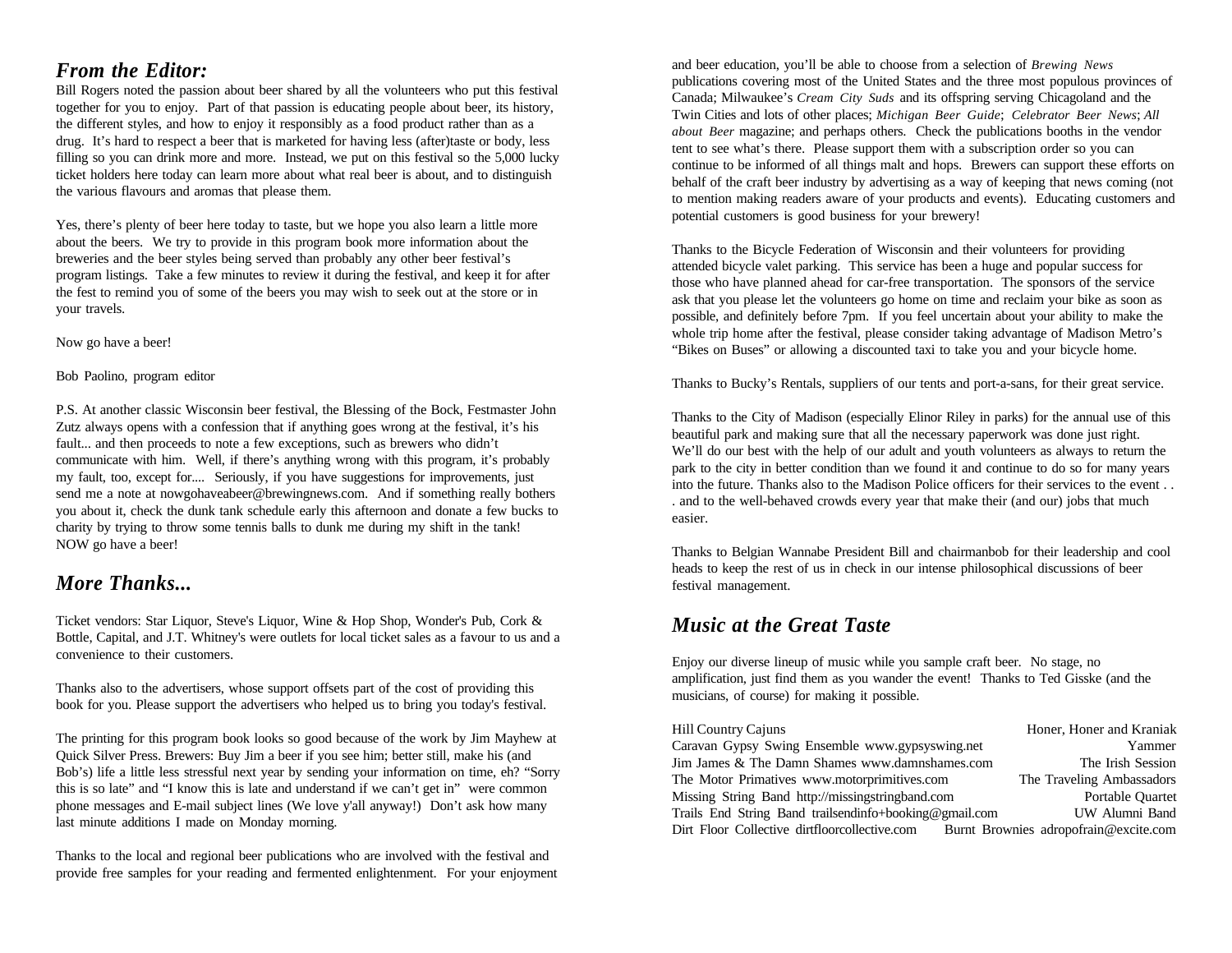## *Special Exhibits and Vendor Tent*

Don't miss our vendor tent, with historical and brewing-related exhibits, good reading, and opportunities to freshen up your beer wardrobe.

The Madison Homebrewers and Tasters Guild tent is "festival headquarters" for many purposes. Brewers who need staff or volunteer assistance should visit the tent or speak with the staff members on duty (look for the special shirts and name badges). Festival patrons can purchase this year's stylish commemorative T-shirt, "Art of Beer" t-shirts from prior years, and other items; check the list of door prize winners; or get information on membership. If you need to summon aid in an emergency situation, contact one of the Madison police officers on duty or go to the tent to arrange for assistance.

## *Dunk Tank*

"Dunk a Brewer" has been a popular feature of the festival since being added in 1997, and has been a way for MHTG to raise money for a local charitable cause. The first year we raised the money for the family of a nine-year-old girl who had an especially aggressive form of leukemia. In 1998 the Wheelchair Recycling Project received a lightly used electric chair and the funds to rebuild it. In 1999 we helped grant a very sick child's special wish through our donation to Thursday's Child. Last year, we donated to Challenger Division Little League Baseball, which gives mentally and physically impaired youth the opportunity to experience the joys of playing baseball and the enhanced selfesteem from being part of a team. Since 2000, MHTG has donated to a program that provides computers and adaptive computing services to people with disabilities.

RetroTech is a small Madison-based non-profit organization that provides assistive technology assesments and consulting for people who are blind or have low vision, or who have dexterity impairments that prevent them from productively operating a standard computer mouse and/or keyboard. RetroTech also recycles surplus donated computers by putting them back into service by providing them to people who are economically disadvantaged and do not have the financial means to acquire the equipment new. RetroTech provides some support to the recipient to ensure the successful re-utilization of the recycled system. RetroTech is particularly pleased to have been selected to benefit from the Great Taste this year. Within the past several months, RetroTech has lost its affiliation with an umbrella organization and is in current need of this funding to help identify and transition into new facilities. Recycling is both labor and space intensive and does not generate revenue. Recycling saves useable legacy systems from the landfill stream. Most RetroTech systems are individually placed locally and configured for the next user by volunteers. Through partnerships some computers have gone to Nigeria, Gambia, East Timor, Guatemala and the Pine Ridge Reservation in South Dakota. For more information or to make a donation call Carl at 268-0750.

The Great Taste has long been a benefit event for Community Radio WORT/89.9FM, with a large portion of the proceeds from ticket sales donated to promote the same kind of diversity over the airwaves as we promote in the beer world. The dunk tank and bootstrap

**MHTG Tent** might go mostly ignored by the large institutional funders. Thank you for your support. sales allow us to extend our charitable impulses to an additional (and "micro"-sized) nonprofit. But raising money at the festival is only part of our effort. We hope to give added exposure to these causes such that it raises community awareness of what these small organisations do. We hope you will support them not only by tossing a few balls to dunk a brewer or buying a bootstrap to keep your glass safe and hands free, but also by giving your own time and other resources to a deserving cause in your community that

## *Some Rules*

Serving size. The serving size for samples is two ounces and is as shown on the signs throughout the festival. Brewers are instructed not to provide full pours. Please do not ask them to fill your glass. With so many different choices and so little time (but still a long afternoon) you do not need more than a small taste of any particular beer. If you want a larger taste, make yourself a customer of that brewery after the festival.

**Smoking.** We understand that people differ greatly in their opinions about smoking. But this is a beer festival--not a tobacco festival. As a bar patron interviewed in a newspaper article on Madison's new smoking ban commented, "You can't enjoy good beer with bad smoke." Yes, it is an outdoor event, but even baseball stadiums and other sports venues commonly prohibit smoking. **It is simply not something you should expect to do within the boundaries of the festival, so please don't.** The following policy is designed to protect personal safety and comfort where nearly 6,000 people gather in a relatively small space (no one likes cigarette burns), and also accommodates those guests who wish to smoke. **Fire safety regulations prohibit smoking in the tents;** *violators risk being ejected from the event on the spot.* We accommodate those who want to smoke by providing hand-stamps for reentry at the main gate, and if you choose to smoke, be sure that you fully extinguish and properly dispose your no longer flaming butt in a receptacle outside the fenced festival grounds or carry your own personal butt receptacle with you Picking up hundreds of cigarette butts out of the grass is an unpleasant task for our cleanup volunteers; if you don't believe it, stop by bright and early tomorrow morning to help out. Thanks for your cooperation!

**Closing time.** Closing time is 6pm. All brewers MUST stop serving at that time, because our licence for the event goes through 6pm. Do not endanger the future of the festival (and don't invite a personal encounter with the police officers) by asking for "just one more" at 6pm. Please proceed promptly to the marked exit. (Do not go out over the fences.) The location for taxi and shuttle service, which we encourage you to use, is clearly marked.

## *Using this Program*

We hope that you will find this book useful both today as you take your tasting tour of the Midwest's best breweries, and as a reference as you look for good beer in your travels throughout the region. Use the map of the festival grounds (available separately) to find the brewery booths, or let your sense of adventure take you where it may. To help you coordinate your use of the book and the map more effectively, each brewery listing in the book includes its booth number.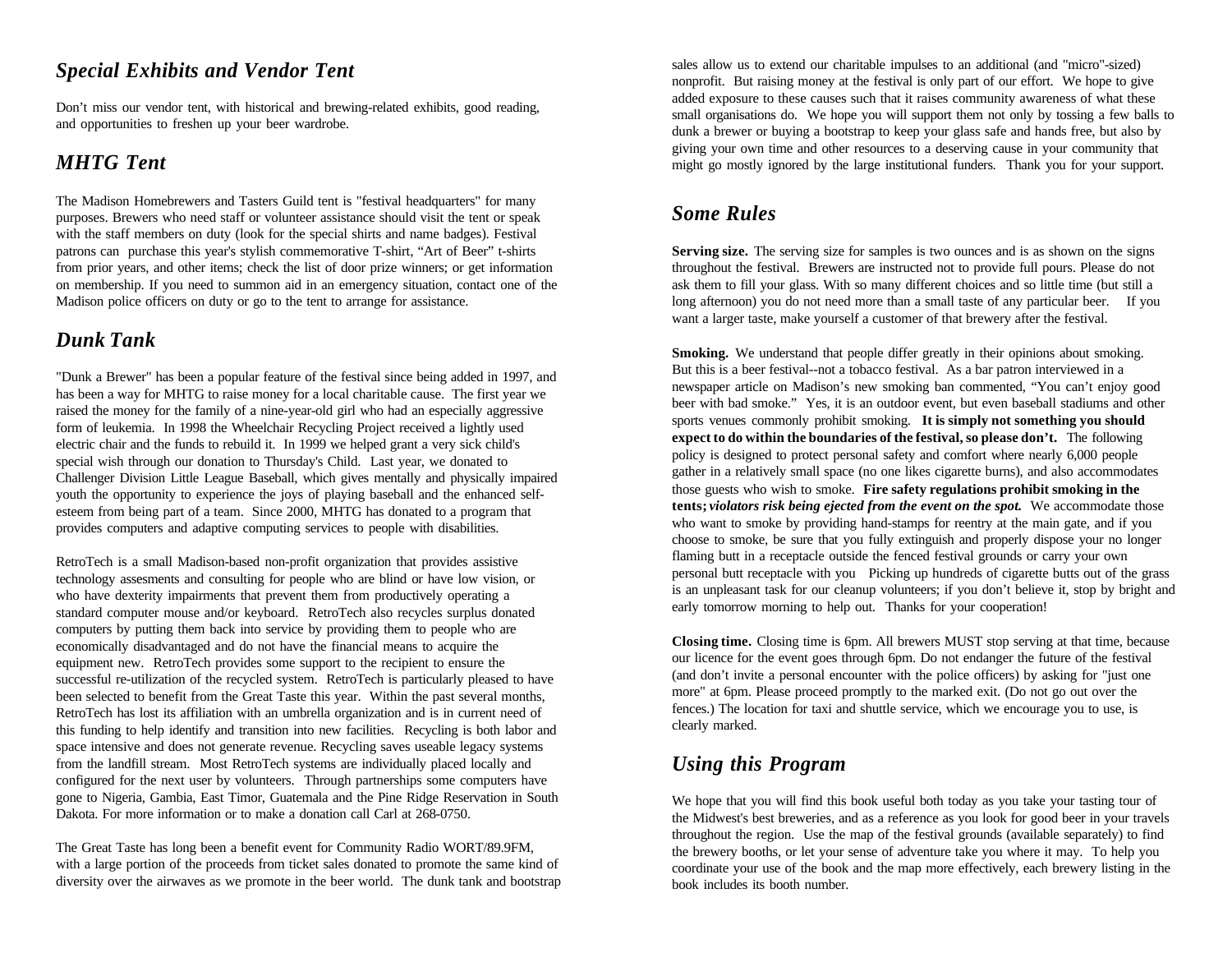## **ILLINOIS**

Take the program home with you and save it as a beer reference and directory for your own travels and other adventures through the Midwest. When you visit a brewery or brewpub, tell 'em you saw them at the Great Taste! When your friends ask you about the fest, show them the book to rub it in when you tell them all they missed (and that they can't procrastinate over ticket purchases)! The program incorporates details about breweries and their beers to the extent that the breweries provided that information. Incomplete or outdated program listings are a result of breweries not responding to our requests for program information. We thank the people at the breweries who took the time to provide festival-goers with complete information.

Although it's not always easy with so many breweries/beers and a limited number of pages, we tried where possible to provide at least some extra space on most pages for brief notes about the beers you sample. If you enjoy a particular beer, make a few notes for future reference to guide your purchases for home consumption and while enjoying a night out.

## *FINAL WORDS*

We hope you enjoy your experience at North America's second longest-running craft beer festival. Plan now to join us at the 20th Annual Great Taste of the Midwest as always on the second Saturday in August, 12 August 2006. Tickets go on sale once again in May, but we are considering whether to keep the sale date on May 1 or to move it to **Double Imperial IPA:** Starting gravity of 1.090, loads of Horizon and Warrior hops. the first weekend of May. For additional information about the festival, write to us at P.O. Maximum hop aroma from double dry-hopping in the fermenter and the filtering process. Box 1365, Madison, WI 53701-1365 (enclose SASE) or check us online at http://mhtg.org For now. . .

## **Now go have a beer!**

*Several of the Illinois brewery booths are located near each other because they participated in an Illinois Craft Brewers Guild "Replicale" project to observe American Beer Month in July. Participating breweries used the same recipe for an Imperial IPA. We invite you to try each one and vote for your favourite while you celebrate the diversity of American beer. Thanks to 2005 sponsors Cargill Malt, Yakima Chief, and Wyeast Laboratories. See http://www.illinoisbeer.org .*

**AMERICA'S BREWING COMPANY (72) AURORA** 205 North Broadway / 60505 630.264.2739 Brewmaster: Mike Rybinski auroraroundhouse.com

miker@auroraroundhouse.com

Established 1995. The brewery at Walter Payton's Roundhouse is a 30 bbl. DME system set inside a 72,000 sq., ft. old train roundhouse original built in 1853. Refurbished in 1996 and named one of the countries top ten restorations in 2000. The complex offers indoor and outdoor dining, a cognac/cigar bar, Walter Payton's Museum of football memorabilia, America's club, banquets in 5 rooms or up to 600 people and courtyard entertainment featuring live bands. There are 8 beers on tap at all times, covering a wide range of styles.

**Chocolate Beer:** Yes you read that correctly, Chocolate beer! Brewed with Ghirardelli chocolate during the mash and boil. This is a golden ale that has the aroma and flavor of chocolate. Take that, you vanilla beers!

**Hemp Ale:** Brewed with 300 pounds real hemp seeds from Canada. The seeds have gone through a sterilization process so there is no THC. You can't drink this and get "high" or fail a drug test. The seeds lend a nutty character to this amber ale that is reminiscent of sunflower seeds. This beer has always been a "hit" here.

**Roundhouse Rootbeer:** Creamy style rootbeer made with a touch of honey.

| <b>BENT RIVER BREWING COMPANY (55)</b> | <b>MOLINE</b>          |
|----------------------------------------|------------------------|
| 1413 5th Avenue / 61265                | 309.797.2722           |
| Brewmaster: Rich Nunez                 | bentriver@gconline.com |
|                                        | bentriverbrewery.com   |

Established 1999. Located in the "Moline City Centre," this turn-of-the-century building captures that bygone era of rugged individuals with its two storefronts and decorative stone arches. The brewery and tasting room occupy a 1,600 square foot storefront and 1,000 square foot German-style bierhall, decorated in the traditional colors and style with seating for 65 people in church pews at trestle tables with room for a band. There are an additional 2,800 square feet in the basement for bottling, labelling, kegging, and storage. [Brewer failed to provide a list of festival beers for publication. Get Bent, eh?]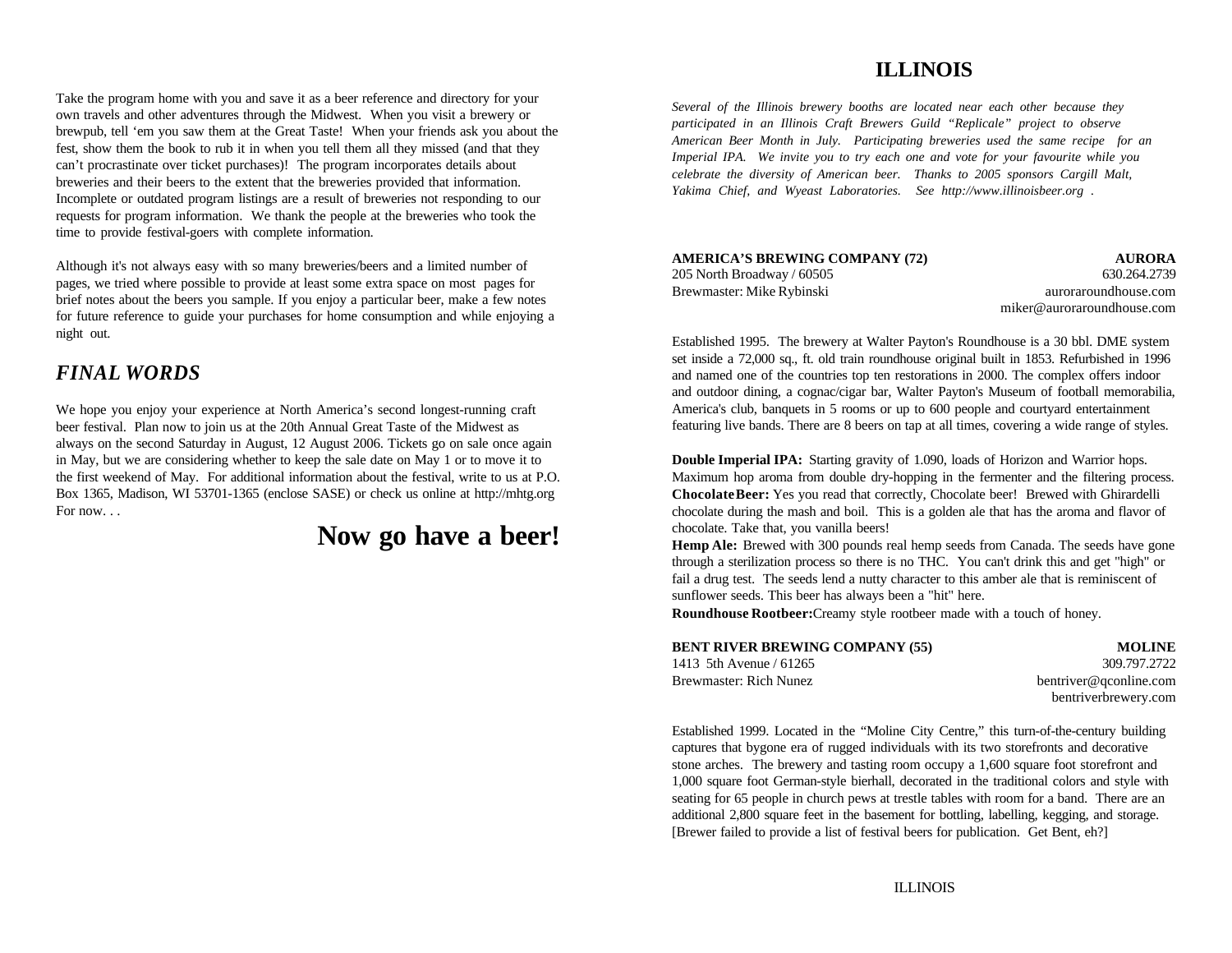www.bluecatbrewpub.com

Rock Island, founded Blue Cat in a restored century-old building in the downtown and enhances the experience of enjoying our hand-crafted beers. The Beers offered at entertainment district. Relax and enjoy one of our beers on tap while watching the Flatlanders Restaurant and Brewery are hand-crafted in our brewery using only the brewers brew one of their nearly 50 recipes in the two-story brew tower. After a fine freshest ingredients. We use traditional brewing methods to produce beers of exceptional casual meal on the first floor, move upstairs to partake in pool, darts, video games or just character and drinkability. Tours are provided. sit and talk. The brewhouse is a 7-barrel Newlands. People can see the operation from milling on the second floor to the 1st floor brewery from either floor. In the basement, the beer is held in 35 year old English Grundy tanks for conditioning and serving. Tours: on request and with monthly beer dinners. Distribution: Illinois and Iowa, including Galesburg, and Macomb, IL, and Bettendorf and Ames,IA. Kegs and growlers.

[Brewer failed to provide a list of festival beers for publication.]

## **BRASS RESTAURANT AND BREWERY (11) SOUTH BARRINGTON**

## 105 Hollywood Boulevard / 60010 847.765.1200 Head Brewer: Anthony Carollo www.brassrestaurantandbrewery.com foamyone@comcast.net

Established 2003. Brass Restaurant and Brewery is the perfect combination of dining elegance and sports casual. Perfect for lunch, dinner, private parties, or to catch a game.

**Belgian Wit:** 6% v/v. **Lunker Lager:** European Pale Lager. 5% v/v

**CARLYLE BREWING COMPANY (103) ROCKFORD**

215 East State Street / 61104 815.963.2739 Brewer/Owner: Don Carlyle carlylebrewing@rockford.com

carlylebrewing.com

Established 2003. [Brewer did not provide brewery information or festival beer list.]

**EMMETT'S TAVERN AND BREWING COMPANY (3) WEST DUNDEE** 128 West Main Street / 60118 847.428.4500

Brewmaster: Ryan Clooney www.emmettstavern.com

Established 1999. [Brewer failed to provide brewery information or festival beer list.] "We will have to deal with any inconsistencies at our table one beer lover at a time. Thanks for understanding, we are more than busy." -- Mike Engelke

**BLUE CAT BREW PUB (80) ROCK ISLAND FLATLANDERS RESTAURANT AND BREWERY (98) LINCOLNSHIRE** 113 18th Street / 61201-8708 309.788.8247 200 Village Green / 60069 847.793.8480 Brewmaster: Daniel Cleaveland bluecatbrew@bluecatbrewpub.com Brewmaster: Art Steinhoff www.flatlanders.com www.flatlanders.com

Established 1994. The brother and sister team of Martha and Dan Cleaveland, natives of dinner items. Our Executive Chef has painstakingly crafted a menu which complements Established 1996. Flatlander's takes pride in its diverse and eclectic selection of lunch and

> **Harvest Amber Ale:** American-style amber ale with caramel malt flavor up front with a balanced hop finish. Delicious!

**Lincolnshire Lager:** Munich-style lager beer with smooth malt flavor and a light golden color. A worthy hometown beer that is also very low in carbohydrates.

**Prairie Wheat:** American-style wheat ale. A great Summertime beverage!

| FLOSSMOOR STATION BREWING COMPANY (75) | <b>FLOSSMOOR</b>         |
|----------------------------------------|--------------------------|
| 1035 Sterling Avenue / 60422           | 708.957.2739             |
| Brewmaster: Matt Van Wyk               | www.flossmoorstation.com |
| Brewer: Andrew Mason                   |                          |

Established 1996. A pleasant dining and drinking experience in a restored Illinois Central passenger train station. Originally built in 1906 the station now houses a full-service restaurant and brewery providing American Heartland cuisine and a full range of world beer styles. A 15 bbl Specific Mechanical brewhouse keeps the tap lines flowing with up to 10 beers year-around. Our beers are available at the pub and at the Map Room and Twisted Spoke in Chicago. Tours are by reservation or by chance. We don't have the space to bottle, but growlers are available for takeout.

**Replicale Double IPA:** Twelve members of The Illinois Craft Brewers Guild got together with the generous donations of Cargill Malt, Wyeast, and Yakima Chief Hops to brew a double IPA. Loaded with Horizon and Warrior hops, this monster weighs in at 7.5% abv. **Pullman Brown Ale:** Our attempt to create a Porter from Colonial-era America. Using molasses and toasted oats as adjuncts, this beer has an incredible aroma and a great mouthfeel. Three time winner at GABF!

**Great Taste of the Midwest Exclusive First Releases and Special Brews:** Now that everyone is doing the "special release time" of big, bold, whacked-out beers, it seems to us to be getting old, tired, and less exciting from year to year. We think we've got the solution. For your imbibing pleasure, we've decided to pour barrel aged beer all day! We'll have one or two on at a time and put the next style on when one runs out. I hope you were at the front of the ticket line!

**Imperial Eclipse Stout:** Imperial stout aged in a number of whiskey barrels. GABF in 1998, Real Ale Festival a couple of times, Festival of Barrel Aged Beers last year, Best of the Best by Chicago Beer Society and one of 101 "Must Try " beers by All About Beer Magazine.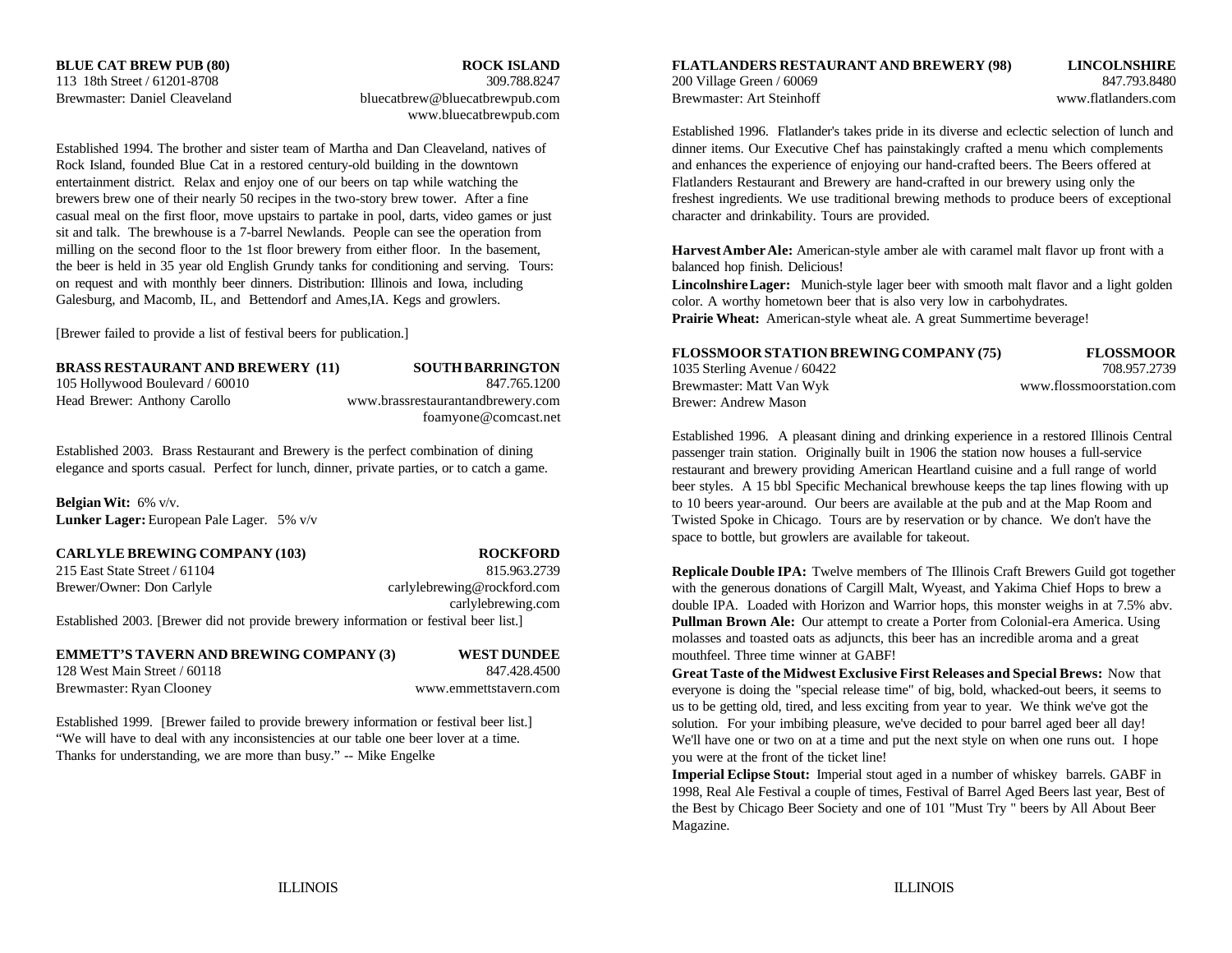**MoonBeam Brown:** Robust porter aged in a Jim Beam Bourbon barrel. 2nd place at **GOVNOR'S PUBLIC HOUSE (38) LAKE IN THE HILLS** 2004 Festival of Wood and Barrel aged beer. 220 North Randall Road / 60156 847.658.4700

**Angry Mike's Stoudt Creek:** We had some stout. We had a Belgian-style Kriek. We had a white wine barrel. We threw them together in October of 2003. We added a few cherries for fun. Let's see what two years in the barrel does.

**De Zuidentrein Frambozenbier:** Belgian-style ale aged on raspberries in an oak white wine barrel. Tartness from the wine barrel and some sweetness from the fruit. Belgian Bliss!

**Ol' Woody:** Double IPA made with 100% Amarillo hops and aged in an oak whiskey barrel then further dry hopped with Amarillo in the keg. An interesting experiement.

### **FOUNDERS HILL (2) DOWNERS GROVE**

(Defunct: don't visit, don't call) Brewmaster: Karl Fitzloff; Brewers: Darrin McDonal, Karl Schmidt

The rumors were true! A few of the Santa's Little Helper kegs survived and were protected for the past two years thanks to the always friendly brewers Robert Hunter, now of Emmett's, and James Zwolfer of Prairie Rock. Come try this three year vertical tasting of the 2000, 2001, and 2002 Santa's Little Helper for a final chance to try this complex spiced holiday ale. Karl, Karl, and Darrin felt Madison was the place and these were the people who would appreciate this beer the most and this is our way of saying thank you for the seven years of support from our biggest fans! Come on by and have a glass with us! We can not wait to see all of you! Thank you again for being so kind as to let us come on by and share our beer! Cheers!

| <b>GOOSE ISLAND BREWING COMPANY (45)</b>            | <b>CHICAGO</b>       |  |
|-----------------------------------------------------|----------------------|--|
| 1800 W Fulton Street (brewery) / 60612              | 312.226.1119         |  |
| 1800 N Clybourn Ave (original brewpub) / 60614-4941 | 312.915.0071         |  |
| 3535 North Clark Street (Wrigleyville) / 60657      | 773.832.9040         |  |
| Brewmaster: Gregory Hall                            | www.Gooseisland.com  |  |
| 1-800-GOOSE-ME                                      | info@gooseisland.com |  |

Established 1988. The Goose Island family of fine craft beers has grown from just one to thirteen since 1988. You'll hear no apologies for contributing to the beer population **O'Turley's Lyte:** If you love American light beer... explosion. We've added infinitely more to the quality of American beer than to the quantity. Every one of these fine craft brews has found a loyal following among discriminating beer drinkers. That following grows every day. Bottled and draught product is produced at the Fulton Street facility with distribution in 18 states and in the United Kingdom. The brewpubs feature pub fare and a rotating selection of beers throughout the year.

**The Classics:** Available year-around: Honker's Ale, India Pale Ale, Hex Nut Brown Ale, and Oatmeal Stout.

**Seasonal beers:** Kilgubbin Red Ale, Summertime Kölsch, Oktoberfest, and Christmas Ale. Reserve Beers: Brewed in tiny batches to create huge beers for the most dining on the outdoor patio complete with propane-heated lanterns that create a cozy

Brewmaster: Terry Richardson govnors.com

terry@govnors.com

Established 2001. Our Public House is a dream come true for three individuals with one goal in mind: to provide an environment with all of the traditions of an Irish Pub - a place where all are welcome and encouraged to stay. With its hearty drink, simmering Pub Grub, turf burning fire and familiar Publican (Innkeeper), the Pub is the central part of many persons' lives. Due to its sense of common ground, the Pub promotes a feeling of community. Whether discussing politics, sports or personal matters, the Pub is an atmosphere where all are welcome. Cead Mile Failte \* to Govnor's Public House, the house of our friends - old and new. May we all feel as one in the Pub. \* - One Hundred Thousand Welcomes.

**Public House Pale Ale:** Traditional English ale is full bodied, moderately to highly hopped, exhibiting medium bitterness with caramel tones and a strong hop aroma. 4.8% , 1.050 OG, SRM 10.0, IBU 31.2.

**O'Kelly's Hefenweizen:** German wheat style, deep rich golden color, medium body. Highly carbonated and lightly hopped with pronounced notes of banana and clove. 6.0%, 1.056 OG, SRM 6.0, IBU 8.4.

**Solstice Wit:** Light and effervescent character of this Belgian Witbier is perfect for the season. Light in color and body, this beer is very low in hop bitterness, flavor and aroma. Spiced with coriander and orange peel for a refreshing finish. 4.5%, 1.050 OG, SRM 3.4, IBU 15

| <b>ILLINOIS BREWING COMPANY (71)</b> |
|--------------------------------------|
| 102 North Center #111 / 61701        |
| Owner/Brewer: Jeff Skinner           |

**ILLINOIS BREWING COMPANY (71) BLOOMINGTON** 309.829.2805 illinoisbrewing.com

Established 1999. Our brewery is an 8.5 barrel CDC brewhouse with three fermenters and seven serving tanks. Tours are available to small groups by appointment.

**Alaskan Amber:** Refreshing medium-bodied ale. **Black 'N Tan:** A classic.

| <b>MICKEY FINN'S BREWERY (82)</b>  | <b>LIBERTYVILLE</b>    |
|------------------------------------|------------------------|
| 412 North Milwaukee Avenue / 60048 | 847.362.6688           |
| Brewmaster: Greg Browne            | mickeyfinnsbrewery.com |

info@mickeyfinnsbrewery.com

discriminating palates. Pere Jacques, Demolition, Matilda, Imperial IPA, and Bourbon atmosphere late into the autumn months. Mickey Finn's offers a range of award-winning County Stout. County Stout. (GABF & WBC) ales and lagers. A handful of patron favorites remain on tap year round, Established 1994. A \$2 million renovation transformed Mickey Finn's into a 10,000 square foot, two level restaurant, bar and brewery. In addition, warm weather guests can enjoy with an additional 25 seasonal brews available at various times throughout the year.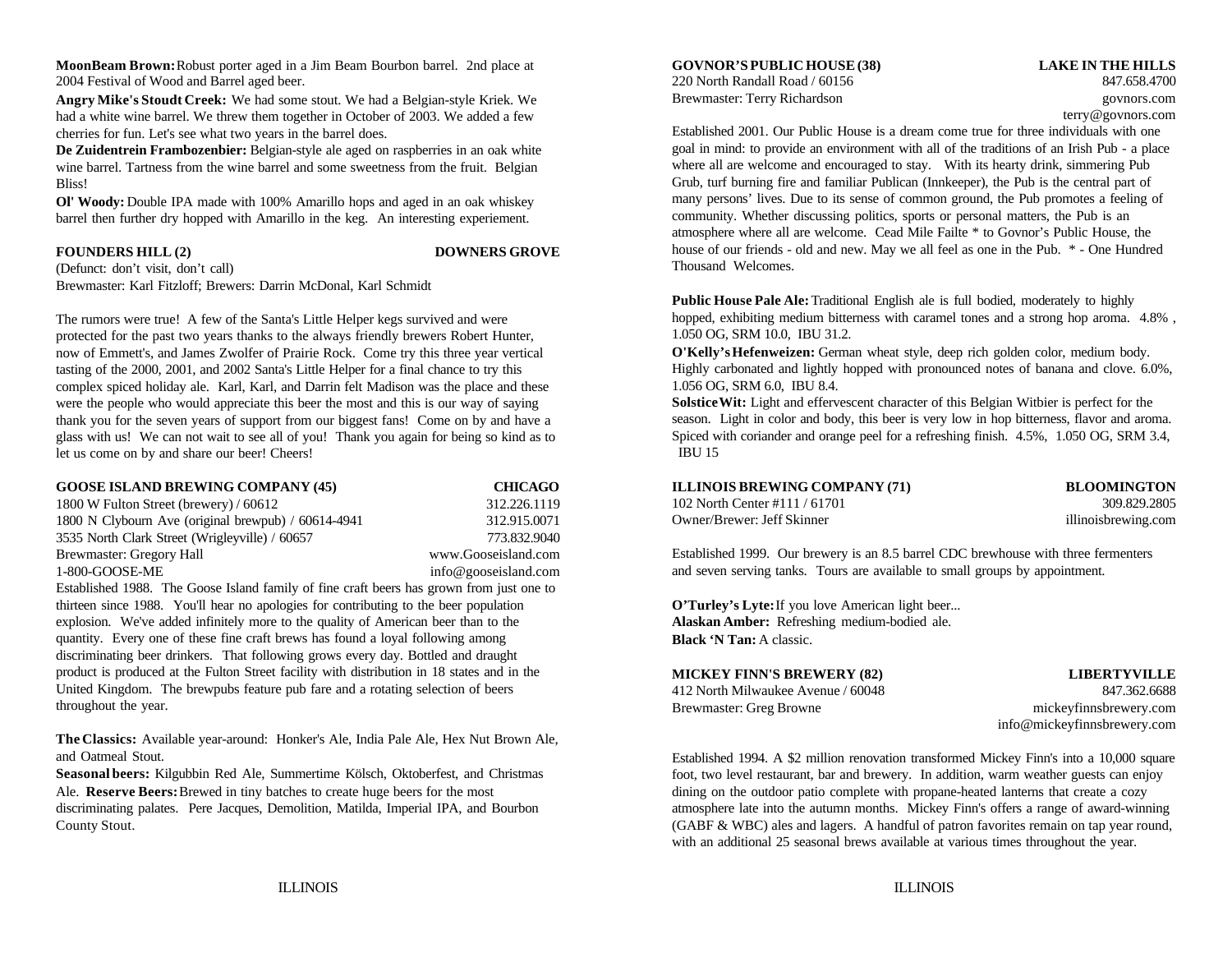Mickey Finn's also offers award-winning (Real Ale Festival) cask-conditioned ales served in the traditional English style. Growlers (64 oz.) and keggy draft systems (3.3 US 30W114 Butterfield Road / 60555 630.393.4800 630.393.4800 gallons) are available to go directly from the brewery. Come on in and sip yourself a Partners in Brewing: Jim Ebel and Jason Ebel www.TwoBrosBrew.com Mickey Finn.

from the past; no guarantees that they're serving them this year.] produced in Vancouver and based on the traditional 3-vessel brewhouses of Germany.

**Mickey Finn's Classic Irish Stout:** Smooth and dry, notes of chocolate and roasted barley.

**Belgian Blonde Ale:** Fruity Belgian-style ale with notes of clove.

**Cream Ale:** Effervescent ale that is easy to drink and refreshing on the palate. **Gudenteit Hefe-Weizen:** German-style wheat ale with subtle hints of banana, clove, and vanilla.

**Old Rondout Pale Ale:** English-style nitro pale ale with a distinct hop flavor and aroma.

**ONION PUB AND BREWERY (84) LAKE BARRINGTON** 22221 Pepper Road / 60010 847.381.7308 28W206 Commercial Avenue, Unit B onionpub.com Brewmaster: Steve Mazylewski

Established 2003. The former Wild Onion Brewing Company has evolved intoThe Onion Pub and Brewery. The new brewpub is located just two blocks north of our old brewery on a 20 acre parcel of land (seven acres of lake) in Lake Barrington. A 40,000 gallon per hour waterfall flows past our 110+ seat beer patio, with a backdrop of native grasses and wild flowers. The English style pub, with impressive timber frame construction, is serving English/American pub fare, along with a multitude of beer styles created in our semiautomated Salm brewery, built in Vienna, Austria, and served from traditional taps, as well as two hand pumps. We invite all beer lovers to explore the Onion Pub and Brewery.

Paddy Pale Ale: Hoppy American pale ale **Harvest Moon Oktoberfest:** Extremely smooth Vienna-style amber lager. **Brewer did not specify what the third beer will be.**

**PIECE (73) CHICAGO** 1927 West North Avenue / 60622 773.772.4422 Brewer: Jonathan Cutler piecechicago.com Established 2001. [Brewer failed to provide a list of festival beers for publication.]

### **PRAIRIE ROCK BREWING COMPANY (93) ELGIN**

127 South Grove / 60120 847.622.8888 Brewmaster: Jim Wolfer **prairierockbrewingcompany.com** Established 1996.

**Vanilla Creme Ale:** Golden cream ale with a hint of vanilla. Reminiscent of an oldfashioned cream soda.

**Pale Rider Ale:** Hoppy, citrusy, delightful American pale ale. Well balanced. **Prairie Hefeweizen:** Unfiltered, Bavarian-style wheat, flavors of banana and clove. **TWO BROTHERS BREWING COMPANY (33) WARRENVILLE**

[Brewer failed to provide a list of 2005 festival beers for publication. Here are some beers Jason Ebel. Two Brothers began as a draft only production brewery. The brewhouse was Established 1996. Two Brothers Brewing Company was founded by brothers Jim and The balance of the brewery was mostly donated. The Ebel brother's grandfather, a retired dairy farmer, dnated his bulk milk tanks, which were quickly converted to fermenters. In 1998 Two Brothers secured an 8-head bottling line. Today, the only thing left of the original brewery is the brewhouse itself. Due to increased sales and demand, Two Brothers replaced their 8-head bottle filler in the Spring of 2003 with a state of the art 20 head filler. Three 30 barrel fermenters, two 60 barrel fermenters, and two 50 barrel fermenters have replaced the 500 gallon dairy tanks once in their place. Two Brothers award-winning products are currently available in Illinois, Wisconsin, Missouri, Ohio, Indiana, Pennsylvania and Colorado.

> [Brewer failed to provide a list of 2005 festival beers for publication. Here are some beers from the past; no guarantees that they're serving them this year.]

> **Ebel's Weiss Beer:** Traditional German Hefeweizen, naturally unfiltered with wonderful malt sweetness and a soft aroma of clove, vanilla, and banana. This deep golden colored weiss will make you think you are in Bavaria.

> **Domaine DuPage:** Rural northern France-style amber colored ale. Well balanced. Full and sweet up front with caramel, toasty, and fruity characters. The finish has a gentle floral and spicy hop balance that cleanses the palate.

> **Heavy Handed IPA:** Brewed to celebrate the harvesting of the hops every year. Within moments of harvest we add freshly picked "Wet Hops" to this IPA. Since the hops have not been dried before use, they add a wonderful character found in no other beer.

## **INDIANA**

## **BARLEY ISLAND BREWING COMPANY (91) NOBLESVILLE**

Brewmaster: Jon Lang www.barleyisland.com

639 Conner Street / 46060 317.770.5280 barleyisland@sbcglobal.net

Established 1999. Barley Island is a full-service restaurant, pub, and brewery. Barley Island is the 17th century name for a room in an alehouse in which beer was consumed. True to its name, Barley Island produces tavern-style ales and lagers, which are served in its Old World decor restaurant and pub located in an old livery building in historic downtown. The 10-barrel Saaz Brewing System produces ales used in many of the sauces, batters, and marinades. The dressed-up tavern fare also has an edge toward Tex-Mex, which complements the fine ales produced here. Since February 2003, 12 ounce bottles are distributed throughout Central Indiana, and the 22 ounce bomber of Barrel-Aged Bourbon Oatmeal Stout is a popular seasonal item. Live acoustic music Thursdays and Fridays in the bar, and a full live band in the dining area on Saturdays. Acoustic music open stage on Sundays. "Home of the Fifth Basic Food Group!"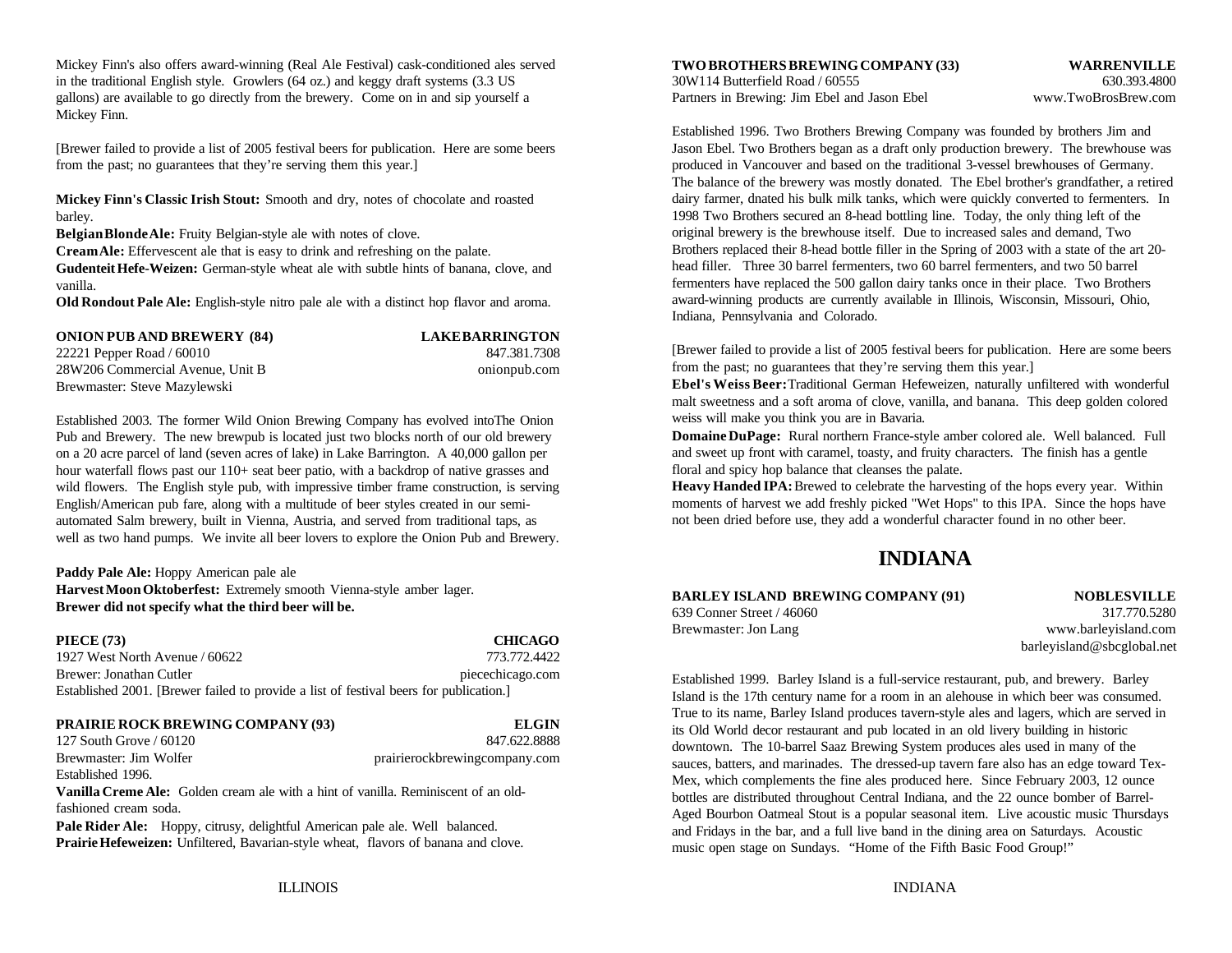**Dirty Helen Brown Ale:** Sweet and malty, medium hop bitterness, copper color. **California Common:** 2005 Indiana Replic-ale - same recipe brewed by several Indiana brewer's. A hybrid style - utilizing a lager yeast but fermented at warmer "ale" temperatures. An aggressively hopped, smooth pale lager with a strong malt foundation. **Sheet Metal Blonde Belgian-style Wheat Ale:** Light and refreshing white beer spiced with coriander, bitter orange peel, and some secret spices. Cloudy appearance from authetic witbier yeast.

**Belgian Dubbel:** Nice fruity, spicey flavors from the authentic Belgian ale yeast, sweet malt profile, 6.5% v/v.

**Bourbon Barrel-Aged Porter:** Robust Porter aged in a Buffalo Trace distillery whiskey barrel, resulting in a unique blend of whiskey flavor with our popular dark, malty porter.

| <b>BROAD RIPPLE BREW PUB (30)</b> | <b>INDIANAPOLIS</b> |
|-----------------------------------|---------------------|
| 840 East 65th Street / 46220      | 317.253.2739        |
| Owner: John Hill                  | bpub@indy.rr.com    |
| Brewmaster: Kevin Matalucci       |                     |

Established 1990. The Broad Ripple Brewpub, Indiana's first brewpub, was opened in November 1990 by owners John and Nancy Hill. It is as authentic an English pub as one is apt to find this side of the pond. Within a series of small, intimate rooms, the brewpub has a tin ceiling, rich woodwork, cushioned benches, and a room for darts. True to English tradition, John and brewer Kevin Matalucci produce only top-fermented ales in the seven-barrel system. We offer at least seven brews plus a brewer's tap. Carry-out is available in growlers. The Broad Ripple Brewpub offers an extensive menu of lunch and dinner items that match the excellence of our beer, including our extremely popular English favorites -- Scotch eggs, fish and chips, bangers and mash, and shepherd's pie. **MAD ANTHONY BREWING COMPANY (68) FORT WAYNE** We believe that the marriage of fine ales and excellent food, served in the coziness of a neighborhood pub, is what has led Broad Ripple to be voted "Indianapolis' Best Brewpub" for 15 years.

[Brewer failed to provide a list of festival beers for publication.]

### **HISTORIES (CHALKIES) (105) INDIANAPOLIS** (PREVIEW)

Many of you will remember Chalkies. Sadly, this great beer bar is no more, but Marvin is planning to open a new establishment. Stop by, say hello, try some great beers. SiouxShe!

### **LAFAYETTE BREWING COMPANY (52) LAFAYETTE**

622 Main Street / 47901-1451 765.742.2591

Established 1993. We are a full-service brewpub operating a 7 barrel system with 2005 production of approximately 900 barrels. We offer six flagship ales and a broad spectrum of seasonal and specialty ales. We've developed a reputation for producing assertive ales using traditional methods and ingredients. Our distinctive brews run the gamut: refined summer ales, massively hopped IPAs, decidedly smoky rauch beers, barrel-aged ales and

many others can be found rotating through our line-up of draught ales. Our facility also sports two levels of brewpub fun! The first floor houses the brewery, a tap room, the family dining room and our original restaurant kitchen offering full lunch and dinner service featuring items from traditional pub fare to hand-cut bison steaks and fresh seafood. Our daily specials keep things fresh and inviting for even the most loyal customers. The second floor of our facility is the entertainment heart of LBC. With a capacity of 340, this massive bar room opened in 2002 and features a selection of fine spirits, pub games (billiards, foosball, et cetera), a pizza kitchen serving up great pies, appetizers, and sandwichse. Our Second Floor Stage hosts a full complement of live music and comedy featuring the best in local, national and international artists. New in 2005: Lafayette Brewing is now a smoke-free facility until 9 pm nightly. After 9 pm, you can "smoke 'em if you've got 'em" in our first floor tap room only.

**Tippecanoe Common Ale:** Hearty amber ale featuring caramel malt overtones followed by a burst of the distinctive citrus/orange character of Amarillo hops. Uncommonly tasty! (5.8% v/v, 64 IBUs)

**Black Angus Oatmeal Stout:** A perennial favorite! We combine five malts and 10% oatmeal to create this silky smooth full-bodied black ale. (6.2% v/v, 44 IBUs) **Eighty-Five:** Hops, hops and more hops. An intensely bitter American pale ale supplemented with a massive dry-hopping of Centennial hops. Our own Alpha Acid Test! (6.2% v/v, 85 IBUs)

**Big Boris Barleywine:** Named after the mythical gargoyles that perch behind the bar and protect all things LBC, this massive ale sports big fruity overtones and an well-aged softness that belies its strength. (9.5% v/v, 75IBUs)

| <b>MAD ANTHONY BREWING COMPANY (68)</b> | <b>FORT WAYNE</b>   |
|-----------------------------------------|---------------------|
| 2002 Broadway / 46802                   | 260.426.ALES (2537) |
| Brewmaster/Owner: Todd Grantham         | madbrew@msn.com     |

www.madbrew.com

Established 1998. The Mad Anthony Brewing Company is a small brewing company operating two restaurants, one brewpub in Fort Wayne, Indiana, and one taproom in Auburn, Indiana, both under the name Munchie Emporium. We also operate a 15 barrel production brewery from which we self-distribute draft and bottles throughout Fort Wayne and Indianapolis. The restaurants are very eclectic and offer huge menus including our "almost world famous" gourmet pan pizza, and 6-9 draft MABC beers. MABC's production brewery bottles five different varieties including "Gabby Blonde" Lager, Auburn Lager, "Ol' Woody" Pale Ale, "Ruby" Raspberry Wheat, and "Big Daddy" Brown Ale.

Brewmaster/President: Greg Emig mail@lafayettebrewingco.com **Ol' Woody Pale Ale:** American style pale ale with a perfect balance of sweet maltiness Brewer: Chris Johnson www.lafayettebrewingco.com and an abundant Cascade hop character. OG 13P, 30 IBUs.

> **Summer Daze:** Our version of American wheat style beer brewed with a hypnotic blend of honey, caramel malt, belgian orange peel and subtle natural aromatics. OG 13.4P, 12 IBUs.

> **Sofa King Bitter IPA:** OK, not that bitter, but a beautiful blend of european malt and Pacific Northwest hops for a superb citrusy balance and a lingering memorable character. OG 16P, 45 IBUs.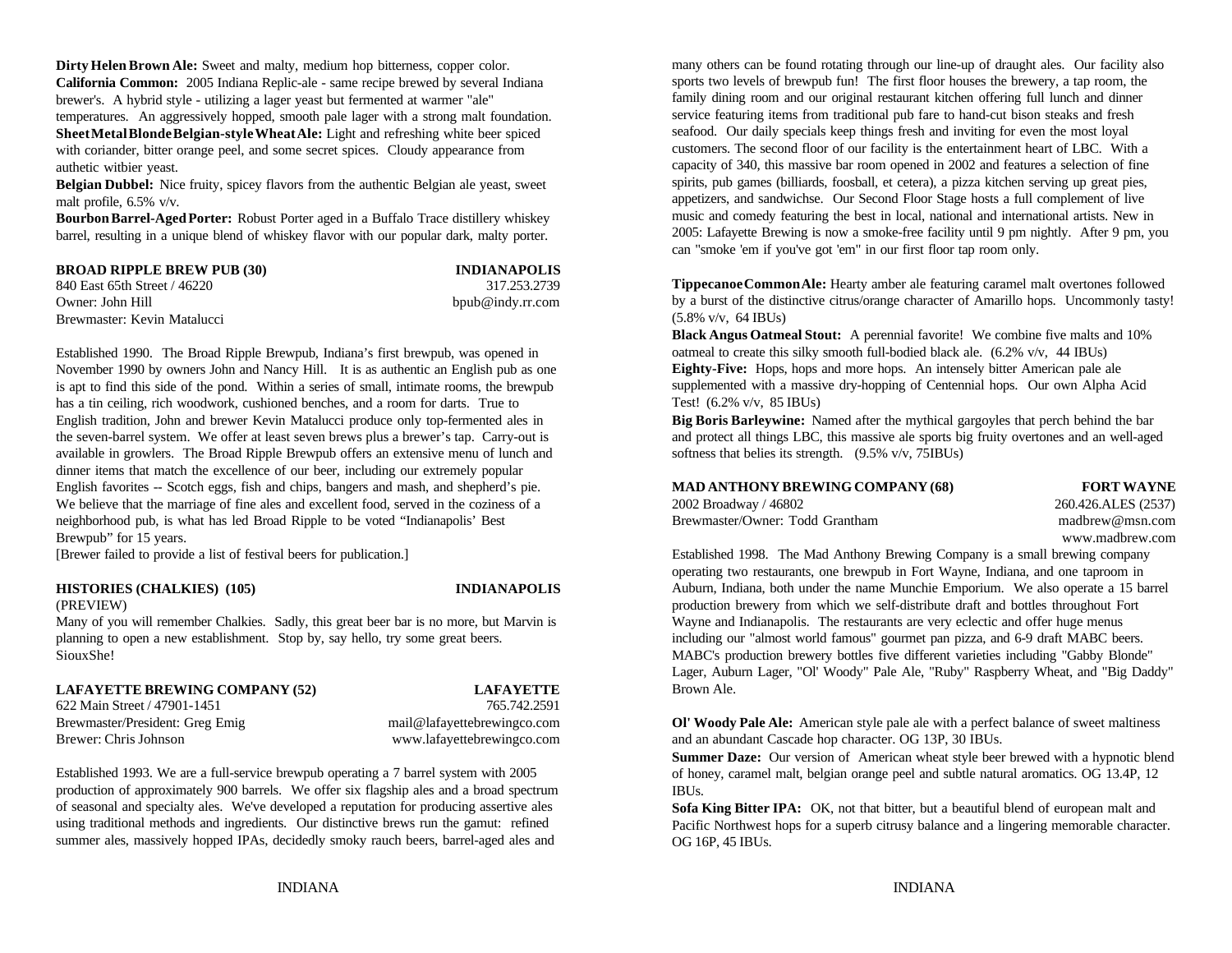Established 2002. Think outside the Bud!. Brewing with a human face. Fully 95% of the was "not normal," over-the-top hoppy West Coast style ales as opposed to the more 500-barrel annual production of the New Albanian Brewing Company's garage malty Midwestern traditions. Three Floyds' packaging is also "not normal." Three brewhouse is sold on draft at Rich O's Public House and Sportstime Pizza, both adjoining Floyds' tap handles and t-shirts are "not normal." Overall, everything relating to Three the NABC brewery in New Albany, IN, (metropolitan Louisville, KY). Our founding Floyds is "not normal"---a tradition and motto that will carry over to Three Floyds' principle is that beer is neither soda pop nor a frozen and flavorless receptacle for lime brewpub. The "not normal" concept explores the limits of brewing and pushes the wedges, paper umbrellas and carbohydrate counts. Rather, beer is the mysterious, boundaries of the brewing art without the use of adjuncts such as corn or rice. Three glorious union of grain, hops, water and yeast, and at NABC, beer tastes the way it was Floyds Brewing moved to Munster, Indiana, in 2000 and produces multiple awardmeant to taste - like beer. NABC's brewer of record, Jesse Williams, wouldn't have it any winning kegged and bottled beer, which it markets predominantly in the Midwest. other way. His position has the fervent support of the people who count the most… our local customers.

www.potablecurmudgeon.blogspot.com (Potable Curmudgeon Beer Blog)

**NABC Bob's Old 15 B:** Bob Capshew's Brown Porter won the FOSSILS homebrewing club's compeition in 2002, so we borrowed it with his blessing and called it 15 B. Then, the BJCP renumbered the style guidelines ...so now it's "old" 15 B.

**NABC ConeSmoker:** Inspired by the Reese's Peanut Butter commercials, as in "your smoked beer splashed into my hoppy ale." Why not the best of both worlds? **NABC Elector Ale:** Since 2000, the word "Elector" has been synonymous with making democracy pointless, and since 2002, NABC's Elector Ale has had much the same effect on its regular drinkers. If you can determine an appropriate style category, please let us know.

### **OAKEN BARREL BREWING COMPANY, LLC (36) GREENWOOD**

50 North Airport Parkway / 46143 317.887.2287

Head Brewer: Ken Price www.oakenbarrel.com

oakenbarrel@yahoo.com

Established 1994. Oaken Barrel is a restaurant-brewery located just south of Indianapolis and has a reputation for a flavorful combination of fresh food and handcrafted ales brewed using a 7-barrel system. The brewery recently received nine medals at the Indiana State Fair, including gold for Belgian Tripel and Gnaw Bone Pale Ale. Indiana Amber and Razz-Wheat are distributed throughout Central Indiana by World Class Beverages.

[Brewer failed to provide a list of festival beers for publication.]

| THREE FLOYDS BREWING COMPANY, LLC (74) | <b>MUNSTER</b>      |
|----------------------------------------|---------------------|
| 9750 Indiana Parkway / 46321           | 219.922.3565        |
| President: Nick Floyd                  | www.3floyds.com     |
| Brewmaster: Jim Cibak                  | alphaking 1@msn.com |

Established 1996. Three Floyds (Nick, Simon, and Mike) first opened in Hammond, Indiana, and originally produced only keg beer for the Chicago/Northwest Indiana market

3312 Plaza Drive / 47150 812.944.2517 the location and other aspects of the business diverged from the "normal." The brewing Publican: Roger Baylor; Brewer: Jesse Williams www.newalbanian.com vessels were "not normal"--- four 10 barrel, open fermenters ("Hammond Squares" www.richos.com formerly Swiss cheese tanks and old Canfields cola tanks) were employed in conjunction in its small, garage warehouse. "Not normal" became Three Floyds' motto, by default: with a 5 barrel Horeca brew house fired directly with wok burners. The beer, of course,

> **Gorch Fock Helles:** Franconian Helles. 5.5% v/v **Euro trash Summer Bock:** HellesBock. 7.5% v/v **Moloko Plus BalticMilk Stout:** 6% v/v **ThulzaDoom Massive ENGLISH IPA:** 7% v/v **Alpha Kong:** Belgian Sextuppel. 15.75% v/v **Alpha King Pale Ale:** Big American Pale Ale; a hop lover's cult beer and Three Floyds' flagship beer. 6.5% v/v, 66 IBUs **Robert the Bruce Scottish Ale:** Big, malty, 99 Shilling Scottish Ale; Three Floyds second biggest seller 7% v/v **DreadNaught Imperial India Pale Ale:** Hophead's delight; huge IPA; becoming another Three Floyds cult beer; 9.5% v/v, 100+ IBUs **Gumballhead:** American Wheat made with red wheat and Amarillo hops. Named for Gumballhead the Cat from Skingraftrecords & Skingraftcomics.  $4.8\%$  v/v **Rabbid Rabbit:** Belgian-style Saison, spring beer made with three yeast strains, orange peel, coriander, rose hips, and lavender. 7% v/v **DrunkMonk HefeWeizen:** 5.5% v/v

| UPLAND BREWING COMPANY (67)                  |  |
|----------------------------------------------|--|
| 350 West 11th Street / 47404                 |  |
| Brewer: Caleb Staton; Cellarman: Dave Sippel |  |

**UPLAND BREWING COMPANY (67) BLOOMINGTON** 812.336.2337 upland@uplandbeer.com www.uplandbeer.com

Established 1998. Upland beers are sold in bottles and kegs throughout Indiana. The success of our rapidly growing microbrewery can be attributed to our hard working brewers who are more interested in quality than quantity.

[Brewer failed to provide a list of 2005 festival beers for publication. Here are some beers from the past; no guarantees that they're serving them this year.] **Upland Wheat Ale:** Almost a Belgian wit. 2002 GABF gold (herb and spice) **Upland Pale Ale:** 2003 GABF silver (bitter) **Bad Elmer's Porter:** 2004 World Beer Cup bronze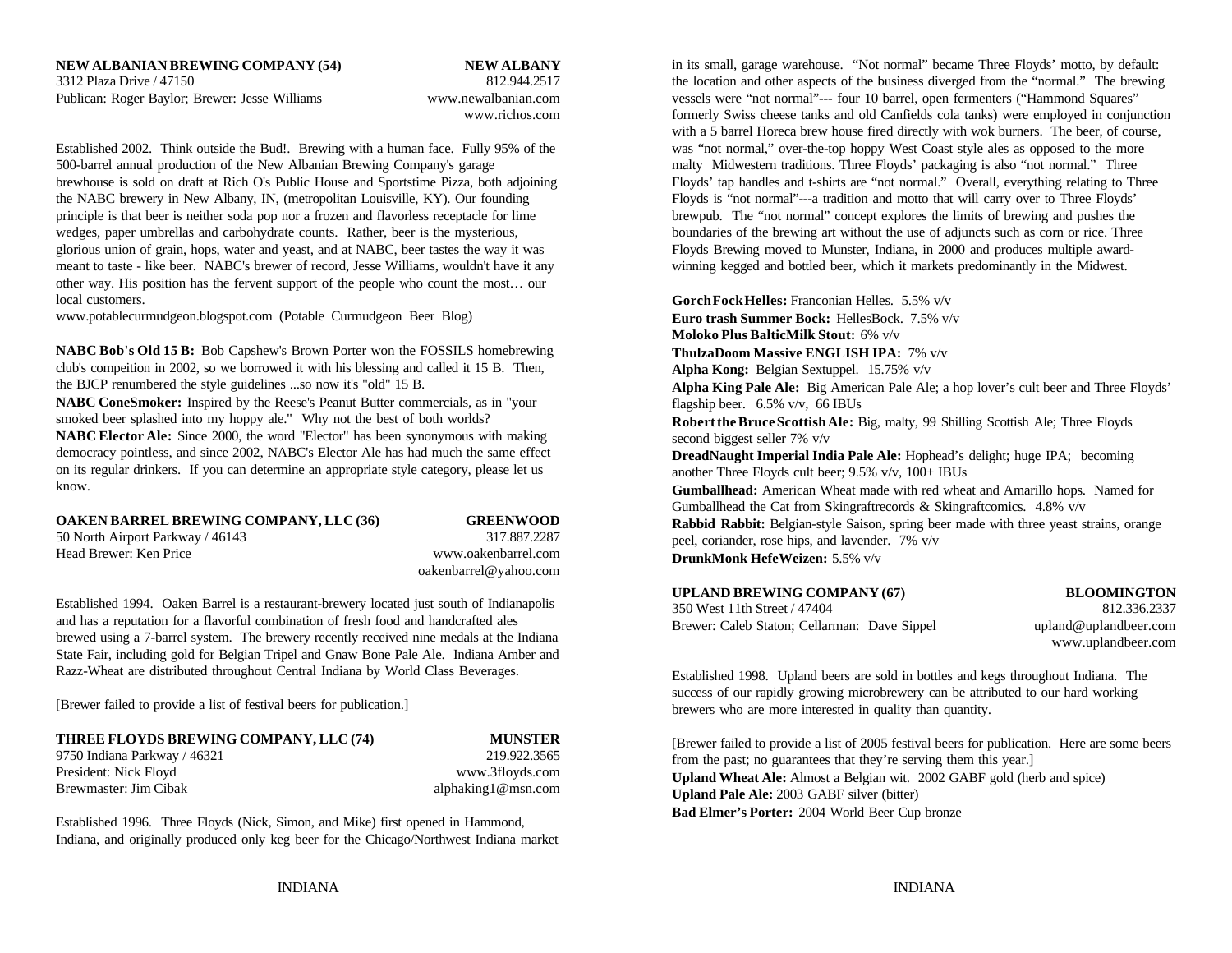## **IOWA**

### **GRANITE CITY FOOD AND BREWERY (69) ELLSWORTH**

1722 Detroit Street / 50075 320.267.5924 Brewers: Kerrick Carrigan, Bob McKenzie, and Larry Chase worthouse@gcfb.net

www.gcfb.net

Established 1999. The first Granite City Food & Brewery opened in July 1999, in Saint-Cloud, Minnesota, and quickly became a favorite destination for locals looking for good food, great service, and handcrafted beer. Based on the success of the first restaurant we have since opened nine other restaurants throughout the Midwest. To find the nearest location to you please visit our website at www.gcfb.net. In order to supply all our stores with handcrafted beer we have developed the Fermentus Interuptus system of brewing. This involves brewing the unfermented wort at our "worthouse" in central Iowa, then shipping the heavily chilled wort out to each restaurant for fermentation.

**Northern Light:** Light American-style lager, not much bitterness, not much body, perfect for a hot sunny day in the park with 6,000 of your friends.

**Duke of Wellington Pale Ale:** Copper colored ale brewed with Cascade and Fuggles hops. Another great summer beer

**Granite City Special Reserve:** Barrel aged stout, refermented with molasses, honey and a Bretanonmyces strain. A specialty from our Saint-Cloud location. A unique tasting beer.

### **MILLSTREAM BREWING COMPANY (17) AMANA**

835 48th Avenue / Box 284 / 52203-0284 319.622-3672 Brewers: Aaron Taubman, Chris Priebe brewery@millstreambrewing.com

www.millstreambrewing.com

Established 1985. Millstream is the first brewery to operate in the German heritage towns of the Amana Colonies since 1884. We try our best to make bold, assertive German lager beer. Visit our brewery in scenic Main Amana where you can enjoy the gemutlichkeit of the hospitality room and to view the brewing and bottling areas and the lagering cellars where we make our award-winning beers. Located across from the Woolen Mill in Main Amana. Our beer is now available in Wisconsin at Brennan's Country Farm Market locations. Tours available; please arrange in advance.

**Schild Brau Amber:** An easy drinking German Vienna style lager. Roasted caramelized malt is carefully balanced by German Hersbrucker finishing hops. 2004 GABF Silver (Vienna Lager).

**John's Generations White Ale:** Brewed for the #1 beer store in Iowa, John's Grocery of Iowa City, celebrating their three generations of family ownership. This Belgian-style Witbier has a zesty orange aroma, soft body and a hint of coriander spice throughout. **Warsh Pail Ale:** Heavily hopped with Cascade hops for a zingy citrus profile, backed up with an intense pale malt profile. Some might say its a little mild by West Coast standards, but that is why we gave it a Midwestern name.

**Colony Oatmeal Stout:** Oats give this beer a big mouthfeel, definitely desirable in a stout. But the real secret is in our lager yeast. Most stouts are made using ale yeast, but

we wanted ours to be as smooth as our lagers! Chocolate malt and roasted barley give the beer its color and coffee-like flavors. If you like thick full-bodied stout, this beer is for you.

**Old Time Rootbeer:** Rich sweet flavor with plenty of vanilla. Very highly ranked by self proclaimed Rootbeer Connoisseurs.

| <b>OLD CAPITOL BREW WORKS (63)</b>                  |
|-----------------------------------------------------|
| 525 South Gilbert Street / 52240                    |
| Brewmaster: Paul Krutzfeldt; Brewer: Adam Zwanziger |

**IOWA CITY** 319.337..3422 brewworks@hotmail.com www.oldcapitolbrewworks.com

Established 2004. We took over an existing brewery in August 2004 and were able to clean and modify the restaurant, brewery, and pub by late October in time to open for Hallowe'en night. We brew in a proud but unpretentious style, capturing the essence of the world's great traditions and adding our own personality and flair. We serve our beer on premises as well as several bar/bistro accounts. Our beer is available in half-barrels, 1/6 barrels, and by growler fill. We are open every day, 11am-2am bar close.

[Brewer failed to provide a list of festival beers for publication.]

## **MICHIGAN**

103 West Michigan Avenue / 49017 Founder/President: Tim Suprise www.arcadiabrewingcompany.com Brewer and Production Manager: Mike Wachowski

**ARCADIA BREWING COMPANY (44) BATTLE CREEK**<br>103 West Michigan Avenue / 49017 **BATTLE CREEK** 

Established 1996. Arcadia Brewing Company's ales have earned international recognition and awards for British style beers that are "Handcrafted with a Passion for Taste." Arcadia Ales are brewed on an authentic 25-barrel Peter Austin Brick Kettle Brewing System from England, using English Two-Row malted barley and Pacif Northwest US hops. Handcrafted in small batches, every Arcadia Ale represents our total commitment to consistently high quality and full flavored beer in every glass or bottle. Arcadia Ales are distributed in draught (15.5 and 5.2 gallon kegs) and in 12 ounce bottles throughout Michigan, Indiana, and Ohio, in the Milwaukee and Madison markets of Wisconsin, and in selected markets in Minnesota. Arcadia just recently released a specialty series of big beers in 22 ounce bottles, starting with our Imperial IPA.

**Arcadia Whitsun:** American Wheat. 6.2% v/v **Arcadia IPA:** American IPA. 5.9% v/v **Arcadia Amber Ale (nitro):**

**Bourbon Barrel London Porter: Cask Imperial Stout:**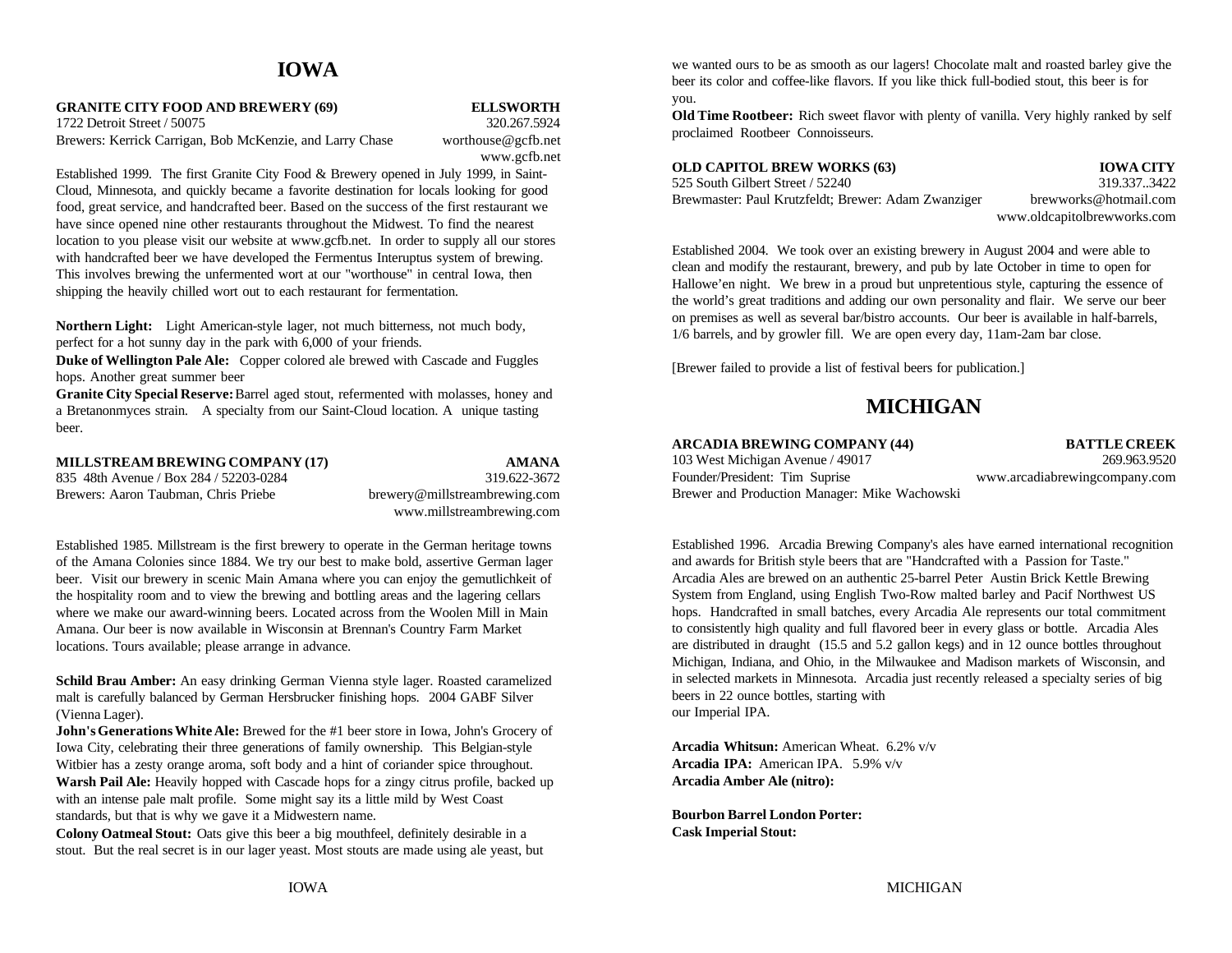511 S. Kalamazoo Street / 49068 269.781.9940 Owner/Head Brewer: Aaron Morse darkhorsebrewery.com

Established 1997. Dark Horse Brewing Comapny opened its doors in late fall 1997 with two objectives in mind: brewing great beer and carrying on the brewing tradition in Marshall. Dark Horse is the thirteenth brewery the small historic city has seen in the past 150 years, and the only brewery since prohibition. By trying some Dark Horse beer you'll be able to taste the love and passion our brewer / owner Aaron puts into every batch of his handcrafted ales. All of our beers are always unfiltered to give you, the connoisseur, all the flavor and body you deserve, just like our forefathers did. Look for our beers throughout Michigan Dark Horse beers are also available on draught in metro Detroit, Ann Arbor, East Lansing, Kalamazoo, and Mt. Pleasant. If you're near Marshall, please stop by our tap room and you'll see the only thing we take seriously is the beer.

[Brewer failed to provide a list of festival beers for publication.]

| <b>DRAGONMEAD MICROBREWERY (22)</b> |  | <b>WARREN</b> |
|-------------------------------------|--|---------------|
|-------------------------------------|--|---------------|

| DRIGOTWIERD MICRODRETTERI (22)      | ,,,,,,,,,,,,       |
|-------------------------------------|--------------------|
| 14600 East Eleven Mile Road / 48089 | 586.776.9428       |
| Brewers: Erik Harms. Andrew Wrobel  | pub@dragonmead.com |
|                                     | www.dragonmead.com |

Established 1997. Dragonmead Microbrewery is dedicated to the production of top quality, handcrafted ales and lagers. We take great care in producing our beers in accordance with traditional styles, using the style-specific yeast strains. Our 3-barrel brewhouse allows us the flexibility to produce small batches of a wide variety of beers in order to maintain the freshest product possible. We are located minutes north of downtown Detroit on the I-696 service drive. Dragonmead strives to offer 35-45 different styles on tap in our pub, including nitrogen-dispensed beers and cask conditioned ales. Our draught distribution market includes the entire state of Michigan. Dragonmead currently bottles Final Absolution and Under the Kilt Wee Heavy for sale in our pub and for our distribution accounts. Dragonmead won a Bronze Medal at the World Beer Cup for Under the Kilt Wee Heavy. Wee Heavy also won a Bronze Medal at the 2005 Michigan Brewers Cup. Our new Redwing Raspberry Wheat won a Bronze Medal at the 2005 Michigan Brewers Cup. London Brown and Final Absolution also took Bronze Medals at the Michigan Brewers Cup. Be on the lookout for these beers and other surprises throughout the day. Dragonmead's pub hours are Monday-Wednesday 3pm-12am, and Thursday-Saturday 11am-1am. Michigan is a great state for beer so stop and visit us sometime.

**Redwing Raspberry Wheat:** Our second fruit beer, this raspberry wheat uses a raspberry puree as well as pale wheat malt to bring about its fun summer flavor. 5.1% v/v. **London Brown:** Traditional English-style ale made with mild, amber, crystal, and chocolate malts. Hopped with Fuggle and East Kent Golding hops. 4.7% v/v. **Big Larry's IPA:** Just shy of an Imperial IPA, this strong hoppy beer is soon to become a favorite for hop-heads. Moderate malt character blends nicely with the combination of Chinook, Centennial, and Cascade hops. 7.0% v/v.

**DARK HORSE BREWING COMPANY (66) MARSHALL Final Absolution:** The ultimate Belgian. Very high gravity beer balanced by the smoothness of its finish. Banana and clove aromas come from the Belgian Abbey yeast strain. We use a fair amount of Belgian Candi sugar for a sweet taste which is in turn balanced with Saaz hops. 8.5% v/v.

> **Erik the Red:** Irish style amber ale. Light in finish, bold in taste. Melanoidin malt gives it the deep amber color, and the spicy finish comes from Chinook hops. 5.0% v/v. **Under the Kilt Wee Heavy:** Award wining Strong Scotch Ale. Imported Scottish malt is combined with roasted barley and crystal malt to give this ale a strong malt taste and aroma. Golding and Fuggles hops balance the malt for a refreshingly flavored dark ale. 7.8% v/v.

### **FOUNDERS BREWING COMPANY (27) GRAND RAPIDS**

648 Monroe Avenue, NW / 49503 616.776.2182 Brewmasters: Nate Walser, Jeremy Kosmicki www.foundersbrewing.com Cellarman: Sam Sherwood mike@foundersbrewing.com

Established 1997. We brew the beers we want to drink. Complex, bold, and assertive and for the hopelessly hop addicted. It's that simple. We don't follow the traditional rules of brewing. In this pursuit we have found lower efficiencies, higher cost, less yields and smaller market share. In our quest for bigger and better beer we have discovered a microbrewery subculture, like us, enjoy beers that push the envelope of brewing reasoning. Our promise to you is an over-indulged, excessive approach to brewing. "It's a beer that will slam you head-first into a brick wall and leave you wanting more." Our beers tend to leave an impression. Please use caution when indulging yourself. You can find the entire line of Founders products in Michigan, Ohio, Indiana, Illinois, Wisconsin and way the hell over in Massachusetts. Ignore Mainstream… Our promise to you from Founders Brewing Company.

### **Served All Day**

**Dirty Bastard Scotch Ale:** Dark ruby in color and brewed with ten varieties of imported malts, this beer continuously lives up to its reputation. Rated #2 by the World Beer Championships and featured in *All About Beer* magazine. 8.3% v/v.

**Red's Rye:** Huge Amarillo hop character. Imperial IPA boasts an intense grapefruit aroma and slightly spicy flavor. Generous amount of rye malt lends a dry crisp finish. 6.9% v/v.

**Centennial IPA:** A style benchmark for the Beer Judge Certification Program. Sweet, malty undertones balance hop character with a finish that never turns too bitter. 7.2%  $v/v$ . **Rubaeus Raspberry Ale:** No shortcuts, no extracts. Medium-bodied ale fermented with raspberry puree. Pours a beautiful red, frothy pink head, fresh raspberry aroma. 6.9% v/v.

### **Special Tapping Schedule**

**1:30pm Breakfast Stout (vintage 2004):** Oatmeal stout brewed with imported Belgian bitter and sweetened chocolates and fermented with a blend of Sumatra and Kona coffees. "You can't drink all day unless you start in the morning" 8.3% v/v. **2:30pm Devil Dancer:** Founders most complex, most innovative, most feared and yet most revered ale produced. Massive complexity, the huge malt character balances out the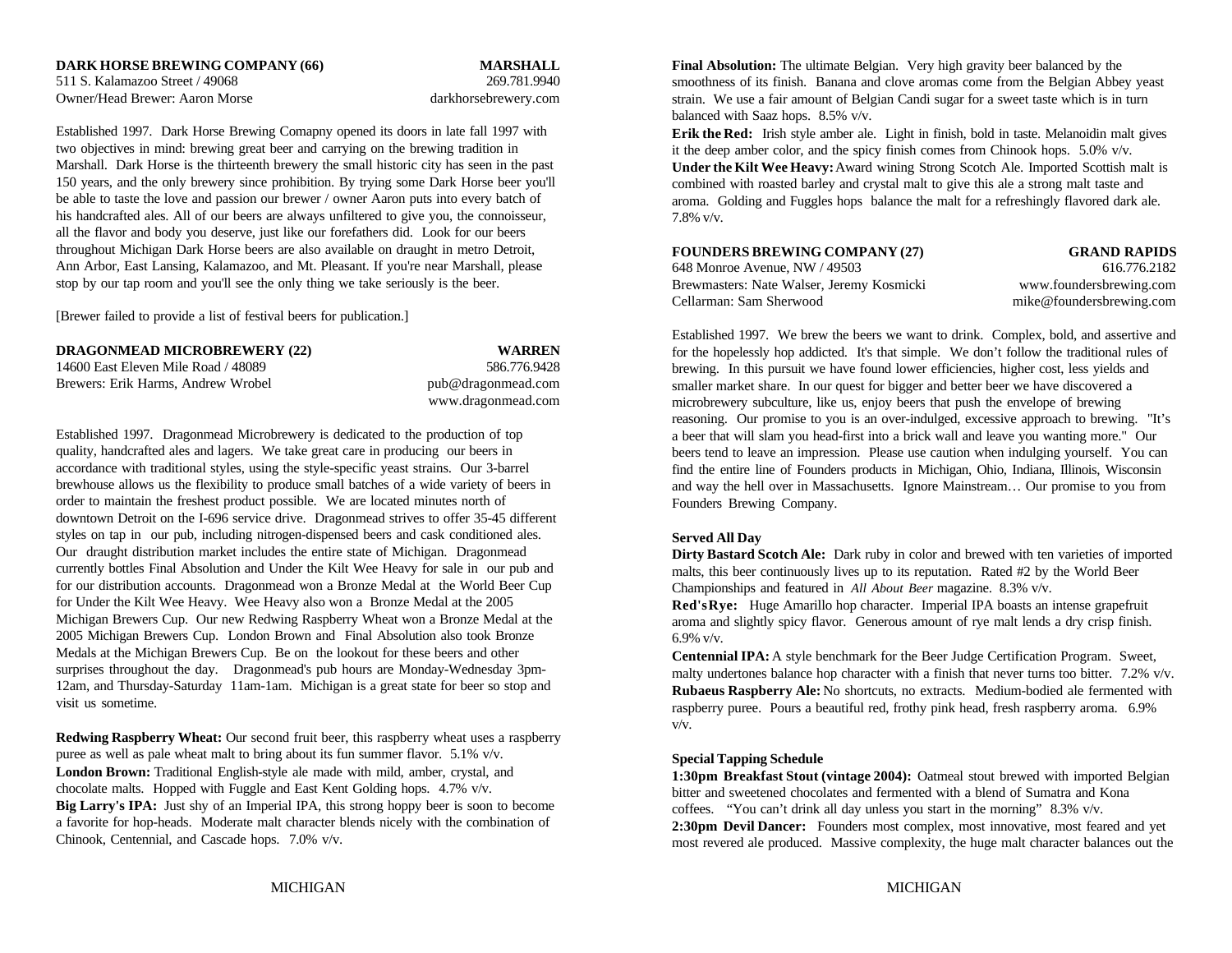insane amount of alphas used to create this monster. Dry-hopped 26 straight days with a combination of ten hop varieties. Dangerously drinkable. Beware 13% v/v. 8938 Krum Avenue / 49053 616.382.2338 **3:30pm Imperial Stout:** Chock full of carbs, 10W-30 liquid decadence. Brewed with ten varieties of malted barley, extremely smooth, complex and in rich in body. 12% v/v. **4:20pm Bourbon Barrel Stout:** Imperial coffee stout brewed with a hint of chocolate and aged in bourbon. An absolute decadent beer. Dark, robust and full of the complexities that you would expect from Founders. "A bit of backwoods pleasure" 11% v/v.

| JOLLY PUMPKIN ARTISAN ALES (13) | <b>DEXTER</b>        |
|---------------------------------|----------------------|
| 3115-A Broad Street / 49130     | 734.426.4962         |
| Brewer: Ron Jeffries            | www.jollypumpkin.com |

Established 2004. Aloha, welcome to Jolly Pumpkin Artisan Ales, a small country brewery located in the heart of the Village of Dexter. Practicing the arts of open fermentation, barrel aging, and bottle conditioning, we brew traditional rustic farmhousestyle beers brought to life through labor and love. Always striving to create beers to lighten the spirit, and soothe the soul. No matter which of our beers you choose to enjoy, rest assured you are drinking an oak aged, bottle conditioned work of finest craftsmanship and art! Please enjoy our beers in good health, Mahalo!

**Oro de Calabaza:** Artisan golden ale produced in the Biere de Garde tradition of Northern France. Refreshingly lush, spicy and peppery, with a gentle hop bouquet. 8% v/v.

**La Roja:** Farmhouse-style artisan amber ale produced in the Biere de Garde tradition. Two to three months aging in bourbon barrels gives that special Jolly Pumpkin twist. Select barrels are blended at bottling, offering hints of bourbon in the aroma, gently leading to a rich and warming beer. Complex fruit notes of raisin, tart cherry, and plum dance about, brought together by complementing suggestions of caramel and spice. 7.2% v/v.

**Calabaza Blanca:** White ale brewed in the classic biere blanche tradition, spiced with orange peel and coriander. Refreshingly tart, with a wonderfully dry finish. 4.8% v/v. **Maracaibo Especial:** Rich brown ale inspired by monastic brews of Belgium and tropical jungles. Subtly spiced with real cacao, cinnamon, and sweet orange peel. 7.5% v/v.

**Biere de Mars:** American/Flanders, red/brown, bitter/sour, French-style wheat ale. Michigan's first production wild beer! Brewed with two yeasts entwined, mellowed in large oak casks with native Dexter microflora, and re-fermented in the bottle, our Biere de Mars is a refreshing beer brewed to comfort in the gusty ides of March and welcome in a wealth of warmer weather. Stormy amber, you'll find rich, refined malts, blown and tossed by the demons of deep dark hops. Terrifyingly savage as a high seas gale. 7% v/v.

**KALAMAZOO BREWING CO., INC. (41) GALESBURG** Founder/President: Larry J. Bell www.bellsbeer.com

Established 1985. Kalamazoo Brewing Company is in its twentieth year of producing unique and interesting craft beer in the Midwest. Having grown from a tiny brewery producing beer with a fifteen gallon soup kettle, K.B.C. has grown into a major regional brewery with our new Comstock facility operating in concert with the original Kalamazoo Avenue plant. Our ongoing goal is to brew thoughtfully, creatively, and artistically. We strive to bring an authentic and pleasant experience to all of our customers through our unique beers. We look forward to sharing our freakishly refreshing, thirst defying, and deliciously entertaining beers with you.

[Brewer failed to provide a list of 2005 festival beers for publication. Here are some beers from the past; no guarantees that they're serving them this year.] Come early and come often for Expedition Stout, Consecrator Dopplebock, Third Coast Old Ale, Two Hearted Ale, and more. We at the Great Taste would tell you more, but, as usual, the brewery hasn't told us. Just visit their booth to see this year's spectacle and maybe have a beer or two, eh?

| KUHNHENN BREWING COMPANY (88) | <b>WARREN</b> |
|-------------------------------|---------------|
|-------------------------------|---------------|

| 5919 Chicago Road / 48092                        | 586.979.8361       |
|--------------------------------------------------|--------------------|
| Brewers: Eric and Bret (The Kuhnhenn Brothers)   | sales@kbrewery.com |
| Assistant Brewers: Brad Giguere and Ray Sherwood | www.kbrewery.com   |

Established 1998. The brewery's historic building was built as a hardware store in 1929. The transformation from hardware to homebrew shop and to brewery and winery has been a long sought after goal for the Kuhnhenn Brothers for the last 12 years. On tap you will find at least 15 different beers at any given time. The beers change frequently because of a 7-barrel brewery and Brew-on-Premise (customers brew beer!) setup. The brewery currently distributes only locally to Michigan with most sales being in-house and to go. Pub hours are 11am-12M M-Th, 11am-2am F/Sa, call for Sunday hours.

**Simcoe Silly:** (Belgian strong ale hybrid) OG=1.096. Combines the unique tropical fruit flavor and aroma of Simcoe hops with Belgian clear candi sugar, coriander, and orange peel. Pilsen malt and unmalted wheat make up the mash. The special Belgian ale yeast strain produces esters of banana, with bubblegum and clove aromas giving its rich distinct character. (Michigan Beer Cup silver medal winner)

**Loonie Kuhnie Pale Ale:** (American-Pale Ale) OG=1.052. Intense citrus hop flavor and aroma marry well with fruity yeasty esters of this warm fermented ale. Great session beer!

**Fourth Dementia Olde Ale:** OG=1.103 Deep ruby red ale. Extreme malty-caramel flavor, sweet up front, finishing with high hop bitterness and aroma. Aged for 7 months (Michigan Beer Cup gold medal winner and Peoples Choice award)

**Creme Brulee Java Stout:** OG=1.058 Black ale made with real coffee. This java stout uses a unique process of caramelizing brown sugar with the addition of vanilla to give an intense Creme Brulee flavor and aroma. (Michigan Beer Cup silver medal winner, World Expo of Beer Peoples Choice award)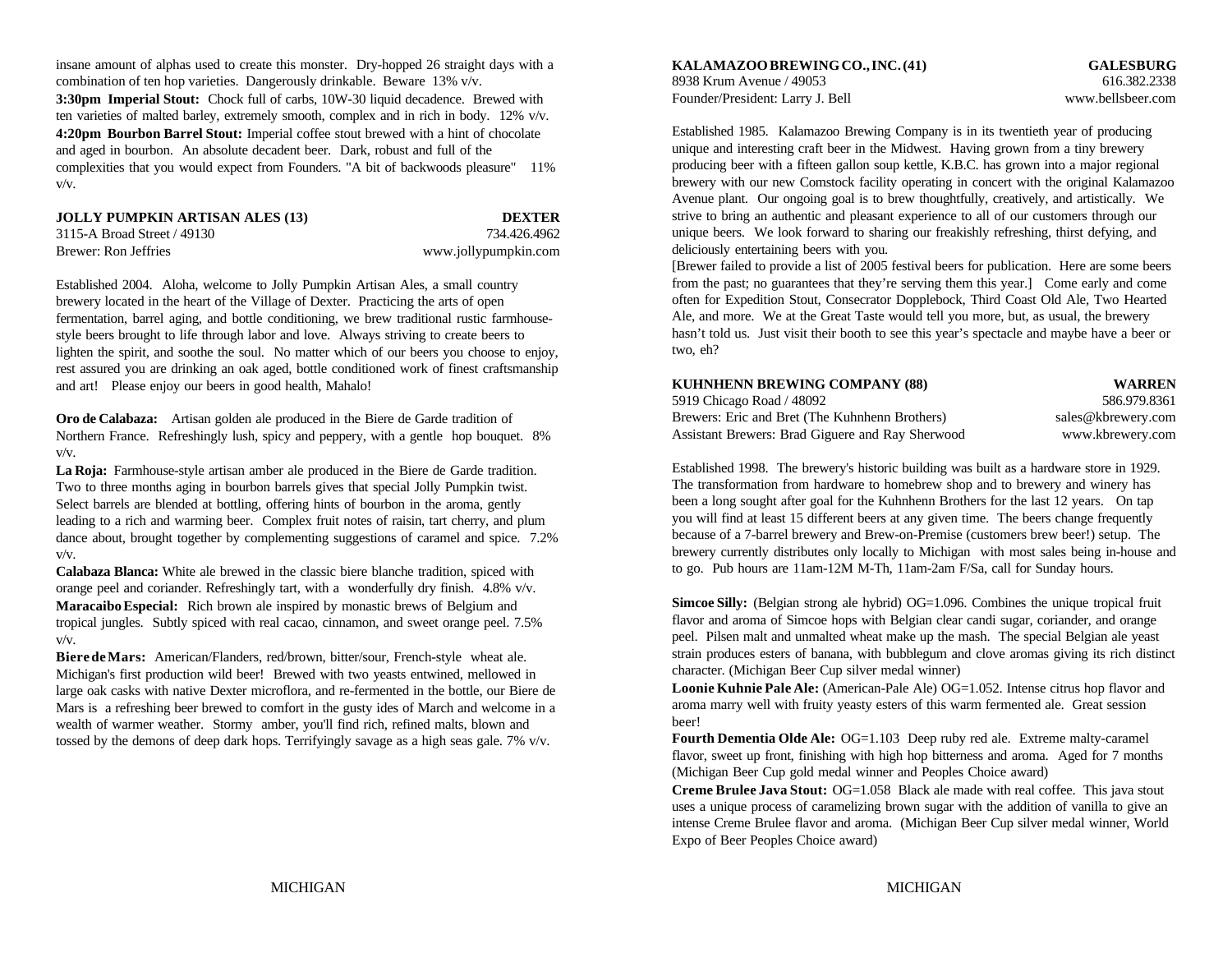**Limited Editions:** We'll bring out an assortment of limited edition beers, and mead throughout the day. Be sure to stop back for these unusual alcoholic treats. (TBA at tent).

| THE LIVERY (47)                 | <b>BENTON HARBOR</b>                     |
|---------------------------------|------------------------------------------|
| 190 Fifth Street / 49022        | 269.925.8760                             |
| President/Brewer: Steve Berthel | liverybrew.com                           |
|                                 | $inf_{\alpha}$ $\alpha$ liver throw game |

Established 2005. Housed in a 100 year old former horse livery, The Livery is Michigans' newest microbrewery and winemaker. Former owner/brewer of the Kraftbrau, Steve Berthel, and his partner Leslie Pickell will be offering12 beers on tap, 2 separate pubs, outdoor beer garden, live entertainment, and a cafe/coffee shop as well. Steve has put together a 7bbl. brewhouse and small winery in a building adjacent to the pub, where he will eagerly concoct his award-winning ales and lagers.

**Bourbon Cask Aged Wheat Trippelbock:** One year in the cask, approx. 16% v/v. This is 10 BBL brewhouse. Select products available in bottle in Michigan. a Lager! [Brewer failed to provide a list of festival beers for publication.]

**American IPA:** Cascade hops abound! 6.5% v/v. **American Pale Ale:** Northwest hops and Belgian malt. Yummm! 5.5% v/v.

**English ESB:** Simpsons malt and Fuggles hops. How can you go wrong? 5% v/v.

| MICHIGAN BREWING COMPANY (61) | <b>WEBBERVILLE</b>          |
|-------------------------------|-----------------------------|
| 2582 North M-52 / 48892       | 517.521.3600                |
| Brewmaster: Bobby Mason       | michiganbrewing.com         |
|                               | michiganbrewing@voyager.net |

Established 1995. Michigan Brewing Company has grown into an award-winning player in the craft beer industry. MBC markets over a dozen craft beers at its pub, while over twenty distributors market them statewide. The beer is packaged in 12 oz. bottles and half-barrel kegs to satisfy pub patrons as well as the distributors marketing needs. After acquiring the well-known Celis brands from Miller Brewing Company in 2002, MBC now markets those beers to Texas, Oregon, the East Coast and Michigan. This fall, Michigan **Imperial IPA:** Big and hoppy! Brewing Company will expand its operations with a move into a 76,000 sq. ft. manufacturing facility, located literally a stone's throw away, where they will continue to produce and market their award winning beers nationwide.

## **NEW HOLLAND BREWING COMPANY (57) HOLLAND**

66 East 8th Street / 49423 616.355.2941

Brewmaster: John Haggerty www.newhollandbeer.com info@newhollandbrew.com

Established 1996. Brewing Art in Fermented Form since 1997, New Holland Brewing Company has grown from a scrappy two-man start-up, to a thriving regional microbrewery recognized for its creativity and artistry. In 2004 we brewed and shipped just over 5,000 barrels of beer making us the second largest brewery in Michigan.

Brewing with painstaking consistency, we bring our award-winning approach to every one of our delicious beers. Come on by the Mad Hatter's Disco!

### **Hatterized-Mad Hatter:**

info@liverybrew.com **Dragon's Milk:** Barrel-aged strong ale (2003 & 2004). **Zoomer Wit: Paleooza: Black Tulip:** Tripel. **PHI:** a divine strong ale. **Barrel-aged Hatter:**

| <b>OLD HAT BREWERY AND GRILL (10)</b> | <b>LAWTON</b>      |
|---------------------------------------|--------------------|
| 114 North Main / 49065                | 269.624.6445       |
| Brewer/Owner: Tom Fuller              | oldhat@btc-bci.com |

Established 1998. 14 taps, 43 meals, and one Thesaurus. Germanic-style Hillbilly-brewed

| OLDE PENINSULA BREWPUB (16) | <b>KALAMAZOO</b> |
|-----------------------------|------------------|
| 200 East Michigan / 49007   | 269.343.2739     |
| Brewmaster: Dan Kiplinger   |                  |

Established 1996. The brewpub's historic building was originally the Peninsula Restaurant (1874), but went through a succession of other businesses since becoming a clothing store in 1884. The building was completely rehabilitated after the 1980 tornado and is now home to a restaurant and a 7-barrel brewhouse with an annual capacity of 800 barrels.

**Rockin' Razberry Wheat:** Mildly hopped unfiltered wheat ale with a soft raspberry finish.

**Summer Hefeweizen:** Wheat, no raspberries.

**OP-IPA:** Flavorful, dry-hopped ale with a very pleasing balance not found in most IPAs

## **MINNESOTA**

**BARLEY JOHNS BREW PUB (8) NEW BRIGHTON** 781 Old Highway 8 / 55112 651.636.4670 Brewmaster: John Moore barleyjohns.com

Established 2000. [Brewer failed to provide brewery description and beer descrptions.]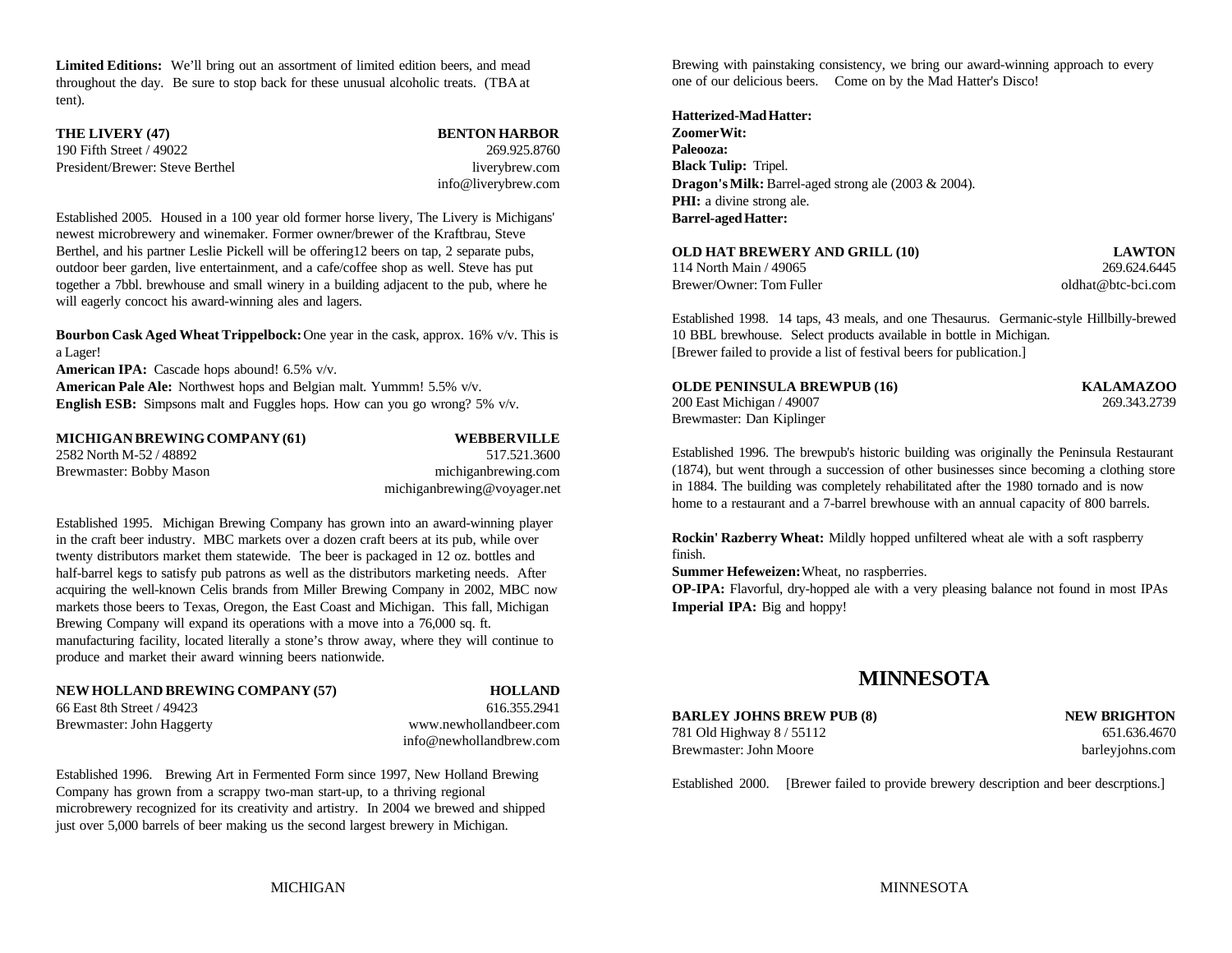Head Brewer: Dave Hoops brewery@brewhouse.net

www.brewhouse.net

Established 1995. Fitgers Brewhouse is located on the shore of Lake Superior in the historic Fitgers Brewery, which stopped production in 1972. Our 7 barrel wood clad brewery produces 16 full time tap lines -- 12 seasonal and four year around standards. Cask ale and root beer are also house brewed.

**El Nino Double Hopped IPA:** (7.0%) West coast style IPA. Seven types of hops are used along with aggressive dry-hopping. Mixed with English malts for a unique flavor and a smooth bitterness.

Apricot Wheat:  $(5.2%)$  A marriage of wheat and fruit.

**Mariner Mild:** (3.4%) English-style session ale. Ruby with a mellow malt flavor. Served on nitrogen.

the addition of high ester Belgian yeast. **outdoor seating**, greets you as you enter the Town Hall Brewery. Our building once

**Brewhouse Blue Label:** (10.0%) Belgian-style Double Abbey.

**Diablo Strong Golden:** (9.0%) Belgian-style Golden ale.

**Hair O' the Monk:** (9.8 %) Belgian-style Tripel.

**2020:** (7.7%) IPA brewed with 20 types of hops over 20 hop additions. Focus on the hops!

**Whisky Barrel Aged Big Boat Oatmeal Stout:** (7.2%) This stout was added to a second

use whisky barrel and allowed ample aging time.

**Bourbon Barrel Aged Edmund Imperial Stout:** (9.5%) Our strong stout aged in first use Bourbon barrels.

## **LAKE SUPERIOR BREWING COMPANY (56) DULUTH**

2711 West Superior Street / 55806 218 723.4000 Head Brewer: Dale Kleinschmidt www.lakesuperiorbrewing.com

info@lakesuperiorbrewing.com

Established 1994. Lake Superior Brewing began production in less than 200 square feet. **CASK 1800:** Old school English IPA loaded with British hops, served on beer engine. The brewery has undergone two expansions since then and now occupies 4,300 square  $(7.0\% \text{ v/v})$ . feet and incorporated a bottling line in 1999. Located in Duluth's historic West End, near the former home of Duluth Brewing and Malting. LSB produces four core beers and five seasonals. 1860 Schell Road, Post Office Box 128 / 56073 800.770.5020

**Lake Superior Special Ale:** Imported English ale yeast and generous amounts of Cascade hops generate a balance of malt and fruity (grapefruit?) flavors. Silver Medal 2002 World Beer Championships

**Kayak Kolsch:** Five malts, two hop varieties and specialized yeast create clean malt flavors and a floral hop finish in this thirst-quenching style. Silver Medal 2002 World Beer Championships

**FITGERS BREWHOUSE BREWERY & GRILL (23) DULUTH Mesabi Red**: Dark red, substantial and malty with well-balanced hop bitterness in the 600 East Superior Street / 55802 218.726.1392 finish from four hop additions. Silver Medal 2002 World Beer Championships **Sir Duluth Oatmeal Stout:** Nearly black beer has a creamy texture from the oatmeal and rich roasted coffee and chocolate overtones from English and Belgian dark malts. Gold Medal 2002 World Beer Championships.

> **St. Louis Bay IPA** - (seasonal): Deep copper-colored with a balance of East Kent Golding hops and mild oak astringency.

> **High Bridge Root Beer:** Laced with local honey, pure vanilla and jazzed up with wintergreen.

### **MINNEAPOLIS TOWN HALL BREWERY (29) MINNEAPOLIS**

1430 Washington Avenue, South / 55454 612.339.8696 (TOWN) Head Brewer: Mike Hoops www.townhallbrewery.com

info@townhallbrewery.com

**Amsterdam Ale:** (6.5%) Belgian-style single ale. Brewed in the style of a Pilsener with Minnesota, also a ten minutes' walk to the Metrodome. Our tree covered patio with Established 1997. Our brewpub is located on the West Bank campus of the University of housed a trolley stop and features a beautiful pressed tin ceiling, worth a trip by itself. We offer a full menu, steel tipped darts, pool, gracious happy hours, and a warm fireplace for the harsh winter. The brewery produces many styles of beer; look for the lineup of five house ales, three seasonal offerings, and two cask ales. We are a nationally recognized brewery with awards from the Great American Beer Festival. Stop in and say hello.

> **Masala Mamma IPA:** American style IPA loaded with hops...yet still offering a malt backbone. (6.0% v/v).

**Thunderstorm:** American orange blossom honey ale featuring lemons, oranges, and a few

secret spices and herbs. (7% v/v).

**Pursuit of Happiness:** Blueberry amber ale with a tremendous blueberry aroma and crisp finish.  $(4.3\% \text{ v/v}).$ 

**Northern Waters:** Robust smoked porter made with malt freshly smoked over a cherrywood fire. (5.8% v/v).

**Grand Cru:** Belgian/French style celebratory ale. (9.3% v/v).

|                  |  |  | <b>AUGUST SCHELL BREWING COMPANY (95)</b> |  |
|------------------|--|--|-------------------------------------------|--|
| . <del>.</del> . |  |  |                                           |  |

Brewmaster: Jeremy Kral www.schellsbrewery.com

**NEW ULM** 

Established 1860. On the lush hillside banks of the cottonwood River in New Ulm, the August Schell Brewing Company has been quietly crafting a family of fine specialty beers since 1860. Today Schell's is the second oldest family owned and operated brewery in the United States.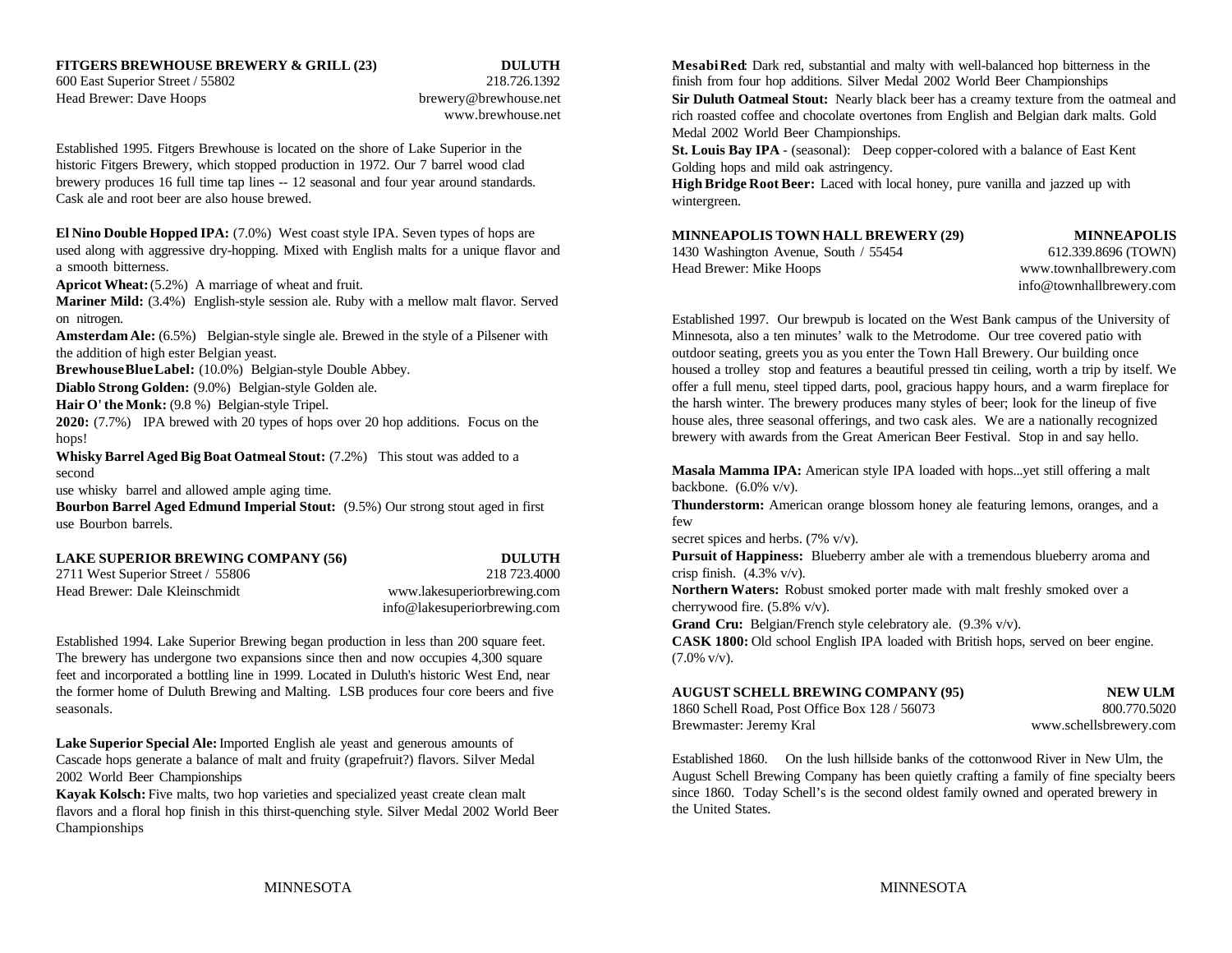**Fire Brick Lager:** All malt Vienna-style lager. Roasted malts and imported hops give it a deliciously smooth malt taste backed by a light hop finish.

Schell Oktoberfest: Rich smooth lager, with caramel, pale, cara-pils and black malts. **Schell Dark:** This beer is dark because the barley is roasted longer for a flavorful lager everyone will enjoy. Dark color, but light taste. Don't be afraid of the dark!

**Grain Belt Premium:** Light to medium straw color, light malt flavor and detectable sweetness. "Premium" hop aroma and flavor with low hop bitterness.

| <b>SUMMIT BREWING COMPANY (14)</b>                    | <b>SAINT-PAUL</b>     |
|-------------------------------------------------------|-----------------------|
| 910 Montréal Circle / 55102                           | 651.265.7800          |
| Founder/Pres: Mark Stutrud; Brewer: Horace Cunningham | www.summitbrewing.com |

Established 1986. Summit Brewery was founded in 1986 by Mark Stutrud in a converted automatic transmission shop on University Avenue in St. Paul, Minnesota. Stutrud was committed and destined to revitalize the quality craft brews that once thrived in the Upper Midwest. The new beer quickly became the local favorite. In 1998 Summit completed its new brewery--triple the size of the original. Summit will be celebrating its 20th anniversary in 2006, and is currently the largest craft brewery in the Midwest. As this wonderful journey continues, Stutrud will sincerely tell you, "We hope you enjoy what we brew as much as we enjoy it ourselves!"

**Extra Pale Ale:** Our flagship beer is a classic British-style ale, light bronze in color with a hoppy flavor.  $(5.4\% \text{ v/v})$ 

**Hefe Weizen:** German-style wheat beer with a small amount of authentic weizen yeast left behind to maintain freshness, fruity/spicy flavor, and cloudy appearance (4.7% v/v) **Great Northern Porter:** Although very dark in color, porter is lighter bodied than you might expect, with a rich malty character. (4.9% v/v)

**India Pale Ale:** A classic IPA style, featuring a generous dose of hops and a bitter, dry finish! Watch out, hopheads! (6.3% v/v)

**Summit Cask Ale**: (they didn't tell us what style would be on cask; stop by and find out)

## **MISSOURI**

## **BOULEVARD BREWING COMPANY (26) KANSAS CITY**

Head Brewer: Steven Pauwels spauwels@boulevard.com

2501 Southwest Boulevard / 64108-2345 816.474.7095 www.boulevard.com

Established 1989. We are the first brewery to open in Kansas City, MO, in more than half a century. It has grown to be among the largest and most respected specialty brewers in the Midwest. Boulevard is dedicated to the craft of producing fresh, flavorful beers using traditional brewing and methods and offers four beers year round: Pale Ale, Unfiltered Wheat, Bully!Porter, and Dry Stout, as well as four seasonal beers: a springtime bit of luck, Irish Ale; a summertime favorite, ZON; a fall classic, Bob's '47; and a winter holiday treat, Nutcracker Ale. In 2005, Boulevard will produce approximately 101,000 barrels of beer, making it the 24th largest brewery in the country and an expansion is underway that will give Boulevard the capability of producing more than 600,000 barrels. Cheers!

**Boulevard Pale Ale:** The very first beer we produced is a smooth, medium-bodied and well-hopped ale. Caramel malt in the recipe provides a rich flavor and amber color. **Boulevard Unfiltered Wheat Beer:** Available since 2000 both in bottles and on draught, a lively, refreshing ale with a citrusy flavor and distinctive cloudy appearance. Reminiscent of wheat beers brewed at the turn of the century, before the advent of modern filtration.

**Boulevard Bully! Porter:** Dry, medium-bodied dark ale. Its intense dark-roasted barley malt flavor is perfectly balanced by complex hop character. Bully! Porter's rich flavor makes it an ideal accompaniment to a variety of foods, from shellfish to game. **Boulevard Dry Stout:** Served from our specially designed tap, is velvety black, perfectly opaque, and topped by a thick, creamy head. This very drinkable, delicate beer is a delightful harmony of smoky roasted flavors with a silky smooth finish.

### **O'FALLON BREWERY (43) O'FALLON**

| 26 West Industrial Drive / 63366-1889 | 636.474.2337             |
|---------------------------------------|--------------------------|
| Brewer: Brian Owens                   | brian@ofallonbrewery.com |

www.ofallonbrewery.com

Established 2000. We are passionate about making beer, and we work hard to brew beers that look good, smell good, and taste good. We have been in operation since May of 2000. We brew in 15-barrel batches, roughly the equivalent of 200 cases or 30 kegs, and we fill our kegs and pack our cases by hand. You can find our beer at restaurants, grocers and liquor stores throughout the greater Saint-Louis area. While we don't sell directly to consumers, we do offer free tours of the brewery by appointment. Please call or visit our website to learn more about our brewery, our beer, where to buy it, and how to schedule a tour. Cheers!

**O'Fallon Wheat:** Fresh, clean-tasting American Wheat beer brewed with white wheat, two varieties of domestic barley, two kinds of hops and Kolsch yeast. Unfiltered, with a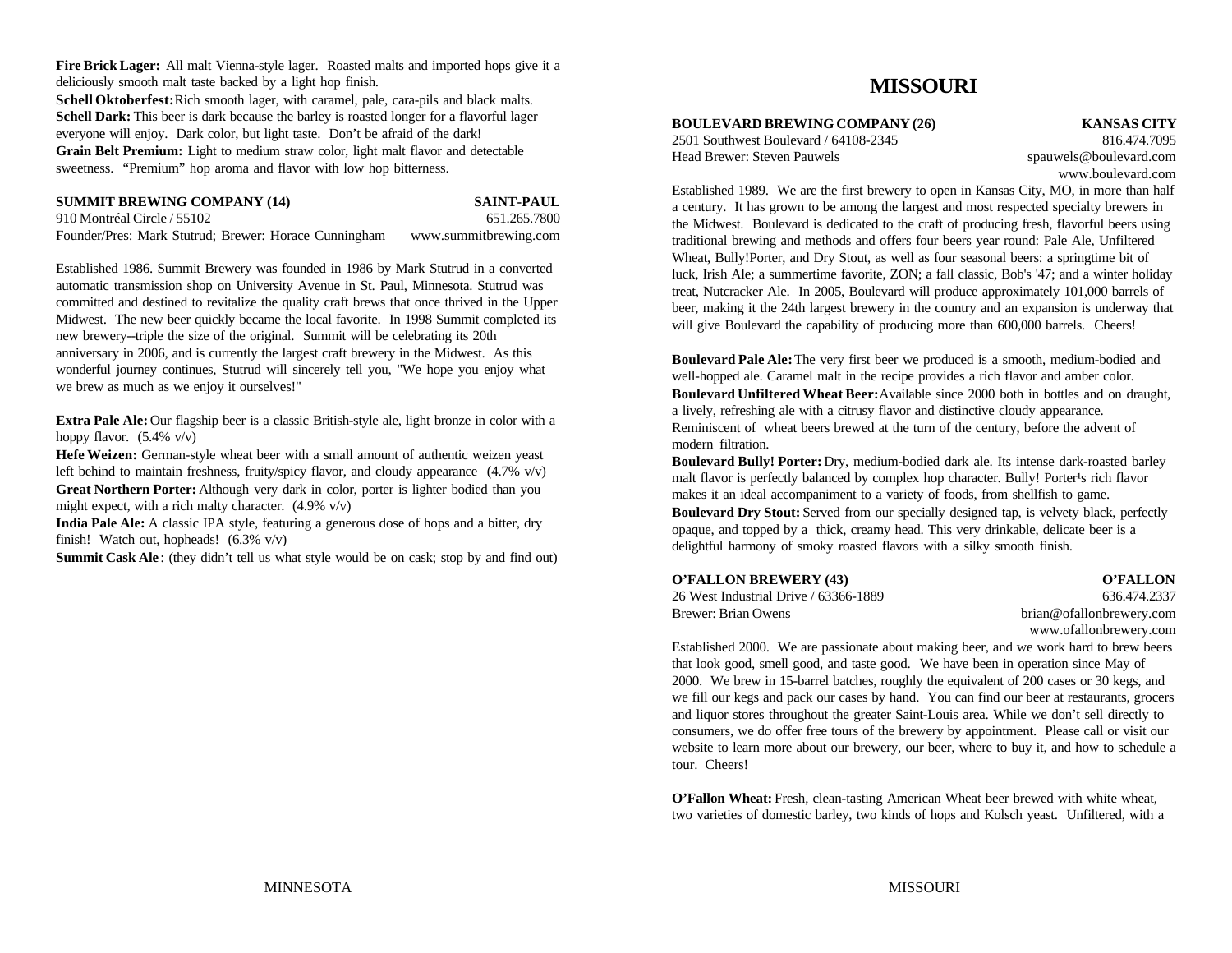trace of the yeast in the beer for a smooth, full-bodied, velvety texture and a creamy head. All year.

**O'Fallon Smoked Porter:** Gold Medal Winner in the Smoked Beer category at the 2004 Great American Beer Festival®. Robust porter with a black mahogany color, brewed with sixty-three percent Bamberg Smoked Malt. The malty sweetness and burnt chocolate undertones balance the bitterness of the hops and the smoky flavor and aroma to make this beer a wonderfully complex porter. All year.

**O'Fallon Wheach:** Imagine our smooth, clean wheat beer with a touch of peach and you get the idea behind O'Fallon Wheach, our peach wheat beer. Refreshing and crisp, it's perfect for warm summer weather. April-July.

**O'Fallon Pumpkin Beer:** Pumpkin pie in a bottle. 120 pounds of real pumpkin in the three-barley mash. We season the finished beer with cinnamon and nutmeg. Sept/Oct.

### **THE SAINT LOUIS BREWERY, INC. (104) SAINT LOUISAND MAPLEWOOD** 2100 Locust Street / 63103-1616 (Taproom) 314.241.BEER

7260 Southwest Avenue / 63143 (Bottleworks) Chief Brewer: Stephen Hale / Brewster: Sara Hale www.schlafly.com Chief Brewer & Chief Engineer: James Ottolini shale@schlafly.com

Established 1991.Missouri's first brewpub. The Schlafly Tap Room offers great food and fresh beer in a comfortable, relaxed atmosphere. Located downtown in the historic Swift Printing Buildings, the 15-bbl brewhouse producesall six of the year-around beers on tap there, plus more than thirty seasonal beers. Try all the beers at the HOP in the City beer festival at The Tap Room on Saturday, September 17, 2005. Schlafly Bottleworks opened in April 2003 and produces all Schlafly Beer for wholesale. Our distribution throughout Missouri and central and southern Illinois supports our belief that beer should be consumed as fresh and close to home as possible. The Bottleworks offers free brewery tours, including an exhibit on the rich brewing history of St. Louis. We feature live music in our spacious Beer Garden through October, and a fresh menu focusing on local purveyors. Our Schlafly Gardenworks produces much of the produce used in the restaurant. Stop by the Tap Room, serving Schlafly Beer and pub fare, at Lambert-International Airport. Both breweries combined will produce nearly 20,000 barrels in 2005.

Triskaidekaphobes be warned! "13/13/13": In honor of this our thirteenth year of attendance at the Great Taste, on the thirteenth of the month, we've brought thirteen beers!

**Pilsner:** Golden-colored, medium-bodied lager, plenty of German and Czech hops for smooth bitterness and aroma.

**American Lager:** Brewed in the Pre-Prohibition Pilsner tradition, this light lager uses an addition of corn for a lighter-bodied beer, but still has plenty of flavor and aroma, unlike the mass-produced lagers of today.

**Hefeweizen:** Unfiltered American wheat ale, light in color, body, and bitterness, with the delicious finish of wheat malt. Yummalicious!

**Pale Ale:** Amber-colored, medium-bodied British-style ale with a smooth, mildly-hoppy character. Our most popular beer.

**American Pale Ale:** American-style Pale ale, light-amber in color, medium bodied and heavily hopped in aroma and flavor.

**Oatmeal Stout:** Rich, full-bodied stout with sweetness from caramel malt, bitterness from roasted barley, and smoothness from flaked oats. yumyum!

**Raspberry Hefeweizen:** Our unfiltered wheat ale is delicious and refreshing with the addition of raspberry.

**Bock:** Strong malty German lager, good and good for you!

**Maibock:** Big, golden, malty lager. Full-bodied, sweet, and delicious! Brewed for the Maifest, in celebration of spring.

**Witbier:** Unfiltered wheat ale is brewed with a Belgian yeast and flavored with orange peel and coriander. Very snappy and refreshing.

**Grand Cru:** Fruity, spicy aromas and flavors contribute to the complexity of this golden Belgian ale. Medium body and effervescence contribute to a light, dry impression, despite its substantial strength and sweet, smooth finish.

**Weissbier:** Bavarian-style unfiltered wheat ale, light in color and medium-bodied with a fruity and clovey aroma and flavor imparted by the German yeast.

**Schwarzbier:** A black German lager – clean, malty and roasty. This beer is deceivingly easy to drink because of its mild flavor and medium-light body.

## **NEBRASKA**

**UPSTREAM BREWING COMPANY (6) OMAHA**<br>17070 Wright Plaza / 68130 **OMAHA**<br>402.778.0100 17070 Wright Plaza / 68130 Brewmaster: Zach Treimen

Extend a welcome to this last-minute addition to the Great Taste! Brewery information was not available from the brewery in time for publication. Stop by their booth to learn more.

**OHIO**

## **BOSTON BEER COMPANY (51) CINCINNATI** 75 Arlington Street, Boston, Massachusetts 02116 800.372.1131 Founder: Jim Koch www.samadams.com

Established 1985 (company) and 1997 (brewery). After years as a contract brewing company, Boston Beer Company acquired its Cincinnati brewery in 1997 (and therefore has its festival credentials as a Midwest brewer!) The brewery has a 200-bbl brewhouse and an annual capacity of 500,000 barrels. The company also contracts with medium-tolarge regional breweries outside the Midwest. Winner of more than 170 international awards. Nationwide distribution.

[Brewer failed to provide a list of festival beers for publication.]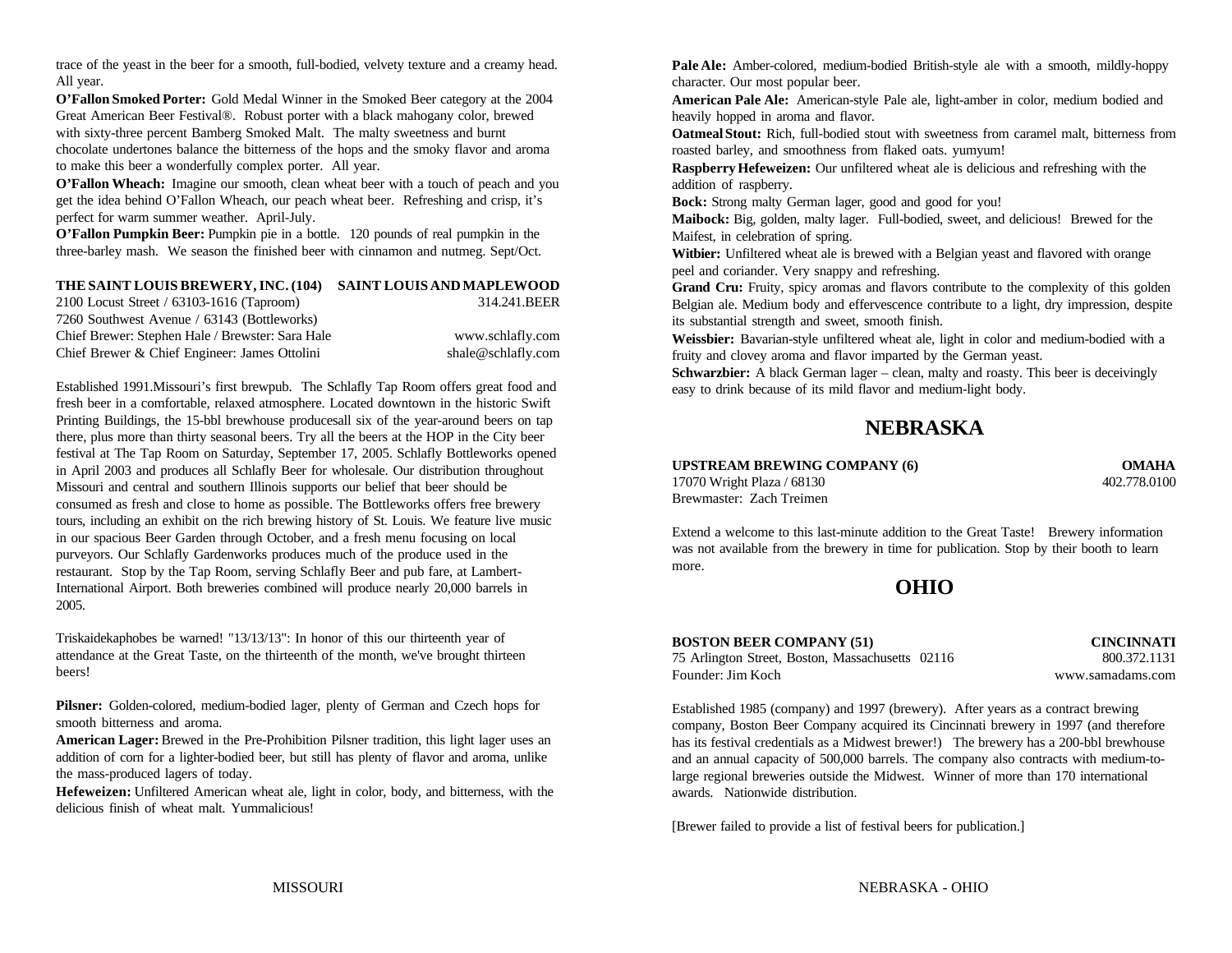brianl@greatlakesbrewing.com dean @angelicbrewing.com dean @angelicbrewing.com

West Virginia and Wisconsin and ranks 35th in barrelage among US Specialty Brewers. Although known for its flagship beer, Dortmunder Gold, the brewery's Edmund Fitzgerald Porter is the most award-winning porter in the country, having recently [Brewer failed to provide a list of festival beers for publication. Indeed, Angelic hasn't Cleveland's rail transit-accessible Ohio City neighborhood across from the historic West Side Market.

**Burning River Pale Ale:** Assertive citrusy and piney hop profile balanced by subtle malt and a satisfying dry finish. Great with red meats, strong cheeses.  $(6.0\% \text{ v/v}, 45)$ IBUs)

**Edmund Fitzgerald Porter:** Complex, roasty aroma with a bittersweet chocolate and coffee taste. Excellent with chocolate desserts. (5.8% v/v, 37 IBUs)

**Holy Moses White Ale:** A Belgian Wit ale spiced with orange peel, chamomile and coriander. Great with seafood and salads. (5.4% v/v, 30 IBUs)

**Nosferatu Ale:** A big, bold stock ale exploding with hop flavor from start to finish. Also excellent with red meats and strong cheeses. (8.0% v/v, 75 IBUs)

## **WISCONSIN**

**AEPPLETREOW WINERY (83)** BURLINGTON 1072 288th Avenue / 53105 262.878.5345 Cidermaker: Charles McGonegal wine@appletrue.com

www.appletrue.com

Established 2001. AEppelTreow Winery produces champagne-style and draft ciders from blends of modern and antique apples. Our orchard in SE Wisconsin grows over a hundred varieties of apples - and you can taste it in our ciders! We also make apple table wines, cyser, perry, and pommeau. We produce 'III Dachshund Delicious Cider' (draft) in several varieties, available at the Landmark Inn 1850 in Milwaukee. Our 'Appely' cider champagne, apple table wines demonstrating the range of apple characters across the growing season, and other products are available at the winery near Burlington, WI, and select retailers and restaurants in southeast Wisconsin.

Brewmaster: Brian Lottig www.greatlakesbrewing.com Brewmaster: Dean Coffey www.angelicbrewing.com

Established 1988. Ohio's first microbrewery, opened by brothers Patrick and Daniel Established 1995. Located only a half-block off State Street, Angelic serves award-Conway, is highly acclaimed for its award-winning ales and lagers. As a result of an \$8 winning ales (and an occasional lager) with heavenly sandwiches and entrees. Angelic is a million brewery expansion in 2000, Great Lakes Brewing Company's distribution area multiple World Beer Cup and Great American Beer Festival award winner, with a record extends through Illinois, Indiana, Kentucky, Michigan, New York, Ohio, Pennsylvania, six World Beer Cup medals in 2002 alone! Try some of their award-winning beers today.

received a Bronze Medal at the 2004 Great American Beer Festival. The Brewpub at provided a current list in years! They're going to bring out just about everything to entice Great Lakes Brewing Company includes a newly renovated Beer Cellar and operates in you to visit the pub for more! Thank you, Dean, for more than nine years of great beers!

| ANGRY MINNOW BREWPUB (62)    | <b>HAYWARD</b>           |
|------------------------------|--------------------------|
| 10440 Florida Avenue / 54843 | 715.934.3055             |
| Brewer: Jason Rasmussen-     | irasmussen27@hotmail.com |

Established 2004. Angry Minnow Brewpub was established September of 2004 in one of the oldest buildings in Hayward, WI. The old Northwest Lumber Company building was built in 1889 and now, with an addition added for brewing, kitchen, seating, and a beer garden, houses the Angry Minnow Brewpub. The Minnow is owned and operated by local brothers Will and Jason Rasmussen. Jason does the brewing and has six different hand-crafted brews on tap.

[Brewer failed to provide a list of festival beers for publication.]

**BREWERY CREEK (35) MINERAL POINT** 23 Commerce Street / 53565 608.987.3298 Beer Maker: Jeff Donaghue info@brewerycreek.com

www.brewerycreek.com

Established 1998. Brewery Creek includes a 15-barrel brewery, a pub-restaurant, and a luxury bed and breakfast inn, all housed in a fully renovated three story 1854 limestone building in historic Mineral Point. Little brewery, little town, a little west of Madison, BIG beers. If you like what you have at the festival and want more, you'll have to visit us in Mineral Point. Why not spend the night? Hope you have a cracking good time!

**Shandy:** AKA "Der Radler." A classic blend of fine ale and lemonade loved by Germans and British Islanders alike. You will too! **Brown Stout:** Brewed with mostly brown malt, a little chocolate malt, some black malt and flaked barley. Conditioned with nitrogen and CO2. **Belgian White Style:** Not too hoppy, spices, murky, fruity, fizzy beer. Well why not? Everybody else makes one! **Keeping Ale:** Malty, sweet and strong.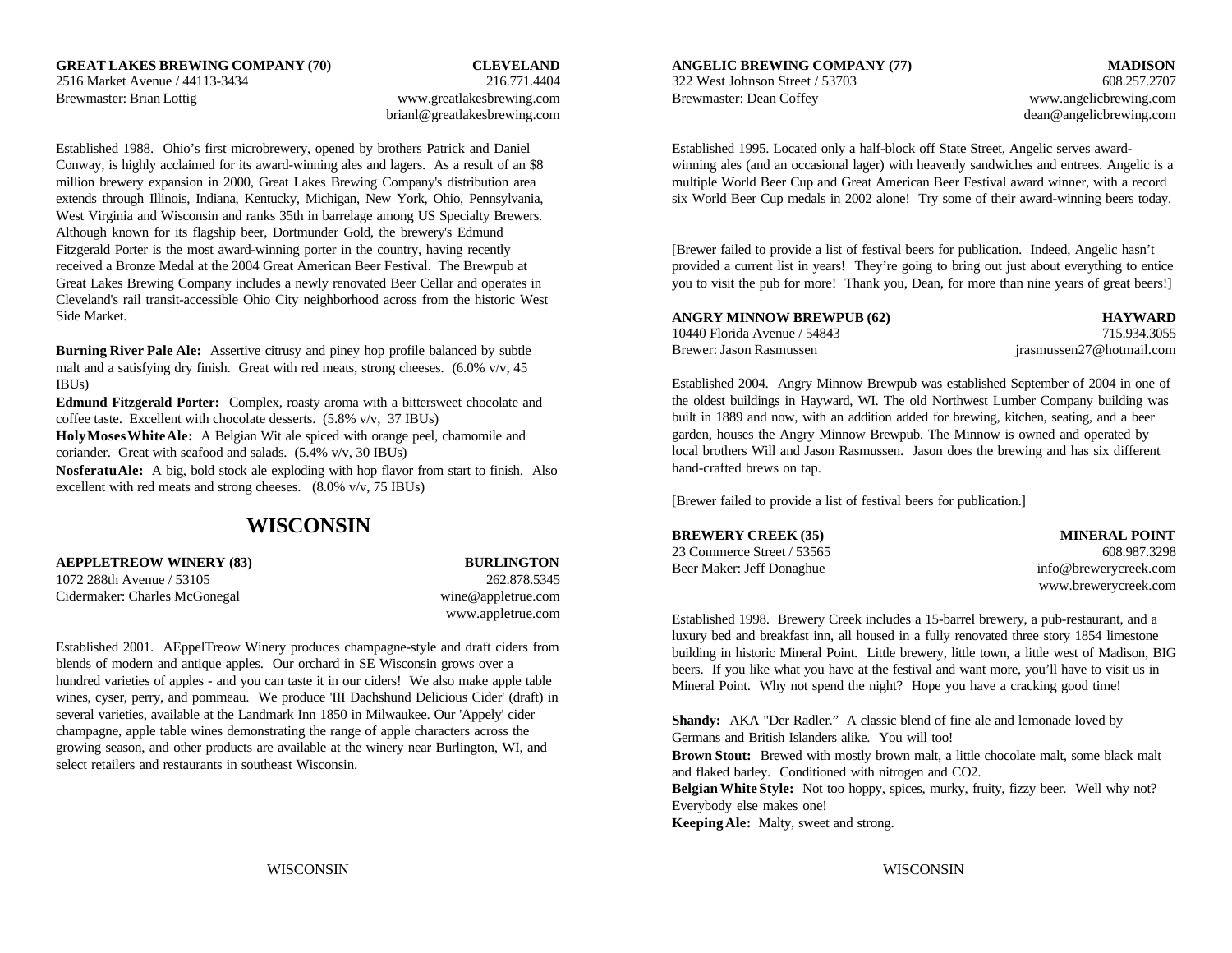Established 1984. Capital Brewery has been proudly producing German style lagers-- the style of beers for which Wisconsin is famous. We currently produce 16 different beers, [Brewer failed to provide a list of festival beers for publication.] with sales eforts concentrated primarily in the Upper Midwest. The quality and diversity of our products have made us a well-respected brewery. We were named 7th best in the world, and the highest-rated American brewery in the 1998 BTI World Beer 925 South Third Street / 54601 608.785.4526 Championships. Visit our beer garden and hospitality areas! Tours: call for current Brewmaster: Randy Hughes rhughes rhughes rhughes rhughes rhughes rhughes rhughes rhughes rhughes rhughes rhughes rhughes rhughes rhughes r schedule. www.citybrewery.com

[Brewer failed to provide a list of 2005 festival beers for publication. Here are some beers Established 1999. City Brewery produces its proprietary line of beers including the 2000 from the past; no guarantees that they're serving them this year.] World Beer Cup Silver Medal American Premium Lager winner City Lager. In addition,

**Capital 1900:** After researching brewing styles from the turn of the century, Capital created an outstanding mild American style lager. This American pilsener comes from an old Wisconsin recipe, circa 1900, and has a smoothness that the big beer companies will envy.

**Oktoberfest:** A classic traditional märzen with a gorgeous fiery amber color and rich, almost "toasted" flavor from the malt.

**Autumnal Fire:** A blazingly rich beer, a doppelbock with an Oktoberfest personality. Warm and intriguing, this is the perfect "brandy snifter" beer.

### **CENTRAL WATERS BREWING COMPANY (18) JUNCTION CITY**

701 Main Street / Post Office Box 123 / 54443 715.457.3322 VP/Head Brewer: Paul Graham centralwaters@hotmail.com

www.centralwaters.com

Established 1998. Central Waters Brewing Company is a small microbrewery located ten miles west of Stevens Point in central Wisconsin. The brewery opened in January 1998, producing only kegged beer for almost the entire first year of production. The seven barrel brewery was constructed out of used dairy equipment and is housed in a small 2,500 square foot building. In early 1999 the addition of a homemade single head filler allowed us to release twenty-two ounce bottles to the market. By 2001 a few major changes began to occur. After filling far too many bottles one at a time, a four head bottling line was acquired allowing us to release twelve ounce bottles and six packs. To keep up with demand that the six pack market brought, we had to drop in two thirty barrel **City Pale Ale:** Classic example of the American Pale Ale style. Brewed using premium unitanks (our first real piece of brewing equipment!). Early in 2003 our homemade two-row and lightly roasted Caramel malts, City Pale Ale exhibits a rich amber hue and boiling kettle decided to retire itself, causing a major Central Waters drought, but we were complex malt character. Single variety hopping allows the fragrant, floral notes of the able to acquire a fifteen barrel brewhouse from New York that has worked well ever since Cascade hops to shine through. 4.3% w/v (5.5% v/v), 13.0 original gravity, 12.0 color and it was installed. We pulled out some of the old seven barrel fermentors and replaced them 37 bitterness units with twenty barrel fermentors. Although we had plans to begin construction for a new building to house Central Waters (it is getting a little tight these days) in order to expand production to attempt to keep up with demand, we have put these plans on the back

7734 Terrace Avenue / 53562-3163 608.836.7100 Marshfield, Wisconsin. A seven barrel brewery will be housed in a historic building in Brewmaster: Kirby Nelson capbrew@capital-brewery.com downtown Marshfield offering an excellent menu and of course the wonderful beers www.capital-brewery.com produced by the brewers of Central Waters. The pub is set to open in late fall or early burner. We will now be opening a second facility, Central Waters Brewpub, in winter.

# **CITY BREWERY (48) LaCROSSE**

the brewery provides contract-packing services for major international and national beverage marketers. Once the flagship of the G. Heileman Brewing Company, City Brewery has an annual production capacity of 5 million barrels or the equivalent of 70 million cases of twenty-four, twelve-ounce containers. It is the largest brewery in the United States not owned by industry leaders Anheuser-Busch, Miller and Coors. City Brewery can produce beers and a variety of alcoholic and non-alcoholic beverages including bottled water, tea, and other functional beverages. The brewery's beverage production capability is complemented by high-speed packaging capacity for cans, bottles and kegs in varying sizes and configurations. City Brewery employs a management and production team each having on average over twenty-five years of beverage industry experience.

[Brewer failed to provide a list of 2005 festival beers for publication. Here are some beers from the past; no guarantees that they're serving them this year.]

**City Lager:** Winner, American Premium Lager Category at the 2000 World Beer Cup, is a full-bodied lager, using artesian water from deep below the earth's surface. The beer is fully kraeusened, and uses a generous supply of malt, brewer's rice and aromatic hops, then aged 32 days in chilled lagering cellars until released 4.0% w/v and 150 calories. **LaCrosse Lager:** Full-bodied, full-flavored original lager beer, made with world class brewing techniques, including kraeusening, pure artesian water, and natural carbonation. This lager is brewed a full 30 days, and chilled in lagering tanks to produce a softer, more enjoyable taste. 3.8% w/v and 147 calories.

**City Festbier:** 100% all-malt lager beer, brewed in the Märzen style. City Festbier is a rich, malty lager balanced with a mild hop bittering, and smooth caramel flavor. It is the perfect beer for Fall festivals. 4.8% w/v (5.7% v/v).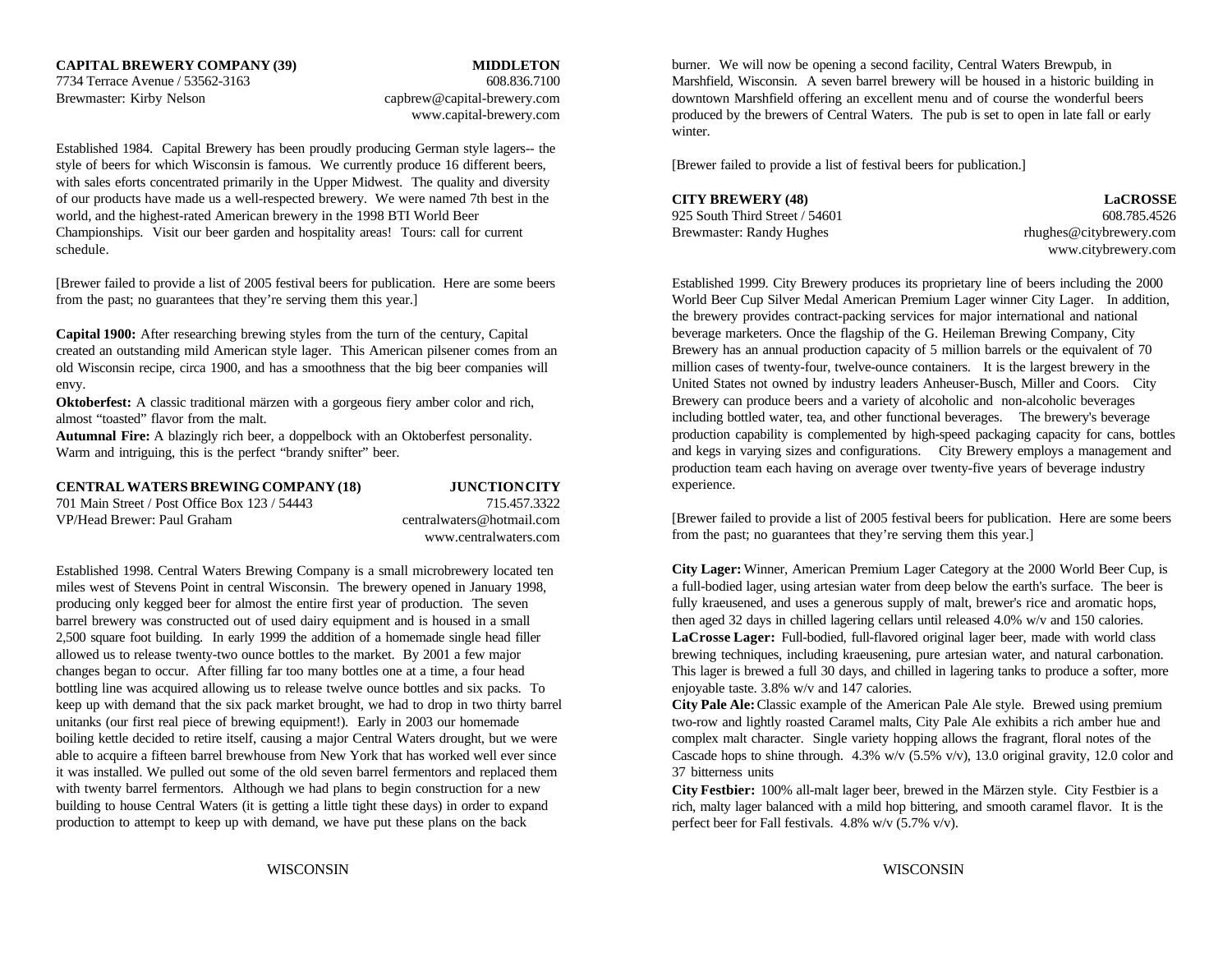100 Main Street (Hwy 33) / 53959 608.524.8989 Brewer/Owner: Pete Peterson cornerpb@mwt.net

Established 1996. Originally established as the EndeHouse Brewery and Restaurant (ten blocks from current location), but following the sale of the restaurant, the brewery moved in 2002 into downtown Reedsburg at the Corner Pub. The brewery produces about 100 barrels annually on a two-barrel system. We serve pub-style fare and great homebrews from 11am, usually until 12M, seven days a week. Reedsburg is 14 miles west of Wisconsin Dells and is best known for its antique malls and the trunk of the "400" State Bicycle Trail. Visit us next weekend for Brew-o-Rama!

[Brewer failed to provide a list of 2005 festival beers for publication. Here are some beers from the past; no guarantees that they're serving them this year.]

**Black Beauty Porter:** Well-balanced, full-flavored, with hints of mocha and black malt. the Metro-Milwuakee and Lake Country areas are also supplied with delicious malty **Red Dot India Pale Ale** : American style IPA, brewed with pale ale, caramel, and Munich malts; generously hopped with Cascade hops. **Weiss:** German-style wheat beer.

**Look for an "additional surprise chick beer."**

Other beers include: Old Gold Lager, Dry Stout, Milk Stout, Oktoberfest, American Pale Ale, Maple Ale, and Pumpkin Ale.

| <b>CROSS PLAINS BREWERY INC. (58)</b> | <b>CROSS PLAINS</b> |
|---------------------------------------|---------------------|
| 2109 Hickory Street / 53528           | 608.798.3911        |
| Brewmaster: John Zappa (Point)        | www.essersbest.com  |

First established: 1863 Revived: 1995.George Esser arrived from Germany in 1852 with a taste for good German beer. He built a brewery in Cross Plains in 1863 and called his beer Esser's Best. Six generations of Essers have continued the tradition, keeping the company alive during Prohibition by distributing "near beer." Re-established in 1995, under the direction of Wayne and Larry Esser, Esser's Best is now brewed in Stevens Point from the original recipe. The Essers added a second brew in May of 2001, a Pilsner beer, Cross Plains Special. Both beers are available in bottles and kegs with statewide distribution.

**Esser's Best:** Medium-bodied old world German style lager brewed with a variety of special caramel malts producing a deep amber color, with a full flavor and exceptional finish.

**Cross Plains Special:** A refreshing, golden, medium-bodied Pilsner with a pleasant malt flavor and lightly hopped for good balance.

3832 Hillside Drive / 53018 262.646.7821 Brewmaster: John Harrison www.delafield-brewhaus.com

**CORNER PUB (86) REEDSBURG DELAFIELD BREWHAUS (89) DELAFIELD**

**DELLS BREWING COMPANY (100) WISCONSIN DELLS**

Established 1999. Delafield Brewhaus has become a favorite stopping point for beer lovers, both for locals and those finding themselves traveling between Madison and Milwaukee. With multiple award winning beers and a seemingly endless variety of styles coming on line throughout the year, there is always something great on tap to tantalize the taste buds. Situated atop a small hill (midwestern mountain?), the Brewhaus offers an impressive view of South Eastern Wisconsin's Lake Country. A most pleasant setting for enjoying top-notch lagers, ales and culinary delights any time of the year. The open-concept brewery is the focal point of the restaurant, with only a four foot brick wall separating patrons from the gleaming stainless steel tanks, the dancing bear and his kettle polishing, keg washing monkey (Brewmaster John Harrison and Assistant Brewer Ben Coultas, respectively). Brews are available on tap at the brewpub. Select public houses in treats courtesy of the Brewery Tactical Unit (B.T.U.). Growlers, 2-Litre Xyphons, 1/2 and 1/4 bbls. are available to go from the brewery. In addition to the beers listed below, one or two items from the brewer's secret "personal" stash may be unleashed upon the unsuspecting public. Check out our table and ask the dancing bear, cheeky monkey, or keggy-guy.

[Brewer failed to provide a list of 2005 festival beers for publication.]

| 110 Wisconsin Dells Parkway South / 53965 | 608.254.1122           |
|-------------------------------------------|------------------------|
| Brewmaster: Dana Wolle                    | info@dellsmoosejaw.com |
|                                           | www.dellsmoosejaw.com  |

Established 2002. We serve 10 different styles of hand-crafted brews on tap. The six year-round microbrew selections include but are not limited to the following: Light Ale, Honey Ale, Dells Pilsner, Raspberry Crème, Dells Chief Amber Ale, and Kilbourn Hop Ale. Four other selections rotate through seasonally such as the Weissbier, Bucky Beaver Pale Ale, Witbier, Nut Brown Ale, Oaktoberfest, Porter, Stand Rock Bock, Tripel, Milk Stout, Golden Logger, Dunkel Lager, and Blonde Bock. Within the first year of brewing, the Dunkel Lager received a silver medal in the European-Style Dark/Munchner Dunkel category at the 2002 Great American Beer Festival. This was followed up in 2003 with another silver medal in the Bock category for Blonde Bock. The brewery is on the third level of Moosejaw Pizza, located between Chicago and Minneapolis in the heart of Wisconsin Dells, Wisconsin. Moosejaw seats 500+ patrons within the three levels of the full-service restaurant which specializes in fresh, piping hot pizza. Each level has its own unique appeal. The Brewery Bar overlooks just that, the brewery. The main floor has numerous game mounts, a massive fireplace & old-fashioned photos of its namesake, Moose Jaw, Saskatchewan. The Rathskellar, Moosejaw's lower level, bar is complete with premium sports viewing, pool tables, arcade games, and a large party room available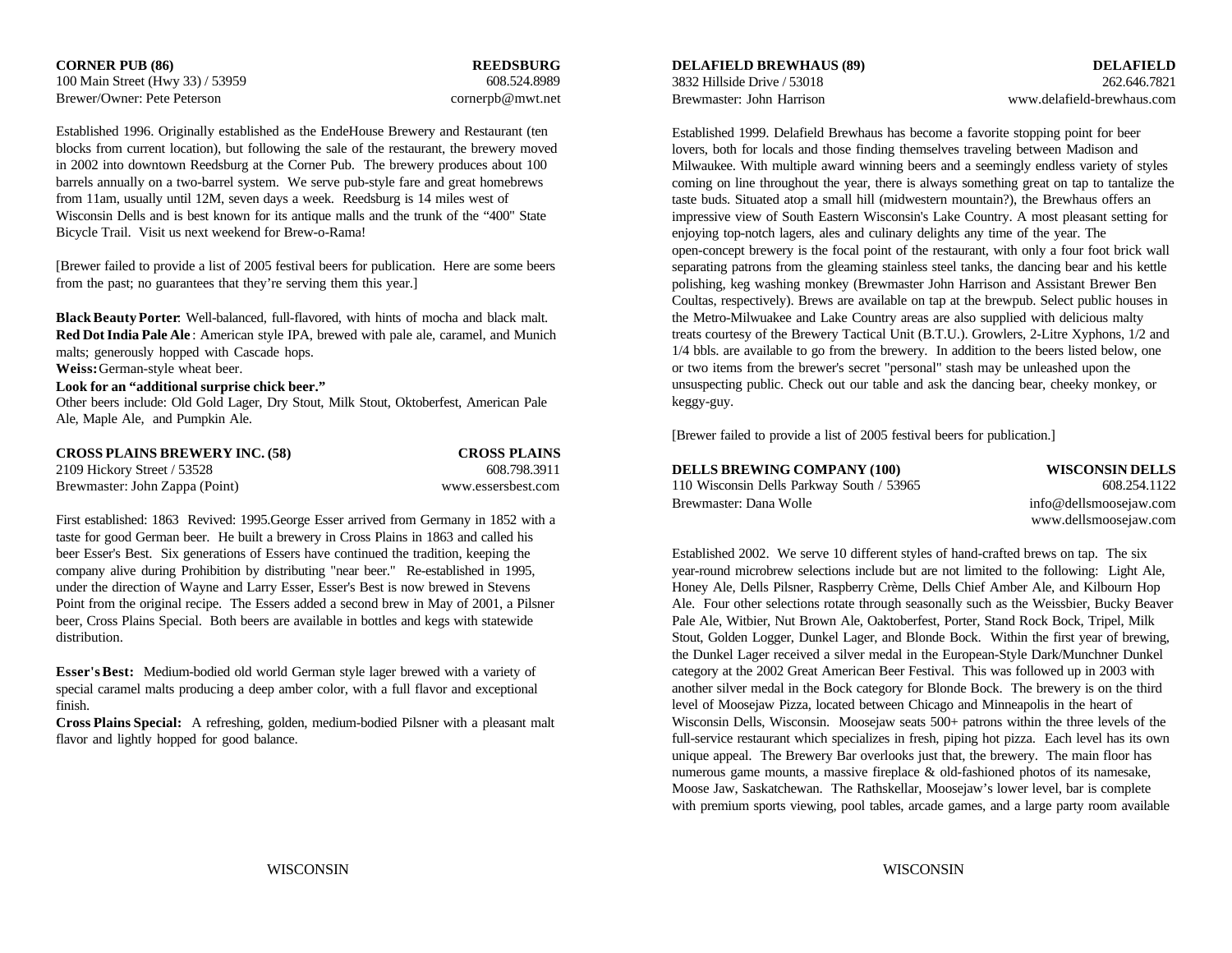for private celebrations. Stop in for a sample, stay for a pint & take home a Dells Brewing Comapny growler.

Light Ale: Very mild ale brewed with Pilsner malt for light golden color and crisp taste. and yet keeps the brew from being too sweet. A great fresh, clean malt aroma remains as **Dells Pilsner:** A traditional example of the world's most popular beer style. The German medium-bodied lager is brewed with domestic Pilsner malt and Hallertauer hops for a **Falls Porter:** Dark, rich, and inviting; it leaves the palate wanting more. Pale, chocolate, crisp, hoppy flavor. crisp, hoppy flavor.

**Kilbourn Hop Ale:** Medium-bodied amber ale with a pleasant hop flavor and aroma. Locally grown hops are harvested from Brownie Zinke's Hop Farm and are used to create this one-of-a-kind ale.

**Dunkel Lager:** 2002 Silver medal winner in the European-Style Dark/Munchner category is a malty, mellow, and slight roasty tasting brew. This medium-bodied, dark mahogany beer is brewed in the style of Munich dark lagers.

**Blonde Bock:** 2003 Silver medal in the Bock category, our deep golden, medium-bodied lager gets its color, body, and sweet malt character from imported Vienna Malt. This beer has a crisper malt presence and more emphasis on hop flavor and aroma than our dark bock.

**FALLS BREWING COMPANY (96) OCONTO FALLS** 782 North Main Street / 54154 920.846.4844

## Brewmaster: John Daul idaul@fallsbrewing.com www.fallsbrewing.com

Established 2004. We are located on the shores of the beautiful Oconto River. Started in 2004 we are now one of Wisconsin's fastest growing breweries. Our production of fine quality English Ales are available from Northern Wisconsin and Door County to Madison and Milwaukee in the south. Falls Brewing Company is the result of a home brewing hobby gone terribly awry. One evening after lamenting about the lack of local availability of fresh English ales the idea for a brewery was hatched. Numerous business models were reviewed. A location was found in an old Hardee's building, making Falls Brewing Company the only brewery in the state with a Playland. Our equipment was purchased from another Wisconsin brewery that was moving to larger quarters. We began production in July 2004 in earnest. Our products are available in bottles, 1/6 barrels and ½ barrels. Please look for our distinctive black and white 6 packs at your local retailer, or on tap. Stop in for a tour. Someone is always around.

**Falls Pale Ale:** Traditional in all respects. The warm copper color is the result of our use of pale malted barley, with small additions of caramel and biscuit malt. Falls Pale uses lower hopping rates than the typical American West Coast cousin for what we consider to be a more widely accepted beverage. Only English hops are used.

Falls Blonde Ale: Our newest addition. Somewhat lighter on the palate than our pale, in part the result of a small addition of Northeast Wisconsin wildflower honey. English two row and biscuit make up the bulk of the grainbill. This beer is wonderfully refreshing in the warm Wisconsin summer. A white long-lasting head sits atop this beautiful straw colored ale. One of our customers insists that his patrons try a Falls Blonde with their Friday fish

fry. Stronger than a session brew, but not so strong as to knock you into next week.

**Falls Nut Brown Ale:** Translucent with a wonderful ruby hue and a light brown head. The rich malty flavor is a balance of pale, chocolate, and crystal malts. We have avoided the dryness experienced in some nut brown offerings. Traditional hopping is subdued the beer warms. Perfect while pondering the problem of clearing autumn's leaves. brew kettle. The result is inky black, and opaque, with an incredibly full malt aroma and taste. The fine brown head coats the lip.. The finish leaves hints of chocolate and coffee. Roast beef, and prime rib feel honored to be served with this brew.

### **FAUERBACH BREWING COMPANY (59) FITCHBURG**

12 Prairie Edge Way / 53711 www.fauerbachbrewery.com Brewmaster: Fred Gray

Re-established 2005. Started by Peter Fauerbach, a German immigrant, the Fauerbachs brewed beer on the shores of Lake Monona in Madison. You could have seen it across the lake from the site of the Great Taste of the Midwest. The brewery, started in 1848,

operated until 1966. The brewery survived Prohibition by producing non-alcoholic "nearbeer", and soda. The brewery buildings are gone, but the name and taste survived. Started again by great-great grandsons of Peter, the second phase of the legend lives with the fifth generation.

**Fauerbach Amber Lager:** Vienna-style with a soft maltiness and a rich aroma. Not at all as bitter as its dark amber color suggests. It is an excellent beer to match and marry the flavors of a wide variety of foods. It is perfect for sweet spiced recipes or relatively sweet tasting meats. Pizza, sausage, grilled chicken, brats come to mind.

| <b>FOX RIVER BREWING CO. (101)</b>                  | <b>OSHKOSH AND APPLETON</b>          |
|-----------------------------------------------------|--------------------------------------|
| 1501 Arboretum Drive / 54901                        | 920.232.2337                         |
| 4301 West Wisconsin Avenue / Fox River Mall / 54915 | 920.991.0000                         |
| Brewmaster: Brian Allen. Brewer: Kevin Bowen        | www.foxriverbrewing.com              |
|                                                     | fratellos@supple restaurantgroup.com |

Established 1995 (Oshkosh) and 1997 (Appleton). This year we are celebrating ten years of bringing the thirsty inhabitants of the Fox Valley hand crafted quality ales and lagers. Year round beers include: Fox Light, Buzzin' Honey Ale, Foxtail Pale Ale, Winnebago Wheat, Caber Tossing Scottish Ale, Titan Porter, and Trolleycar Stout. Two rotating taps showcase seasonal and specialty styles. Beer is available by the 1/2 or 1/4 bbl kegs, 64 oz growlers, or 12 oz bottles. Both brewery restaurants, in Oshkosh and Appleton, have an extensive wine list and a full bar.

[Brewer failed to provide a list of 2005 festival beers for publication.]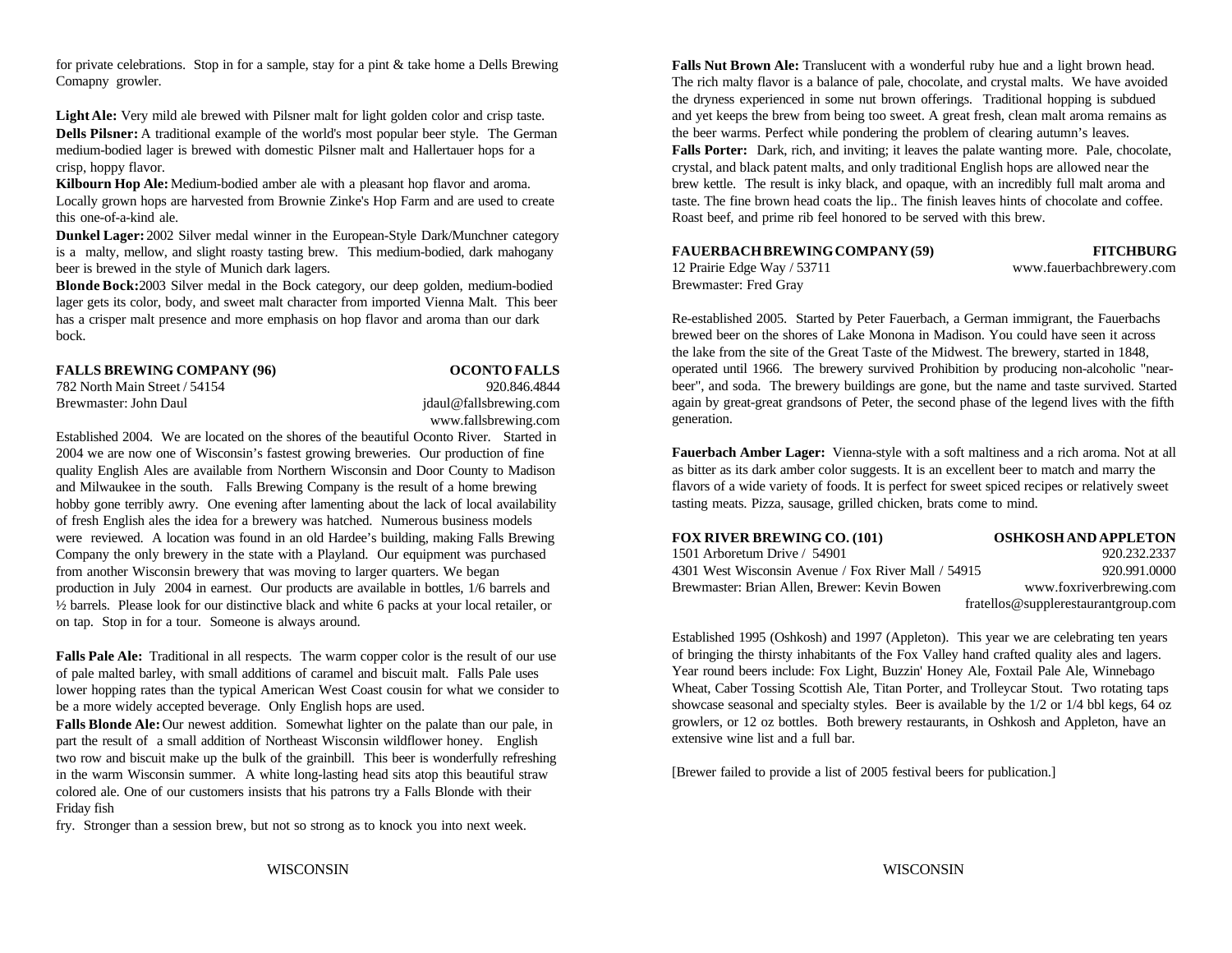**FUN HUNTERS BREWERY (12) WHITEWATER**

Established 1994. With the guidance of Karl Strauss, the Fun Hunters Brewery was With a varied menu and distinctive "beer cathedral" ambience (10+ beers on tap), it pours added to Randy's Restaurant in 1994 (restaurant established 1972). We keep between four another 1,300 barrels of hearty brew for our avid southside patrons. and six beers on tap at any given time. Our full service restaurant features a complete liquor bar, a beer garden, a private banquet room for 325 and a separate dining room. Our [Brewer failed to provide 2005 beer list for publication, but, hey, they bring out just about warm turn of the century decor makes for a comfortable setting to enjoy a cold brew and everything, probably including these beers from prior years] a great meal. East side of Whitewater on US Hwy 12.

[Brewer failed to provide a list of 2005 festival beers for publication.]

| <b>GRAY BREWING COMPANY (46)</b> | <b>JANESVILLE</b>  |
|----------------------------------|--------------------|
| 2424 West Court Street / 53548   | 608.754.5150       |
| Brewmaster: Fred Gray            | wwwgraybrewing.com |

Established 1994 (current brewery). In 1856, Joshua C. Gray started a brewing business in Janesville based on the simple principle of making the very best tasting ales and soft drinks. To accomplish this he knew he had to create the best recipes, use the finest ingredients available, and brew with craftsman who cared. Over 140 years and five generations later, the Gray family continues this tradition of offering only the best in hand-crafted beers and soft drinks. That tradition has proudly made the Gray Brewing Company one of the oldest family-owned beverage companies in the nation. Today, we remain deeply committed to the same enduring principles of more than a century ago. After all that time, the secret to Gray's success has remained the same.

**Rock Hard Red:** "Malternative" smooth-drinking raspberry beverage, not tart, complimented with a sweet aroma. A refreshing malt-based alcoholic beverage for summer.

**Honey Ale:** Golden blonde with a slight hop flavor and aroma, this brew features a generous amount of 100% pure Wisconsin honey and three types of two-row malted barley.

**Oatmeal Stout:** Rich in color, strong body, creamy texture, coffee-like flavor. Generous amounts of fresh rolled oats and heavily roasted malted barley.

**Rathskellar Ale:** Beer for relaxing on the Memorial Union Terrace.

| <b>GREAT DANE PUB AND BREWING CO. (20)</b> | <b>MADISON</b> and FITCHBURG |
|--------------------------------------------|------------------------------|
| 123 East Doty Street / 53703-3319          | 608.284.0000                 |
| 2980 Cahill Main                           |                              |
| Brewmaster/VP: Rob LoBreglio               | www.greatdanepub.com         |

Established 1994. The original Great Dane Pub and Brewing Company is located in the old Fess Hotel, an historic landmark building in downtown Madison. The great service, diverse menu, and variety of environments (pool hall, spacious bar / dining room,

841 East Milwaukee Street / 53190 262.473.8000 262.473.8000 laurels. The 3,000 barrels we brew per year puts us in the top 10 nationally in terms of Brewmaster/Owner: Randy Cruse example and the production, and our pub has three lagers, two cask-conditioned "real ales," and a total of randysrest.com 16 house-brewed beers on tap at all times. Do you think we're serious about beer? The rathskellar pub, garden seating) have regularly netted the Great Dane "Best of Madison" Fitchburg location just outside of Madison opened in 2002, and is no cookie-cutter clone.

**Verruckte Stadt German Pils:** A light and crisp German Pils, made with Pilsener malt and noble Hallertau Mittelfrüh hops.

**Crop Circle Wheat:** A true German hefeweizen, made with 60% wheat malt and a weizen yeast that lends the tell-tale banana/citrus/clove accents.

**Stone of Scone Scotch Ale** : Great Dane cult classic, big and rich with caramel and chocolate malt flavors.

**Old Glory American Pale Ale:** Loaded with American Cascade hops, this is a very quaffable brew.

**Who Knows What??!!! (We Don't!):** Probably some barleywine and whatever looks good when we are loading the van.

| <b>GREEN BAY (HINTERLAND) BREWING COMPANY (34)</b> | <b>GREEN BAY</b>       |
|----------------------------------------------------|------------------------|
| 313 Dousman Street / 54303                         | 920.438.8050           |
| Brewmaster: Joe Karls / Owner: Bill Tressler       | www.hinterlandbeer.com |

Established 1995. We began brewing in an old cheese factory in Denmark (Wisconsin). The beer was bottled, kegged, and distributed under the Hinterland name. In 1998 operations moved to downtown Green Bay. Over the years the company has evolved into a fine dining restaurant that showcases not only the fresh Hinterland beer, but an impressive wine, dinner, dessert, and lounge menu.

[Brewer failed to provide a list of 2005 festival beers for publication.]

| <b>GRUMPY TROLL BREW PUB (78)</b> | <b>MOUNT HOREB</b>  |
|-----------------------------------|---------------------|
| 105 South Second Street / 53572   | 608.437.2739        |
| Brewmaster:Rich Becker            | www.grumpytroll.com |

Established 2000. (1998 as Mount Horeb Pub and Brewery). The Grumpy Troll Brew Pub is one of the friendliest brewpubs east of the Mississippi, offering casual family dining, daily specials, and a pleasing variety of hand-crafted beers. Sample all eight, or tailor one to your taste buds. Originally built as the Mount Horeb Creamery, the Grumpy Troll has maintained its charm through the renovations that introduced modern-day conveniences. Open daily at 11am, we serve food until 10pm nightly. "To go" beer is available in half-gallon growlers, 1/6 bbls and ½ bbls. We will begin distributing our beers to local retail establishments.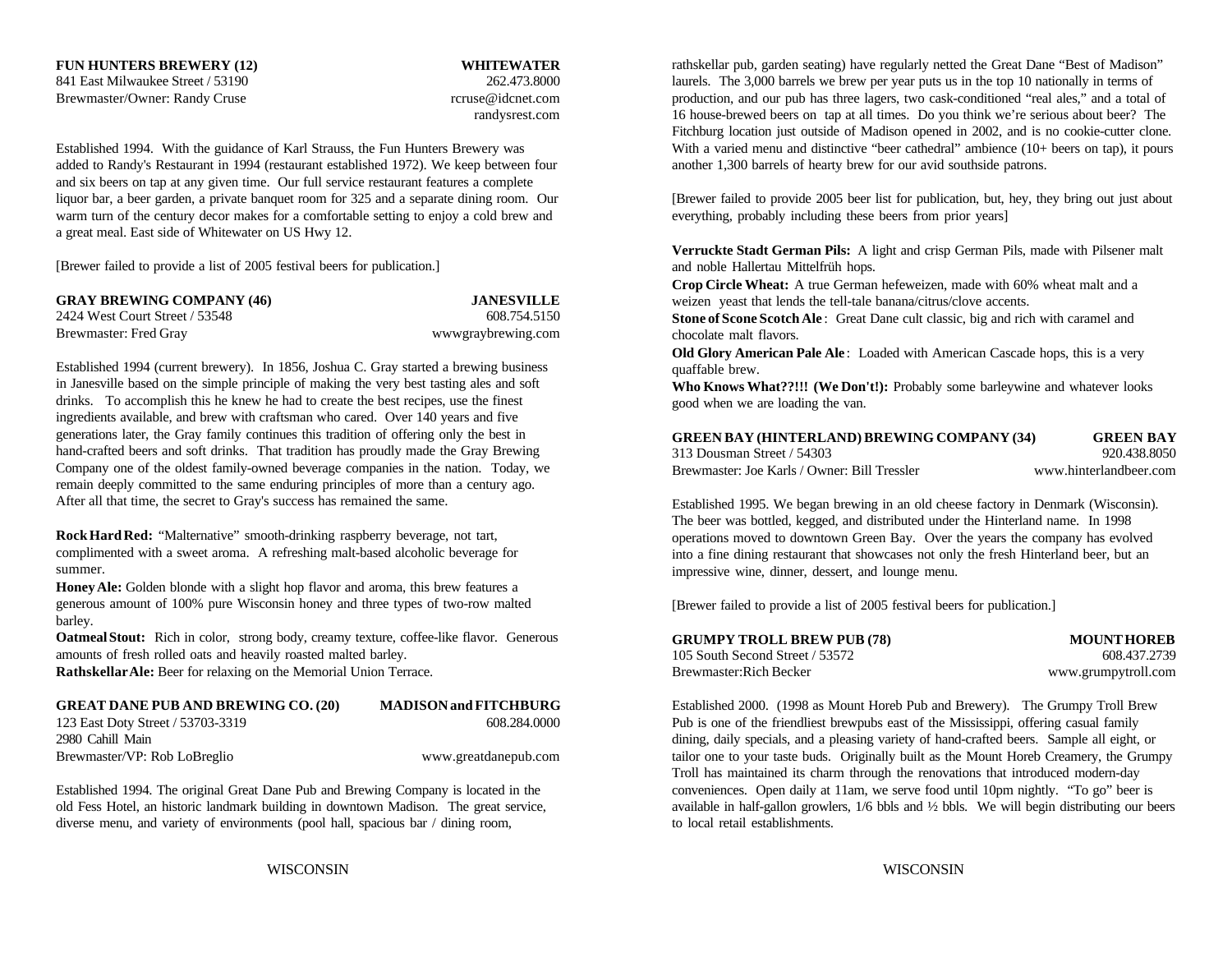[Brewer failed to provide a list of 2005 festival beers for publication. Here are some beers Brewmaster: Fred Gray from the past; no guarantees that they're serving them this year.]

**Trolls Gold Lager:** Caters to the domestic beer drinker but offers plenty of flavor and aroma for any beer lover. Same recipe as our Gold Ale but fermented with German lager yeast and aged to perfection.

**Red-Eyed Troll:** A mild sort of troll who likes his red ale the same way, mildly sweet with hints of caramel, toffee, and chocolate with a slight hop finish.

**Liberty Pole Pale Ale:** Hand-crafted APA brewed with Cascade hops and dry hopped to provide additional hop flavor and aroma.

| <b>HARBOR CITY BREWING COMPANY (4)</b> | <b>PORTWASHINGTON</b>      |
|----------------------------------------|----------------------------|
| 535 West Grand Avenue / 53074          | 262.284.3118               |
| Brewmaster: Jim Schueller              | matt@harborcitybrewing.com |
|                                        | www.harborcitybrewing.com  |

Established 1996. All of our products are brewed in 20-barrel batches and packaged at the brewery in Port Washington. Operated by a family with a strong brewing background, Harbor City Brewing Company has the equipment, the knowledge and experience, and the dedication to brew the best beer around (just try it). We look forward to providing you with 'Real. Good. Beer.' for many years to come!! Tours and tastings: Saturday 12N-4pm. All of our products are available at better retail establishments in the Madison and Milwaukee area as well as Green Bay and the Fox Valley, Stevens Point, Wausau, and Central Illinois.

[Brewer failed to provide a list of 2005 festival beers for publication. Here are some beers from the past; no guarantees that they're serving them this year.]

**Mile Rock Amber Ale:** Reminiscent of the beers that were first brewed in this region in the 1840's. Special care is taken to balance the malt character with a subtle hop flavor and aroma, making Mile Rock a true American style amber ale. Our most popular brew goes great with any food in any situation.

**Full Tilt IPA (India Pale Ale):** Assertive aroma and flavor are derived from the generous use of fresh hops, which are added during brewing and fermentation. Five different specialty malts give it depth of flavor and a surprising mouth feel. Bottom line  $\sim$  its Bold, its Hopped, its Good ~ Its Full Tilt! Go for it!

**Father Damien Belgian Wit:** Light. Crisp. Refreshing. Father Damien is characteristic of a traditional Belgian Wit or White Beer ~ but ~ it's filtered. This beer has been handcrafted to be easy drinking and light in body. We have generously added corriander and some orange peel to give it a refreshing citric finish. It is slightly tart and profoundly refreshing!

## **HAUSMANN BREWING COMPANY (60) MADISON**

Re-established 2003. Joseph Hausmann, touted as "one of the oldest brewers in the state" and owner of "the largest of 5 German owned and run breweries in the city of Madison," started brewing Hausmann beer under his own label in 1864 - he originally rented and subsequently purchased the E.W. Voight Capitol Brewery located at the corner of State & Gorham. The company grew and continued to be run by his sons until a fire in the winter of 1923 destroyed the brewery. The fire department managed to save the mahogany bar which was reinstalled in the Memorial Union at the University of Wisconsin. Fritz J. Hausmann, a descendent of Joseph, was invited to, and reintroduced to beer - "Hausmann Anniversary Beer" - as part of the 75th Anniversary celebrations of the Memorial Union. During Prohibition, Hausmann "near beer" was the beer of the Memorial Union. The Anniversary beer was so well received that in 2005, the original formula of Hausmanns Pale Ale was introduced. It is brewed by Gray's Brewing Co. of Janesville and is available on tap or by the 12 oz. bottle. It is distributed by H&M Distributing Co. of Madison, WI in the counties of Dane, Green, Iowa and Lafayette. Hausmann product can be purchased at many local liquor stores and at Woodman's Markets East and West, and can also be sampled at various local pubs and restaurants in the Madison area.

**Hausmann Pale Ale:** Brewed with traditional barley malts imported from Germany and hops from the Yakima Valley. This rendition of the original recipe has a dark-straw color, light body, and noticeable hop flavor tease the palate, yet has a clean finish.

| <b>HEREFORD &amp; HOPS STEAKHOUSE &amp; BREWPUB (21)</b> | WAUSAU                        |
|----------------------------------------------------------|-------------------------------|
| 2201 Sherman Street / 54401                              | 715.849.3700                  |
| Head Brewer: Kevin Eichelberger                          | hoprocket@yahoo.com           |
|                                                          | www.herefordandhopswausau.com |

Established 2000. Our 15-barrel brewhouse turns out seven house beers with three rotating seasonals. Choose your own steak, fish, or kabobs for grilling on our hickory charcoal grills, while enjoying our all you can eat salad bar. Come see why H & H has quickly established itself as the place to dine, while enjoying award winning beers in North Central Wisconsin!

**Schwarzbier:** World Beer Cup 2004 Gold Medal winner. You'll be surprised at how smooth this very dark brown lager is--very malty, with just enough bitterness for balance. O.G. 13.35 deg. P Alc v/v - 4.5%

**Sterling Pils:** Clean malt character and a spicy, orange-like hop character results from a generous hand with Sterling hops in the kettle. O.G. - 13.2 deg. P Alc v/v - 5.7% **Cleary Red:** Our flagship amber ale is brewed in the "Irish Red" style, with dominant caramel malt notes and a slightly dry finish O.G. - 11.0 Alc v/v - 4.5% **Brideale:** Brewed for my beautiful bride to be, this Imperial Porter will eventually be aged on cherries and toasted oak for a complex flavor profile. Stop by to taste our progress on this wonderful beer. O.G. - 17.6 deg. P Alc v/v - 6.5% pre-cherries.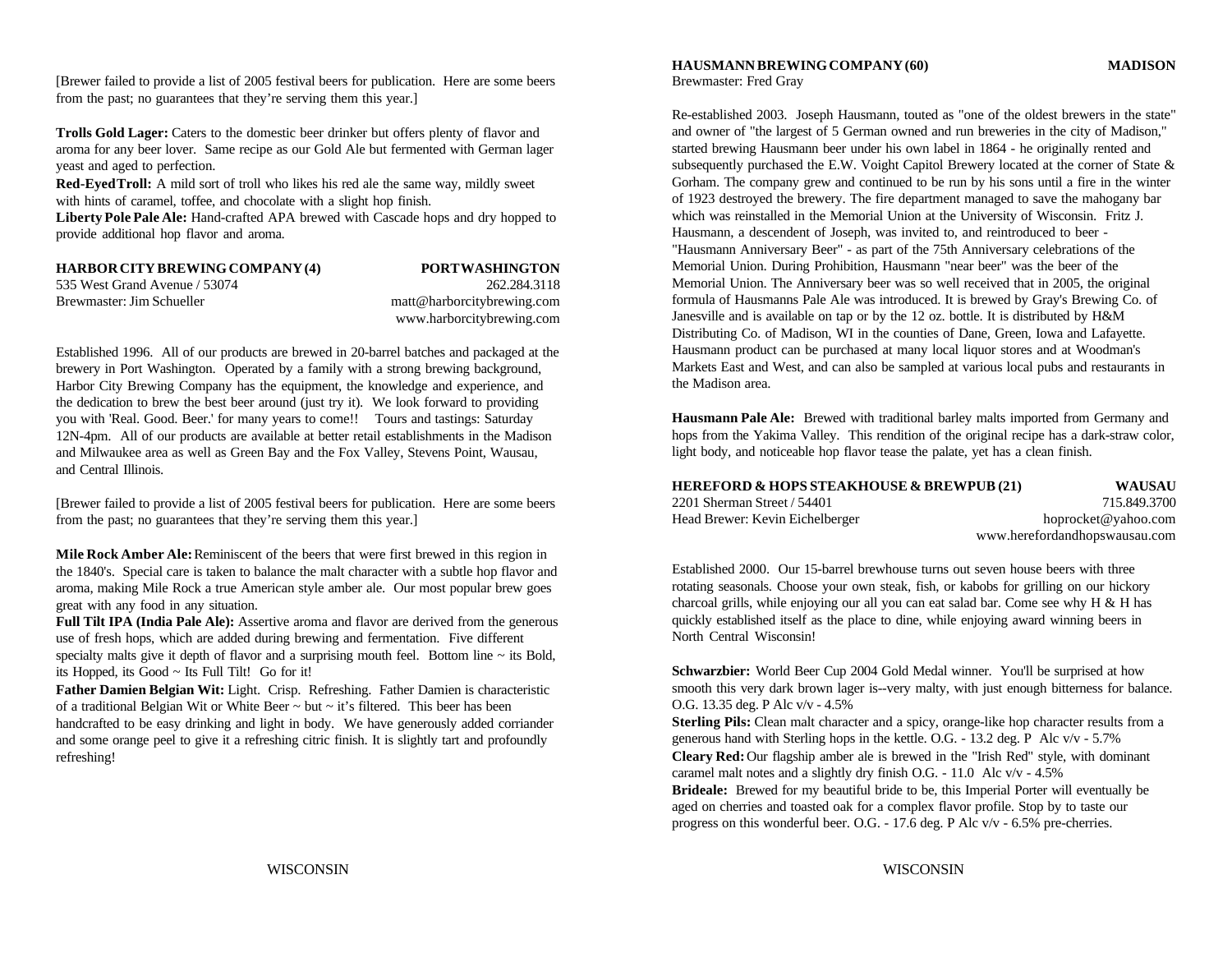### **HOPS HAVEN BREWHAUS / PWBC (15) SHEBOYGAN**

Brewmaster: Jeff Kolar brewmastr@charter.net

Established 1996 (PWBC) and 2002 (Hops Haven). Hops Haven Brew Haus is the first brewery in Sheboygan since Kingsbury closed in 1974. Hops Haven also produces the Port Washington Brewing Company brands of Pier 96 Lager, Amber Ale and Old Port Porter after the brewery left the Smith Bros Fish Shanty in the spring of 2001.

[Brewer failed to provide a list of 2005 festival beers for publication. Here are some beers from the past; no guarantees that they're serving them this year.]

**Razberry Wheat:** (Hops Haven) American style, light wheat beer. Very refreshing with a mild, natural raspberry flavor.

**PWBC: Amber Ale:** Deep color, medium bodied and mildly hopped. Balanced malt and hop flavor.

**Triple "H":** (Hops Haven) True German style hefeweizen, unfiltered, complete with citrus, clove, banana and vanilla flavors produced naturally by the wheat and the yeast.

| <b>JOSEPH HUBER BREWING COMPANY (85)</b> | <b>MONROE</b>        |
|------------------------------------------|----------------------|
| 1208 14th Avenue / 53566-0277            | 608.325.3191         |
| Director of Brewing: Kris Kalav          | www.huberbrewery.com |
|                                          | www.berghoffbeer.com |
|                                          |                      |

owned brewery in Wisconsin and the second oldest in the United States. Our regional Cask Conditioned Ales to the beer lineup. Boasting of two different Mug Clubs, Rich brewery has gained recognition for its Berghoff brands including numerous medals from always has an audience waiting for his newest creation. the Beverage Tasting Institute and the Great American Beer Festival. Berghoff Beers include Lager, Dark, Red, Bock, Pale Ale, Pilsner, Hefe Weizen and three seasonals New Solstice Wit, Oktober Fest, and Winter Fest. Our entire line of Berghoff labels has been brightened, lightened-up and upgraded to more accurately portray the mainstream accessibility and freshness of our beers. The label redesign gives our whole family of Berghoff beers a proud, bold, distinctive look-while still maintaining the unique individuality of each brew. Our other premium American Lagers and Bocks include Huber, Huber Light,Huber Bock, Rhinelander, Regal Brau and Blumer's Old Fashion Gourmet Soda. Our products are available throughout the Midwest in 6pks, 12pks, 5LTR Cans, 1/4 Barrels & 1/2 Barrels in New Sankey Kegs! Stop down to Monroe and Tour this Historic Brewery any Thursday, Friday, or Saturday 11am, 1pm, or 3pm. Try a sample in the New Founder's Tap Room or stop in the New Brewery Gift Shop open all week during regular business hours or try our new web-store. Call 1-800-BEER-205 for information.

**Huber Bock:** A creamy texture and rich flavor appeals to beer lovers all over Wisconsin and the Midwest. It has a fine, malty body like the bocks of southern Germany, but is

1327 North 14th Street / 53081-0691 920.457.HOPS Beer Championships. The alcohol content is 5.4% v/v, 23 IBUs. drier than the typical bocks of Bavaria. It was awarded the Gold Medal in the 2004 World

> **Berghoff Oktober Fest Beer:** 2003-04 gold medal World Beer Championships–BTI Chicago 90pts. Amber-colored all-malt lager, modest bitterness, clean aroma. This beer is crafted in the traditional Bavarian manner and resembles the Marzen-type Oktoberfest Biers as they are served at the fall festivities in Munich. Made with Brewer's 2-row Malt, Carapils Malt, Caramel Malt and domestic hops. 5.2% v/v, 21 IBUs.

**Berghoff Solstice Wit:** New Summer Seasonal Brew named for the golden light of the longest day of the year. Bavarian-style thirst-quencher made with the finest red wheat, 2 row malted barley, and American hops, this is a light, refreshing ray of sunshine with subtle hints of Curacao orange and coriander. This was the first beer to feature the new Berghoff label design. Refreshingly Different! 5.1% v/v, 11 IBUs.

**Blumer's Old-Fashioned Sodas.** Originally brewed during Prohibition, brought back in 1995 with new types introduced in 2003 & 2004. Old-fashioned sodas like you remember. Blumer's Root Beer is blended with the choicest flavors to make it just right, just like the root beer you loved as a kid. Voted Best Local Root Beer by the Wisconsin State Journal!

| <b>J.T.WHITNEY'S PUB AND BREWERY (87)</b> | <b>MADISON</b>     |
|-------------------------------------------|--------------------|
| 674 South Whitney Way / 53711-1035        | 608.274.1776       |
| Brewmaster: Richard Becker                | www.jtwhitneys.com |

Established 1995 (brewery in 1996). The pub opened in October 1995 and has featured Brewmaster Richard Becker since opening. With annual capacity of just over 1000 kkalav@berghoffbeer.com barrels, Rich has developed a reputation for brewing a larger variety of beers including Established 1845. The Joseph Huber Brewing Company is the oldest continuing family more than 80 different beer varieties to his customers. Most recently, Rich has added American, German and British Style Ales. Over the past 9½ years, Rich has introduced

> **Popcorn Ale:** Light golden ale with a light popcorn flavor. **Badger Red Ale:** Medium bodied ale with notes of caramel and honey **Dark Alt:** Dark, rich Dusseldorf Style Alt Bier with notes of chocolate and licorice. **India Pale Ale:** English Style Ale with strong hop bitterness and aroma. **Köln Kölsch:** Light and crisp with low hop flavor and aroma with medium bitterness.

| WILLIAM KUETHER BREWING (5) |  |
|-----------------------------|--|
| 360 Fourth Street / 54005   |  |
| Brewmaster: Robert Wilber   |  |

 $CLEAR LAKE$ 715.263.4333 ask@sconnieales.com www.sconnieales.com

Established 2004. Under new ownership August 2005. Taste the beers in person at our pub at the brewery!

**Kölsch:** Blonde, top-fermented, in the style of the brews from Köln. 5% v/v, 25 IBUs. **Altbier:** Dark copper, top fermented, in the style of the brews from Düsseldorf. 5% v/v, 40 IBUs.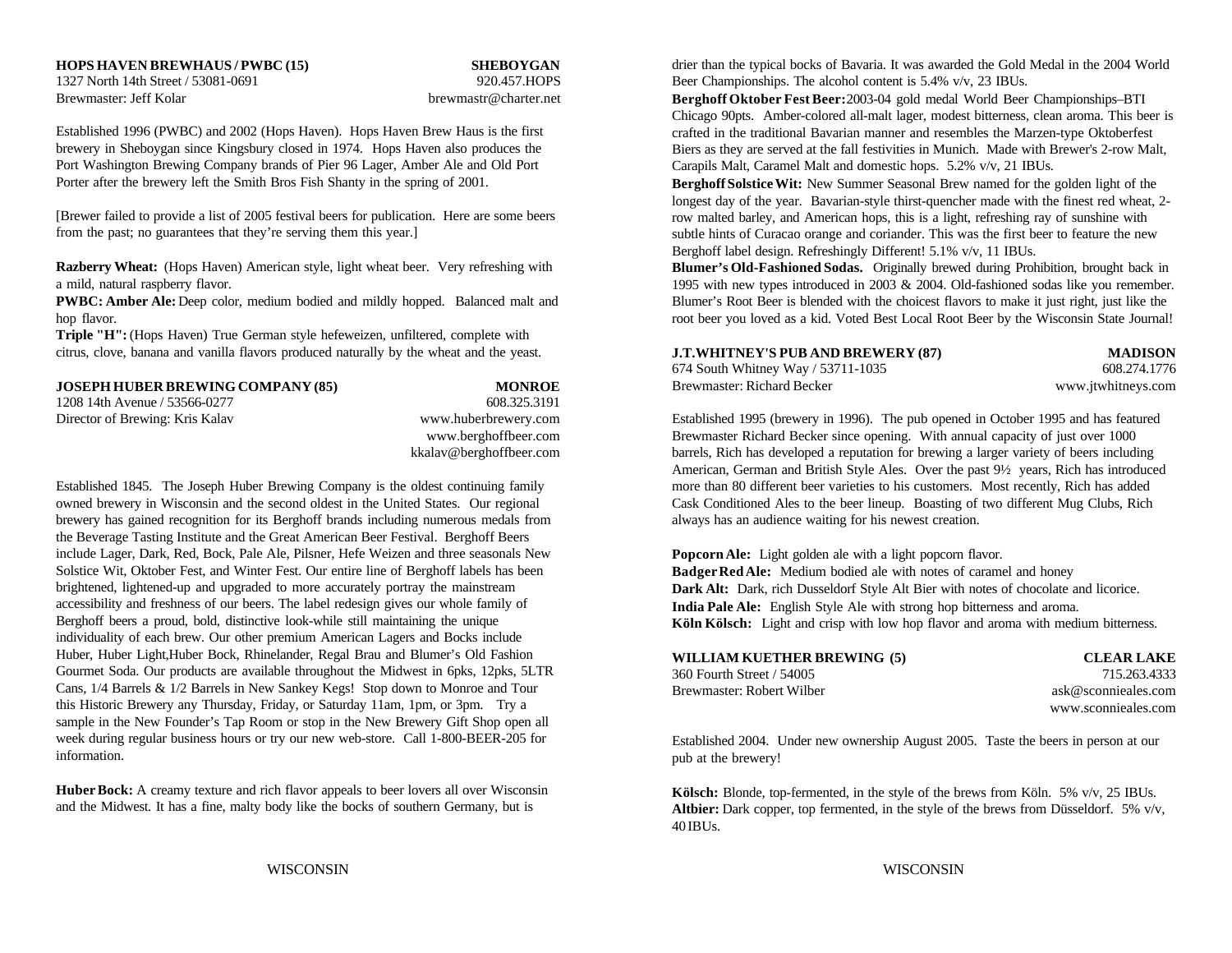7556 Pine Road / 53503 608.753.2675 Owner/Brewer: Tom H. Porter tomagnetic tomagnetic tomagnetic tomagnetic tomagnetic com-Assistant brewers: Tim Wauters, Tanner Brethorst www.lakelouie.com

Established 1999. Lake Louie is a small brewery located on the beautiful shores of Lake Louie (actually a 1/4 acre pond). We brew on a 15 bbl system with a capacity of about 1,500 barrels per year. We self-distribute English and American ales to taverns, restaurants, and liquor stores. Our beers are being tapped by some of the finer public houses in the area. Check our website for locations. Really fun free tours on Saturdays by appointment.

**Coon Rock Cream Ale:** Pre-prohibition Cream Ale using corn for a creamy, full bodied atmosphere, great brews and food, and many TVs to watch your favorite sports beer. Lightly hopped with traditional varieties that would have been grown in our part of programing. We have four beers on tap throughout the year along with seasonals. Our Wisconsin a hundred years ago. Duck Creek Dunkel won a bronze medal at the Blues and Brews in Oshkosh. So come

**Arena Premium Ale:** Based on the American Pale Ale style, but with more malt to balance the 'big C' hop finish attained by generous dry hopping. Our most popular offering.

**Warped Speed:** Brewed in the classic Scotch Ale style with a deep reddish brown color. Full of body, sweetness, and flavor. Higher in alcohol content but possessing a smooth and moderately hopped finish.

Prairie Moon: Belgian-style Farmhouse Wit. Unfiltered wheat beer with fresh ground coriander and orange zest

**Stop by our booth to see what other special brews we swiped from our cooler for this Greatest Taste of the Midwest.**

| <b>LAKEFRONT BREWERY (76)</b>           | <b>MILWAUKEE</b>         |
|-----------------------------------------|--------------------------|
| 1872 North Commerce Street / 53212-3701 | 414.372.8800             |
| Brewmaster: "Luther"                    | www.lakefrontbrewery.com |
|                                         | lakefrnt@execpc.com      |

Established 1987. Lakefront Brewery was started by two brothers Jim and Russ Klisch. We specialize in traditional and innovative style beers. Brewing 14 different beers year around. Established 1867 (Milwaukee, 1995). Founded by German immigrant, Jacob Leinenkugel,

**Cream City Pale Ale** : Named for the cream colored brick used to build Milwaukee. This amber-colored pale with noticeable hops and hints of citrus make it refreshing year around.

**Organic E.S.B.:** One of the few beers brewed in the world using 100% certified organic ingredients. Mildly hopped and straw-colored, with caramel malt and European hops. **Riverwest Stein Beer:** This is our flagship brew. A Vienna-style amber lager brewed with Caramunich and Carapils malt and balanced with Cascade hops.

**Cattail Ale:** Mild Wisconsin ale, golden amber hue, fruity aroma. The lightest beer we brew!

White Beer: Brewed in the style of a Belguim Wit. A special blend of coriander, orange zest and unmalted wheat helping to make this a remarkably refreshing summer beer.

**LAKE LOUIE BREWING COMPANY (40) ARENA Bourbon Cherry:** This is something new from the brewery. Our cherry beer comes out in the beginging of spring. A pound of Door County cherries goes into every gallon of this lager. We purchased bourbon barrels from down south and added the beer to them and let it age for three months. Look for this one!

| <b>LEGENDS BREWHOUSE &amp; EATERY (64)</b> | <b>GREEN BAY/ DEPERE</b> |
|--------------------------------------------|--------------------------|
| 2840 Shawano Avenue / 54313                | 920.662.1111             |
| 904 Waube Lane / 54303                     |                          |
| 875 Heritage Road / 54115                  | 920.336.8036             |
| Brewer: Ken Novak                          |                          |

Established 1998. We now have three locations in the Green Bay area, all with a warm and enjoy a fine menu and a great home brew.

[Brewer failed to provide a list of 2005 festival beers for publication. Here are some beers from the past; no guarantees that they're serving them this year.]

**Acme Amber:** Mildly hopped amber colored lager named for the Acme Packers. **Duck Creek Dunkel:** Distinctly dark lager with delicate roasted flavor and Hallertau hops.

**Claude Allouez Indian Pale Ale:** Gold colored IPA with medium malt and hops.

|                                         |                          | <b>JACOB LEINENKUGEL BREWING COMPANY (107)</b>                                                                                                                      | <b>CHIPPEWA FALLS</b> |
|-----------------------------------------|--------------------------|---------------------------------------------------------------------------------------------------------------------------------------------------------------------|-----------------------|
| <b>LAKEFRONT BREWERY (76)</b>           | <b>MILWAUKEE</b>         | 1 Jefferson Avenue, Chippewa Falls 54729                                                                                                                            | 715.723.5557          |
| 1872 North Commerce Street / 53212-3701 | 414.372.8800             | 1515 North 10th Street, Milwaukee 53205                                                                                                                             | 414.931.6706          |
| Brewmaster: "Luther"                    | www.lakefrontbrewery.com | Thomas "Jake" Leinenkugel                                                                                                                                           | www.leinie.com        |
|                                         | lakefrnt@execpc.com      |                                                                                                                                                                     | 888.LEINIES           |
|                                         |                          | $\mathbf{r}$ , $\mathbf{r}$ , $\mathbf{r}$ , $\mathbf{r}$ , $\mathbf{r}$<br>$\mathbf{r}$ , $\mathbf{r}$ , $\mathbf{r}$ , $\mathbf{r}$ , $\mathbf{r}$ , $\mathbf{r}$ |                       |

Brewmasters: John Buhrow (Chippewa Falls), Greg Walter (Milwaukee)

the brewery is the nation's seventh oldest. Managed by the fifth generation of the Leinenkugel family, brothers Jake, Dick and John Leinenkugel, the company is a leading regional craft brewery in the upper Midwest with beers known as "The Flavor of the Northwoods." Leinenkugel's won silver medals in the 2004 World Beer Cup for Honey Weiss and Creamy Dark, and gold for Amber Light at the 2003 GABF. The brewery opened the Leinie Lodge tour center and gift shop in Chippewa Falls in June 2003. Tours (Chippewa Falls brewery only) are M-Sa (year-around) 9-5pm; Sundays 11am - 4pm, with extended hours during the summer months and all Fridays. Call for tour reservations and information.

**Leinenkugel's Honey Weiss:** Brewed with 35% malted wheat and Wisconsin honey for a crisp, refreshing taste with just a hint of sweetness and is our most popular beer.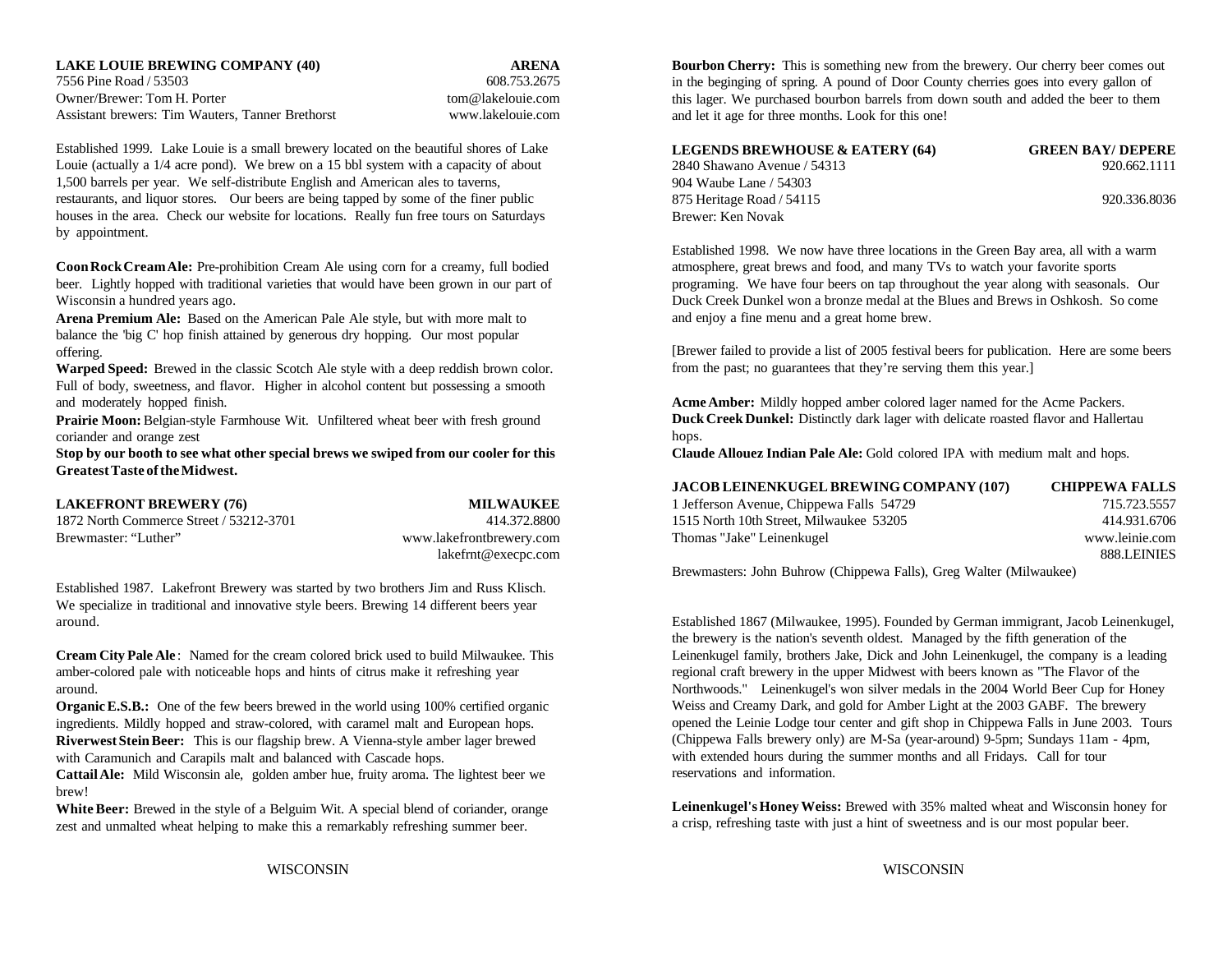**Leinenkugel's Berry Weiss:** Flavored with three berries indigenous to Wisconsin **MUSKIE CAPITAL BREWERY (99) HAYWARD** (blackberries, elderberries and loganberries) Berry Weiss has been a summertime favorite since 1996. Brewed with malted wheat, it has a unique color, aroma and sweet taste that is enjoyable over ice, with lemon, or served mixed with Honey Weiss for a "Honey-Berry".

**Leinenkugel's Amber Light:** The latest beer in the lineup. Brewed to have a deep, golden color with the smooth, drinkable flavor you've come to expect from Leinenkugel's, Amber Light has just 110 calories and 7 grams of carbohydrates per 12 oz. serving. **Leinenkugel's Red Lager**: Flavorful Vienna-style lager brewed with five specialty malts including Caramel, Munich and Carapils, Leinie's Red Lager has a smooth malty taste complimented by Cluster and Mt. Hood hops.

**Leinenkugel's Creamy Dark:** As smooth as dark gets, Creamy Dark is all dark, no bite. The dark roasted specialty malts which give Creamy Dark its color are perfectly balanced by Cluster, Cascade and Mt. Hood hops for a smooth flavor and a hint of chocolate.

| <b>MILWAUKEE ALE HOUSE (37)</b> | <b>MILWAUKEE</b>  |
|---------------------------------|-------------------|
| 233 North Water Street / 53202  | 414.226.2337      |
| Practical Brewer: Jim Olen      | jamesolen@.com    |
|                                 | www.ale-house.com |

Established 1997. Milwaukee Ale House has grown to become the second largest brewpub, by volume of beer brewed and sold, in Wisconsin. Located in downtown Milwaukee's Historic Third Ward, we're just west of Mayor Maier Festival Grounds. Located at 233 N. Water Street in a beautiful Cream City brick building over 100 years old. Our warm interior highlights the use of Cream City brick and exposed timber creating a great beer hall atmosphere. Stop in for lunch and dinner and select items ranging from ribs, to burgers, to pasta and daily specials. Relax on one of our two outdoor decks situated on the Milwaukee River with access to the Milwaukee River Walk system. Our lower deck sports its own bar for more intimate socializing. Practical Brewer Jim Olen proudly produces over 1,300 barrels of beer per year, most enjoyed on premise, with growlers to go and kegs available by request. Featured are five regular house beers; Downtown Lites Honey Ale, Solomon Juneau Golden Ale, Louie's Demise Amber, Pull Chain Pail Ale, and Sheepshead Stout. Our Session Beer is our seasonal offering including such popular selections as Ale House Weiss, Orange Blossom Cream Ale, Wit, Belgian Tripel, Honey Porter, and the list goes on. Don't forget to try our award winning all natural Ale House Root Beer. Also, Louie's Demise Amber is available on tap at over forty taverns and restaurants around the Milwaukee area, ask for it on tap at your favorite **Staghorn Octoberfest:** Expect this bier to pour with a rich head of foam that will watering hole. enhance its incredible spice bouquet. Staghorn Octoberfest combines a smooth amber

[Brewer failed to provide a list of 2005 festival beers for publication. Here are some beers from the past; no guarantees that they're serving them this year.]

**Solomon Juneau Ale:** Golden ale dry-hopped with Czech Saaz hops. **Pull Chain Pail Ale:** Classic pale ale dry-hoped with East Kent Goldings.

## 15546 County B / 54843 715.934.BEER Brewer: Badger Colish oldhayward@cheqnet.net

Established 2005. Most recently the South Shore added a sister operation to its portfolio. The new facility is located in Hayward, WI and is part of the Old Hayward Eatery. We are very proud to offer the Muskie Capital Brewery into Wisconsin's brewing fraternity. It will produce some specialty products for the South Shore and will produce it's own great recipes as well. The brewery is based around a 15 barrel Bohemian brewhouse and will have selections of ales and lagers. Currently, this facility is not distributing.

### **NEW GLARUS BREWING COMPANY (1) NEW GLARUS**

County Route W & State Route 69, Box 759 / 53574 608.527.5850 Brewmaster: Daniel Carey, Diploma Master Brewer www.newglarusbrewing.com

Established 1993. A favorite Wisconsin brewery, New Glarus has wasted no time establishing itself as a world class operation. Dan and Deborah have successfully combined their business management and brewing professionalism with their philosophy based on individuality, cooperation, and the use of 100% natural ingredients to produce world class, handcrafted beers for their friends in Wisconsin. Gift shop hours: M-F 10am-5pm, Sa/Su 11am-5pm. Audio tour runs daily until 4:30.

**Spotted Cow:** Cask conditioned ale has been the popular choice since long before prohibition. We continue this pioneer spirit with our naturally cloudy Wisconsin farmhouse ale. Brewed with flaked barley and Wisconsin malts, with a little hint of corn. We allow the yeast to remain in the bottle to enhance fullness of flavors, which can not be duplicated otherwise. Expect this ale to be fun, fruity, and satisfying.

**Fat Squirrel:** Six different varieties of 100% Wisconsin malts impart the natural toasted color and clean hazelnut notes to this bottle conditioned unfiltered ale. Hops from Slovenia, Bavaria and the Pacific Northwest give Fat Squirrel its backbone.

**Raspberry Tart:** Treat yourself to a rare delight. The voluminous raspberry bouquet will greet you long before your lips touch your glass. Serve this Wisconsin framboise very cold in a champagne flute. Hold your glass to a light and enjoy the jewel-like sparkle of a very special ale. Oregon proudly shares their harvest of mouth-watering berries, which we ferment spontaneously in large oak vats. We use Wisconsin farmed wheat and year old Hallertau hops to round out this extravaganza of flavor.

body with a clean crisp finish. "Wisconsin's Real Red."

**Uff-Da Bock:** A Bock brewed to appease the Gods of Winter. A hearty and fullbodied"Big" bier, brewed in the Reinheitsgebot tradition, and comes by its mahogany hue naturally. Complex and smooth with deep chocolate and coffee undertones,

**Louie's Demise:** Amber export-style Scottish Ale. **Complementing the rich bouquet. Remember to serve at about 48°F. Because like many** good things in life.the warmer the Bock is, the sweeter it gets.

> **Wisconsin Belgian Red:** You hold the marriage of wine and beer, a tapestry of flavor. We use whole Montmorency Cherries, Wisconsin farmed wheat, and Belgian roasted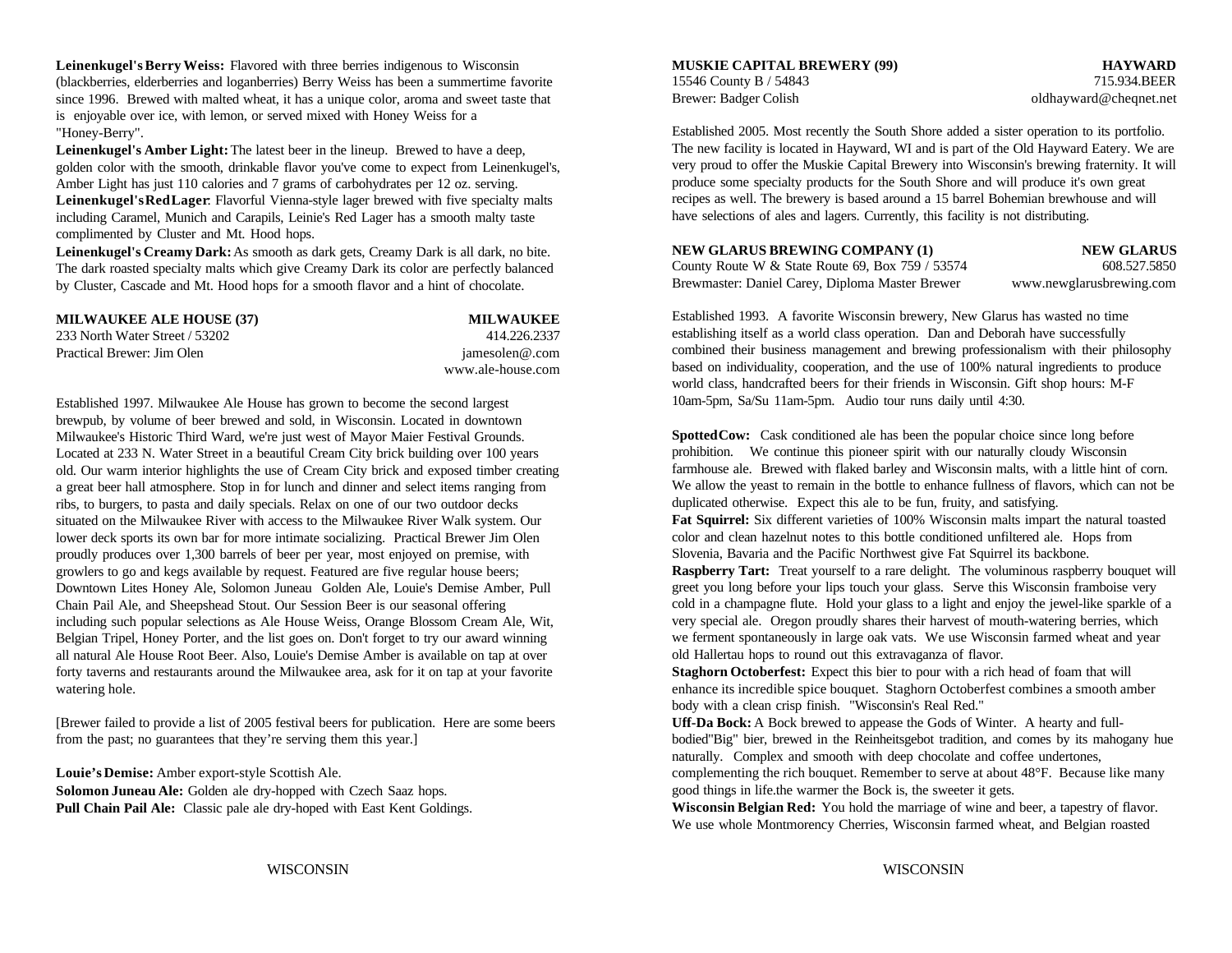barleys, lagered in oak tanks and balanced by Hallertau hops we aged in our brewery one full year. More than a pound of Door County Cherries in every bottle makes this beer uniquely "Wisconsin." So unique, in fact, that we applied for a patent. Ruby red, medium body, highly carbonated, and intense with cherry flavor and bouquet. Serve in a brandy snifter or champagne flute and toast life with beer from the land of Wisconsin.

**NICOLET BREWERY AND RESTAURANT (53) FLORENCE**

3578 Brewery Lane, P.O. Box 650 / 54121 715.528.5244 Brewmaster: Art Lies nicoletbeer.com nicoletbeer.com

alies@nicoletbeer.com

Established 1997. There's a place in the woods of Northern Wisconsin where life is simple and time seems to move a little slower. Where the water runs sparkling clear, the air is fresh, and folks take time to enjoy life. A place where great beers are brewed and aged to smooth perfection. Nicolet Brewery is in Florence County, home of the Nicolet National Forest and some of the finest stretches of wild rivers and unspoiled forest in the Midwest. A rural 13,000 square foot facility houses the brewpub, brewery and offices. Nicolet Brewing specializes in small batch beers with ridiculously long aging times and a menu of homemade foods that emphasize the use of wood fires for cooking. We have two flagship beers and a rotating seasonal beer available in bottles and kegs at all times. You have heard of the "beaten path"? Well, we are way off it in Florence, Wisconsin. It's worth the trip!

**Nicolet Cream Ale:** Golden American style pale ale, full bodied, mildly hopped with a crisp finish. 5%

**Nicolet Porter:** Dark, chocolatey, mild roasted flavors and ever so slightly sweet. 5.5% **Nicolet BBD:** Black beer aged in Bourbon barrels, smooth and drinkable with vanilla, chocolate and coffee undertones followed with a subtle hop dryness and that "yummy" bourbon smokiness. 6.0%

**Nicolet Radler:** German-style brew combining beer and lemonade. Not too sweet and tastes like beer! Summer thirst quencher. 3%

## **OCONOMOWOC BREWING COMPANY (94) OCONOMOWOC**

## 750 East Wisconsin Ave / 53066 262.560.0388 Brewer/Vice President: Tom "Julio" Miller ltmiller ltmiller@ecinet.net www.obcbeer.com

Established 1998. Oconomowoc Brewing Company was established by Tom Miller, Leigh Ann Miller, and Lindsay Jones. We are offering our flagship beer, Amber Rye lager and Black Forest Gold as year round beers. Our seasonal beers are Winter Brew (aka Chocolate Cherry Porter) and an Oktoberfest beer. We recently added bottled beer for our customers and are distributing it, along with draft beer, to area bars, restaurants and package stores. We offer tours by appointment only so call if you would like to visit us.

[Brewer failed to provide a list of 2005 festival beers for publication. Here are some beers from the past; no guarantees that they're serving them this year.]

Amber Rye Lager: Five grains and three hop varieties create a smooth drinkable beer. Deep amber in color with a rich, earthy flavor and moderate hop bitterness.

**Black Forest Lager:** Light-bodied Bavarian-style dark lager made with Munich malt and select specialty malts. Nicely balanced malt and hop flavor, a hint of chocolate on the end.

**German Style Kölsch:** Clean, crisp light-bodied German ale brewed with Pilsener malt, white wheat, and German Hallertau hops.

**Seasonals: Oktoberfest and Winter Brew** (aka Cherry Chocolate Porter)

### **ONOPA BREWING COMPANY (81) MILWAUKEE** 735 East Center Street / 53212 414.264.3630 Brewmaster: Jacob Sutrick

Established 2001. Onopa Brewing Company produces fresh unfiltered ale in a labor-intensive, hands-on, recycled bulk-milk tank, seven-barrel brewhouse. We are located just minutes north of downtown Milwaukee in the bohemian Riverwest neighborhood. The Bistro specializes in rustic Italian and French cuisine which features: homemade pasta, gourmet pizza, Friday fish fry, Sunday brunch as well as vegetarian and vegan entrees. We continue to be one of Milwaukee's most influential live music venues drawing international and national touring bands. Stop on in for a pint, a pizza, and to witness some groundbreaking music. Our tavern hours are: Monday-Friday 4pm-2pm, Saturday noon-2pm, Sunday 11am-2pm.

[Brewer failed to provide a list of 2005 festival beers for publication. Here are some beers from the past; no guarantees that they're serving them this year.]

**American Pale Ale** : Our flagship ale. Hopped with Amarillo, Chinook, Centennial, Cascade and Willamette hops from the Pacific Northwest, making this a truly bitter ale with lots of hop flavor and aroma. The Briess pale ale and Munich malts ferment clean, leaving a smooth, well-balanced beer. Like all of our ales, this beer is unfiltered. ~5.2% v./v

**Extra Special Bitter**: The latest addition to our year-round ales. A good session beer made with Crisp Malting's Maris Otter malt and a blend of Pauls UK crystal malts. Heavily hopped with imported U.K. Kent Golding hops for bitterness and aroma. Our house British strain of yeast is used to produce an authentic bitter.  $\sim$ 5.0% v/v **Nut Brown Ale:** Our version of an English Brown Ale. Crisp Malting's Maris Otter malt is combined with Pauls U.K. crystal, Dingemans chocolate and toasted malts to give this beer a malty, toasted flavor. UK Kent Golding hops are used in the kettle and for aroma.  $-4.8\%$  v/v

Porter: London-style Porter. Imported roasted and dark crystal malts are combined to make this full-bodied ale. Black malt brings out a subtly burnt, smoky flavor. The large amount of malt is balanced with a big dose of UK Fuggle and Kent Golding hops. Organic blackstrap molasses are added for an unique flavor. ~6.0% v/v **Bourbon Barrel-aged beers:** Drunk Monk Abbey Ale, Dunkel Bock, Imperial Stout.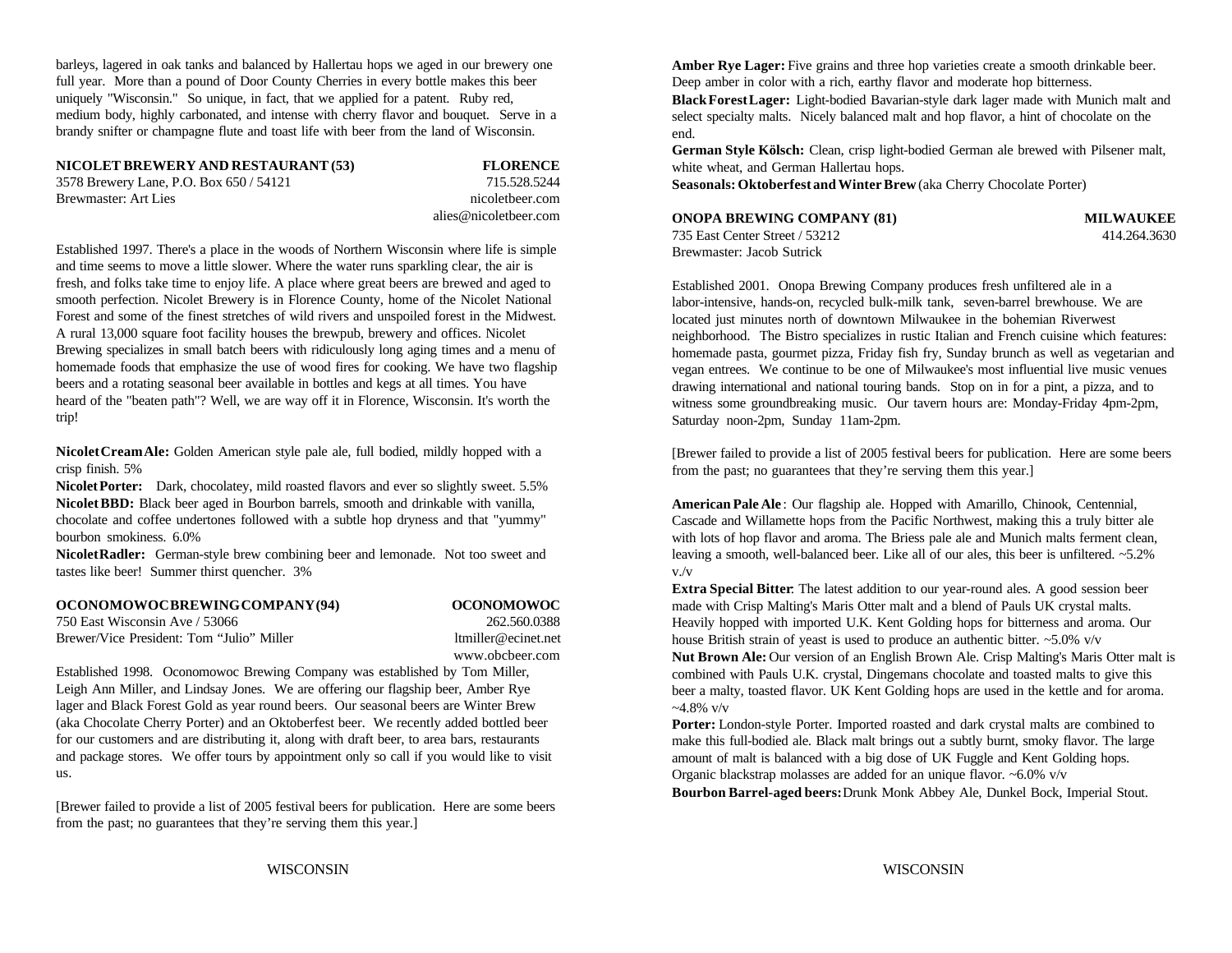Brewmaster: Joe Katchever www.pearlstreetbrewery.com

joe@pearlstreetbrewery.com

Established 1999. For the fifth year in a row, the Pearl Street Brewery crew joins us from LaCrosse, on the "westconsin coast" along the Mississippi River valley. Come on by the PSB tent today and check out their funky band, "Liquid Bread". As always, the PSB crew will be rockin' all day long. When in LaCrosse, make sure to stop by PSB's new brewery and hospitality center for some sampling and a tour (open fall 2005).

### **Downtown Brown\* Pearl Street Pale Ale\***

### **Lucky Logger Lager**

**Fruit Bat Framboise:** Light, refreshing Belgian-style beer brewed on organic raspberries and aged for more than three years! Stop by to find out when the Fruit Bat will be tapped so you don't miss it!

\*Gold and Silver Medal winners. 2003 World Beer Championship

| <b>RAILHOUSE BREWING COMPANY (25)</b> | <b>MARINETTE</b> |
|---------------------------------------|------------------|
| 2029 Old Peshtigo Road / 54143        | 715.732.4646     |
| Brewmaster: Kris Konyn                |                  |

Established 1995. Now under new and much improved ownership. The restaurant features a full menu including Friday fish fry, surf-n-turf, pizzas, pasta, or most anything else you want. The brewery's annual production is about 200 barrels; except for the growlers that make it home, all the beer is consumed on site. Distribution extends from the dining area, through the bar and banquet hall, and outside to the patio bar. All 12 or so beer styles are packaged in half-barrel form, on tap at the bar. We also feature live music weekly. The Railhouse has undoubtedly the best food and drink available for miles and miles. Good times in a small northern town. Oh, and we give out free beer each time

**Doppelbock:** Traditionally in Bavaria, bock was tapped for the coming of spring. The **Winter Warmer:** Keeps those cold months bearable! higher alcohol and richer version of bock was known as doppelbock. Ours has been brewed with German barley and wheat and has been lagered for a spell--as tradition calls for. (6.7%) 1966 Velp Avenue / 54303 920.494.2755

**Honeyweisse:** Summer afternoons and honeyweisse go hand in hand. German malted wheat and local northwoods honey are the perfect fit for each other. We'll even let you citrus it up with a lemon if you want to. (5.2%)

**Oatmeal Stout:** Black and creamy brew with a full body, rich head, and coffee and chocolate overtones. A fine example of a pub-style stout. (6.1%)

Pike River IPA: A classic IPA beer named after northeastern Wisconsin's Pike River. Why? The banks of the Pike are home to some of the most impressive wild hop fields to be seen in all of Wisconsin. If you enjoy heavily hopped ale, this is for you! (5.9%)

### **PEARL STREET BREWERY (106) LaCROSSE ROCK BOTTOM BREWERY (102) MILWAUKEE**

740 North Plankinton Avenue / Milwaukee, Wisconsin 53203 414.276.3030 Brewer: David Bass www.rockbottom.com

Established 1997. Located downtown on the Milwaukee River Walk, Rock Bottom offers hand crafted beer and dining in a casual, southwestern atmosphere. Dine outdoors on the patio, main bar area, dining room, or downstairs pub. Tours available upon request and on weekend bout tours. Growlers available.

| IPA        |
|------------|
| Saison     |
| Hefeweizen |
| and more   |

| RUSH RIVER BREWING COMPANY (65) | <b>MAIDENROCK</b>          |
|---------------------------------|----------------------------|
| W4001 120th Avenue / 54750      | 715.448.2035               |
| Owner/Brewer: Dan Chang         | rushriverbeer.com          |
|                                 | rushriverbrewing@yahoo.com |

Established 2004. Located in Maiden Rock, Wisconsin, on the scenic bluffs above Lake Pepin, we offer a variety of unfiltered, unpasteurised ales. Entering our second year of business brings with it plans for a bottling line to be installed late this summer. We appreciate the support we've found around Minnesota and Wisconsin at many tastings, music festivals, and backyard cookouts. With the advent of our sixpacks in stores this summer, we hope to reach an even more diverse and thirsty crowd.

**Bubblejack IPA:** The hoppiness has making it a favorite in the Twin Cities and we now **The Unforgiven Amber Ale:** Deep amber in color with a floral nose, dry-hopped, unfiltered, and more quaffable than you might expect. This beer stands up very well to good food with strong flavors. Our flagship brand **Lost Arrow Porter:** Quickly becoming a favotrite of darker beer drinkers in our area because of its extremely smooth character, and wonderfullly roasted palate. offer it year around.

| <b>RUSTIC RAIL BREWPUB (7)</b> | <b>GREEN BAY</b> |
|--------------------------------|------------------|
| 1966 Velp Avenue / 54303       | 920.494.2755     |

Extend a welcome to this last-minute addition to the Great Taste! Brewery information was not available from the brewery in time for publication. Stop by their booth to learn more.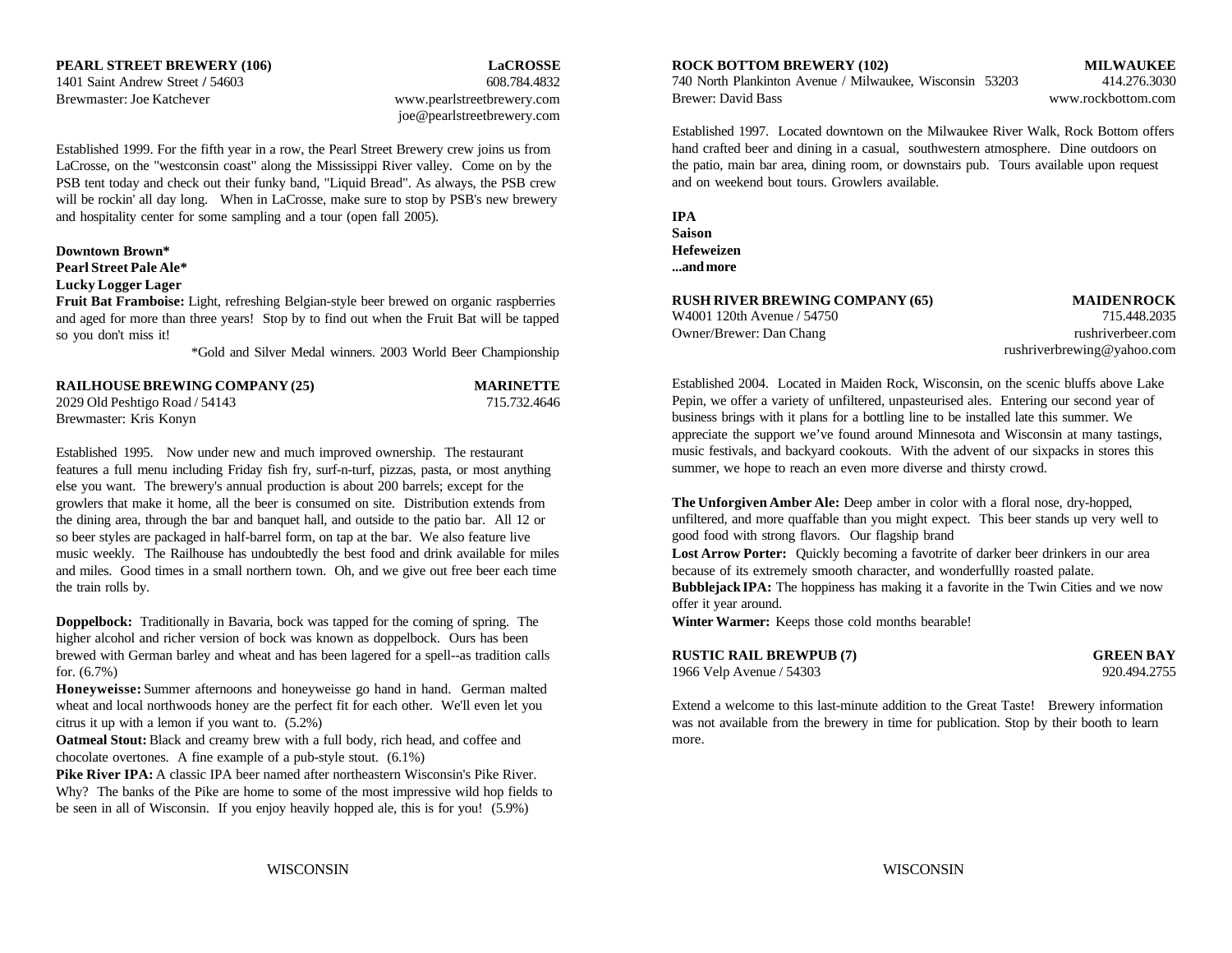## **SAND CREEK BREWING COMPANY (32) BLACK RIVER FALLS SILVER CREEK BREWING COMPANY (9) CEDARBURG**

Brewmaster: Todd Krueger sales @sandcreekbrewing.com Brewmaster: Steve Venturini www.silvercreekbrewing.com

# www.sandcreekbrewing.com

Established 1997 (Pioneer), 1999 (Sand Creek), 2004 (merger). In the late 1990s, Cory southeast corner of Columbia and Portland Roads in the heart of Cedarburg, Wisconsin Schroeder teamed up with partner Jim Wiesender and the two set out to research and and feature 16 taps with several of our own beers and Blonde Root Beer along with build a brewery on the Schroeder farm near Downing, Wisconsin. With the help of choice micros and imports. Flanked by waterfalls and flowing water, our beer garden friends and family, they converted a large shed into the brew house, and turned a 32-foot provides a picturesque setting amidst the many local shops. Nestled between the Sand Creek Brewing Company became a reality with the first official brewing of Sand have been carefully constructed on the building's machinery level, preserving the historic Creek Golden Ale. In March of 2004, the Sand Creek Brewing Company acquired the architecture of the 1855 mill. The smoke-free setting ensures your social enjoyment. historic Pioneer Brewing Company from the Dave and Jim Hellman. Pioneer Brewmaster Todd Krueger has remained as Head Brewmaster and is a partner in the new brewery [Brewer failed to provide a list of 2005 festival beers for publication.] operation. Currently the Sand Creek/Pioneer Brewing Company produces over 29 different products on a proprietary and contract level. Tours are available by appointment. Tasting room and gift store are open to the public during normal business hours (8am-5pm, M-F unless otherwise noted.)

Sand Creek beers are found all over Wisconsin, as well as Chicago, Peoria IL, and southern Minnesota. Over the next several months we will be expanding our market area Established 1995. We are a family owned and operated brewery, located in the gently

**English Style Special Ale:** Robust English Brown Ale with a fine roasty toasty flavor with a hearty red-brown color. Liberal use of Cascade hops give this fine ale its distinctive flavor.

**Oscar's Chocolate Oatmeal Stout:** Full-bodied, yet smooth drinking stout with a complex, nutty finish. Gold medal at the 2000 World Beer Cup in the Oatmeal Stout category.

Wild Ride IPA: Our NEWEST addition to the line up is a classic IPA with a strong start and a smooth finish.

Sand Creek Golden Ale: American session ale made with a variety of specially roasted barleys and two types of imported hops. Brilliant golden hue, sweet malty taste, clean finish. Served ice cold in a frosty mug or straight from the bottle, Golden Ale is sure to satisfy!

**Woody's Wheat:** True-to-style hefeweizen is classic in its banana and clove character. Full of wheat flavor and lightly hopped, it has a smooth finish. Our summer specialty. Just say "GIMME A WOODY!!"

**SPECIAL RELEASE:** 3pm. Whiskey cask aged Nitropour Oscar's!

320 Pierce Street, P.O. Box 187 / 54615 715.284.7553 N57 W6172 Portland Road / 53102 262.375.4444

refrigerator semi-trailer into the beer cooler. They scrounged brewery materials from sales beautiful banks of Cedar Creek and the mill's spillway, you'll enjoy the water flowing over around the Midwest, using pudding tanks to make the mash and brew kettles. In 1999, the the historic mill dam and through the original vertical-shaft turbine. Our pub and brewery Company established 1999. We are located in the historic Cedarburg Mill, at the

| SLAB CITY BREWING COMPANY, LLC (42) | <b>BONDUEL</b>       |
|-------------------------------------|----------------------|
| W3590 Pit Lane / 54107              | 715.758.2337         |
| Brewer/Owner: Bill Winsand          | www.slabcitybeer.com |

to include the Twin Cities and northern Minnesota. The Twin Cities and northern Minnesota. The Twin Cities and northern Minnesota. The Twin Cities and northern Minnesota. The Twin Cities and northern Minnesota. a 4BBL system was located in the milkhouse which serviced this century-old farm. We quickly outgrew that building to a new building which is located next to the old milkhouse. Our new brewing system has a capacity of 8 and 16 bbls. It is a collection of retired dairy equipment from local farms and used brewing equipment. Slab City beers are available in 64oz growlers, 12oz bottles, 1/4bbls, and 1/2bbls. Our beers are available in stores and taverns in northeast Wisconsin. We do not have regular brewery hour for tours so call ahead if you are interested.

> [Brewer failed to provide a list of 2005 festival beers for publication. Here are some beers from the past; no guarantees that they're serving them this year.]

**Esker Alt:** Full-bodied, unfiltered, unpasteurized, German-style ale with a rich copper color, semi-sweet malty flavor, and balanced with a generous portion of fresh hops. Fermentation using a first class German altbier yeast also makes a distinct flavor contribution. The malty finish to this full-bodied ale is accented by a hoppy note that truly satisfies the discerning tongue.

**Old 47 Pale Ale:** A local favorite, this ale gets its distinctive hoppy nose from a generous portion of Chinook hops. A blend of Harrington, Munich, Vienna, barleys give this beer a full, clean taste that is truly refreshing. This ale mates well with a fine cigar and a warm summer night in the backyard that is your kingdom.

**Milkhouse Stout:** Don't be fooled by this name! Milkhouse Stout is not a sweet stout, as its name seems to imply. This is a dry stout with a rich roasted flavor and an ample dose of hops. We use a blend of five different barleys to achieve the robust taste that will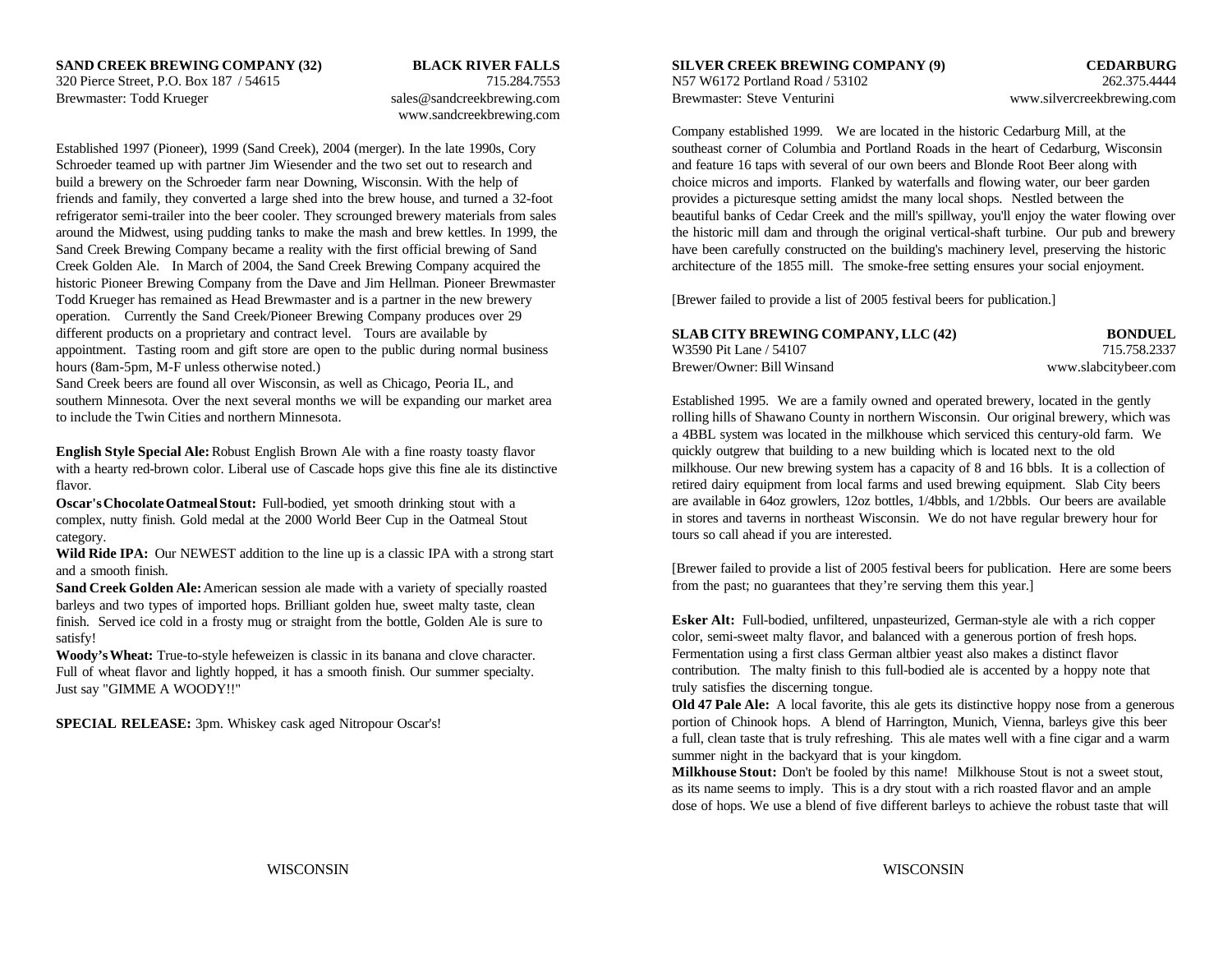tantalize your taste buds with each sip. Best served at about 45° F in a room temperature pint glass.

**Shawano Gold:** American Style Kölsch. Smooth taste of this golden ale comes from a balances quite nicely with the higher hopping levels. Using two American developed simple grain bill of Harrington barley. It's an excellent choice for those who prefer a hops, Yakima Goldings and Cascade, this beer is very distinctive in both flavor and lighter taste. But be advised that this ale is far from being like a typical American lager, it aroma. Described as pleasant, floral, and somewhat spicy with a definite citrus note, it's still carries the full flavor that makes Slab City Beers the local choice in premium beers. one of our brewers favorites. **W.C. Bitter:** Clean taste, dry finish. Hallertau and Chinook hops blended with **Red Lager** (3.7% w/v, 4.6% v/v) A very smooth and pleasant lager beer. The beautiful Harrington and victory malts make this a very enjoyable ale. W.C. derives its name from color and depth of flavors is achieved by a dominance of Vienna malt with well known fruit grower, from Michigan's western coast, William Capen. complimentary additions of rye and a couple caramel malts. The crispness and

### **We will also be bringing some special brew. Stop by to find out what they are.**

| <b>SOUTH SHORE BREWERY (90)</b>         | ASHLAND                   |
|-----------------------------------------|---------------------------|
| 808 West Main Street / 54806            | 715.682.9199              |
| Head Brewer/Owner: Eugene "Bo" Bélanger | www.southshorebrewery.com |

Established 1995. The South Shore Brewery was established in May 1995 and became the state's seventh microbrewery and first in Northern Wisconsin. Many changes have occurred since its inception. Originally located in the historic Soo Line Depot building in downtown Ashland, it existed with the Railyard Pub. A few additions to the brewery allowed for increased capacity and distribution. A catastrophic fire ravaged the Depot building April 1, 2000 and left the brewery temporarily homeless. A new site was secured in July, 2000 and the ensuing construction lasted until late March, 2001. The new brewhouse and production line was formally commissioned March 29 that year. The brewery is dedicated to producing flavorful innovative products that use the best of traditional techniques and taps the resources of originality from its professional staff. Currently the brewery distributes its ever increasing line of products throughout Wisconsin, the western UP of Michigan, and the Duluth metro area and North Shore of Minnesota.

[Brewer failed to provide a list of 2005 festival beers for publication. Here are some beers from the past; no guarantees that they're serving them this year.]

**Nut Brown Ale** (4.0-4.4 % w/v): Our Flagship beverage. Don't be intimidated by the rich walnut color. It is very smooth, not heavy, with no residual bitterness, and a real warming, nut-like flavor and aroma. Brewed to match a classic English mild, but with carbonation levels that are more American in profile.

**Honey Pils** (4.4-4.6 % w/v): Refreshingly bold, crisp yet not overwhelmingly bitter. Brewed with a classic European Pilsener yeast strain and lagered for several weeks before final packaging. Locally harvested honey primarily adds fermentables, but also a delicate touch of sweetness that balances nicely with newly developed aroma hops. **Rhoades' Scholar Stout** (4.7-5.4 % w/v): Our only named beer to date. Its honorary status is in tribute to its designer, Allen Rhoades, a fellow brewer who captured a blue ribbon at the Western Washington State fair when it was entered as a homebrew. Rich and hearty, but not thick and overpowering, and with a creamy head. Chocolate and dark caramel malts, along with roasted barley combine to create the wonderful flavor.

**Extra Pale Ale** (3.8-4.4% w/v): Our Pale is an Americanized version of a worldwide favorite. A light amber to copper colored beer, the Vienna malt used in our recipe

drinkability come from lagering and the flavor balance created by Vanguard and Liberty hops. We think you'll enjoy the difference this beer has in comparison to others of the same style.

**Herbal Cream Ale "Ale Brewed with Herbs" (3.5% w/v; 4.3 % v/v) The South Shore** Brewery continues its dedication to innovative and progressive beer styles. As a cream ale it combines the features of a lager ( crisp and smooth) with the best of an ale (fruity and complex) into one beer. We've also added 5 % oatmeal and 16% white wheat for a round, smooth flavor and mouthfeel. The innovative feature of this beer is that we brewed one batch as an ale the other as a lager. After primary fermentation they were combined in condition tanks and allowed to maturate. There is a good/ moderate hop bitterness. Yet another special feature of this beverage is that we've introduced a blend of herbs into the finished product. See if you can figure out the two herbs.

**Peach Wheat**  $(4.4 % w/v, 5.5 % v/v)$  A sixty percent wheat ale fermented with an American Hefe yeast. Post fermentation it is flavor with natural Peach extracts. Excellent summer cooler.

| <b>SPRECHER BREWING COMPANY (49)</b> | <b>GLENDALE (MILWAUKEECO.)</b> |
|--------------------------------------|--------------------------------|
| 701 West Glendale Avenue / 53209     | 414.964.2739                   |
| Owner/President: Randal G. Sprecher  | www.sprecherbrewery.com        |
| Brewmaster: Craig Burge              | beer@execpc.com                |

Established 1985. Sprecher is dedicated to producing fine European and traditional style beers and gourmet sodas. After 10 years in Milwaukee's Walker's Point area, the brewery moved to a larger location, a former elevator car factory, to continue its growth in producing distinctive beers for discerning beer drinkers. Sprecher produces five year-around varieties, more than six seasonals, and seven gourmet sodas. Tours (reservations required): Fridays at 4pm and Saturdays at 1, 2, and 3pm. Additional 4pm tours June-August on Mondays through Thursdays. Distribution: Most of Wisconsin, plus metropolitan areas in Minnesota, Illinois, Michigan, Indiana, Baltimore, Northern California, and (soon) the Boston area.

**Micro Light:** The latest brew from Sprecher, is an easy drinking light refreshing ale sure to satisfy your thirst any time of the year.

**India Pale Ale:** This traditional ale was originally brewed in England for the British troops stationed in India. Fermented and dry-hopped, it has intense hop flavors and aromas delicately balanced with a potent, yet delicious, maltly sweetness.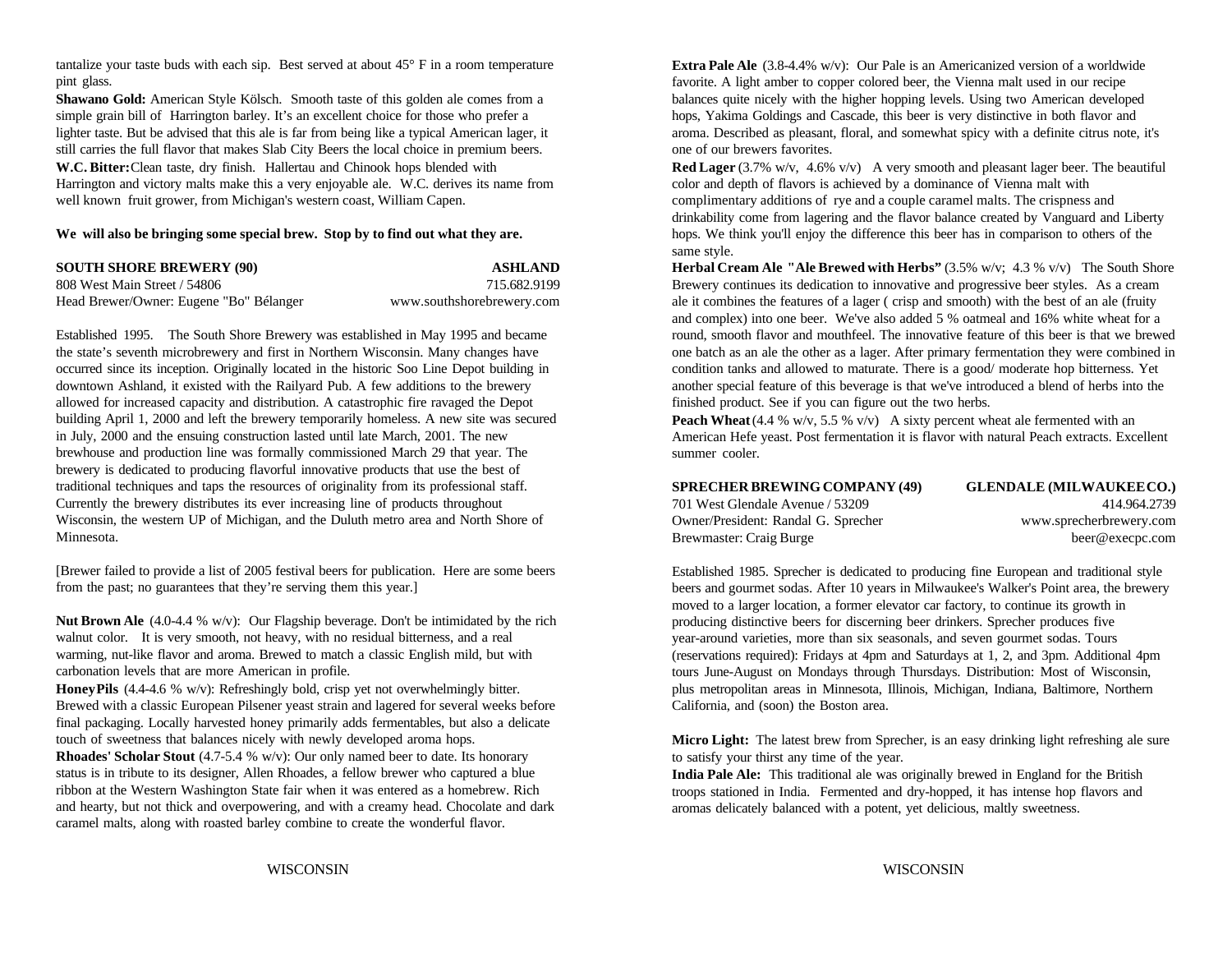**Hefe Weiss:** Coarse filtered wheat ale fermented with a German yeast culture for a **STONE CELLAR BREWPUB, INC. COMPANY (19) APPLETON** refreshing light spiciness and hints of citrus fruit. 1004 South Olde Oneida Street / 54915-1399 920.735.0507

**German Fest Bier:** Pale malt flavors balanced with rich hop character and a light fruit bouquet in this lager. Dry hopping and extended aging give this strong blonde bier a distinctive flowery aroma and potent kick.

**Black Bavarian:** Dark Kulmbacher-style lager, complex malt and distinctive flavors of coffee, caramel, and chocolate. Smoothness and creamy tan head make it an all-time favorite.

| <b>STEVENS POINT BREWERY (50)</b> | <b>STEVENS POINT</b> |
|-----------------------------------|----------------------|
| 2617 Water Street / 54481-5248    | 715.344.9310         |
| Brewmaster: John Zappa            | www.pointbeer.com    |
| Assistant Brewmaster: Matt Hall   | info@pointbeer.com   |

Established 1857. The founders of the Stevens Point Brewery had a single-minded passion for making great-tasting beer. Today, nearly a century and a half later, each hand-crafted Point brand is still carefully brewed and aged with generous quantities of nature's finest ingredients. Over the years, the Stevens Point Brewery has taken great care to preserve this time-honored brewing tradition, passing on its commitment of quality from generation to generation. Historic brewery tours are available (reservations suggested): Mondays through Fridays 11am and Saturdays at 11am and 1:30pm. Tour hours are extended June-August with tours on the hour between 11am and 2pm. The Stevens Point Brewery is proud to be Wisconsin owned and operated.

**Point Special :** Flagship brew since 1857, Point Special is a well-balanced, full-bodied premium beer. This award-winning pilsner-style lager is highly praised for its pleasant hop aroma and smooth, hearty flavor.

Point Amber: Handcrafted 100% barley malt lager, features a combination of Cluster, Cascade, Hallertauer, and Tettnanger hops for a balanced and distinctive flavor. Point White: Point White Biere is brewed in the tradition of Belgian Style White Ales using the finest raw wheat, wheat, 2 row pilsen malts and oats. Noble Hallertau and Saaz hops compliment the garnishment of coriander, and orange.

**Point Honey Light:** A careful blend of select barley malt, special 2 row Pilsen malt, and red wheat malt. A touch of Cascade hops combined with Wisconsin honey delivers a light Established 1999. Our modern brewing facility produces five year-around beers and a and mellow well-balanced flavor. The southern is available in bottles and select draught accounts in southern and mellow well-balanced flavor.

Point Cascade Pale Ale: Generous quantities of Yakima Valley Cascade hops and crystal, 2 rowpale, and Munich malts make a delicious American Pale Ale with a signature fragrant hop bouquet and a soft malt palate.

**Augsburger Dark:** Authentic Bavarian style amber lager brewed with select roasted barley malts and German hops. Lagering at near freezing temperatures result in an exceptionally well-balanced beer with a renowned taste.

Point Root Beer: We use Wisconsin honey to enhance a creamy, smooth draft root beer with a delicious taste for anyone looking for a non-caffeine, non-alcoholic beverage.

Owner/Brewmaster: Steve Lonsway ask@stonecellarbrewpub.com

Established 2004.

Sodas may include: Ravin' Red, Root Beer Soda, Puma Kola, Ginger Ale. **Cellar Dwellar Dark Lager:** German style dark lager with a clean and crisp flavor **STEVEL THE STEVEL IS STEVERT ASSET ASSET ASSET ASSET ASSET ASSET ASSET ASSET ASSET ASSET ASSET ASSET ASSET ASSET ASSET ASSET ASSET ASSET ASSET ASSET ASSET AS A LIGHT ASSET ASSET ASSET ASSET ASSET ASSET ASSET ASSET ASSET A Houdini Honey Wheat:** American style hefe weizen with pure Wisconsin honey added for sweetness. **Ankle Biter Ale:** A wonderful session ale. profile. **One more "Brewers Choice": ???**

| TITLETOWN BREWING COMPANY (97) | <b>GREEN BAY</b>         |
|--------------------------------|--------------------------|
| 200 Dousman Street / 54303     | 920.437.BEER             |
| Head Brewer: Bill Mullins      | www.titletownbrewing.com |

Established 1996. Titletown is located in the 107-year-old renovated Chicago & Northwestern railroad depot in downtown Green Bay overlooking the Fox River. Green Bay's first brewpub features nine hand-crafted beers, our own root beer, and some of the finest cuisine in the area.

[Brewer failed to provide a list of 2005 festival beers for publication. Here are some beers from the past; no guarantees that they're serving them this year.]

**"400" Honey Ale:** Light ale made with Wisconsin clover honey. **Railyard Ale:** Amber alt-style brew made with all German hops. **Fort Howard Pale Ale:** Nice and hoppy American pale ale served on nitro-tap.

| TYRANENA BREWING COMPANY (31)        | <b>LAKE MILLS</b> |
|--------------------------------------|-------------------|
| 1025 Owen Street, PO Box 736 / 53551 | 920.648.8699      |
| Brewmaster/Founder: Rob Larson       | www.tyranena.com  |
|                                      | info@tyranena.com |

Wisconsin. Our beautiful smoke-free Tasting Room and Beer Garden are open Wednesday through Saturday evenings. Enjoy live music performances every Saturday night. Growlers available.

**Bitter Woman IPA:** Our Wisconsin variation of an India Pale Ale. This beer is intensely bitter with a mighty hop flavor and aroma.

**Rocky's Revenge:** A portion of each batch of this American brown ale is aged in bourbon barrels. Each bourbon barrel contributes its own unique character to this rich, satisfying ale.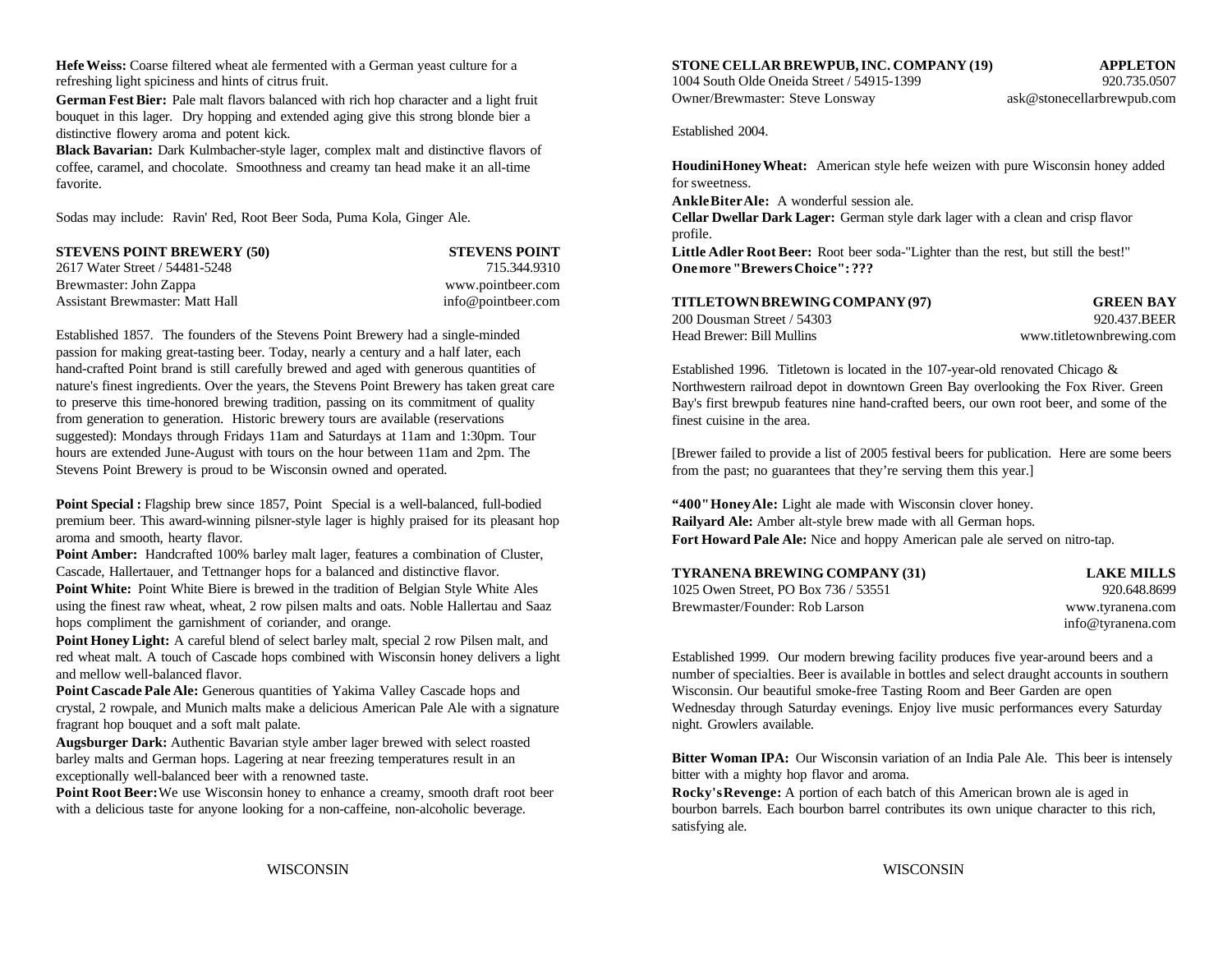**Stone Tepee Pale Ale:** This American-style pale ale celebrates the American hop with its characteristic bitterness, flavor and aroma.

**Headless Man Amber Alt:** Brewed in the "old way" of a Düsseldorf-style Altbier. An extended cold lagering process gives this amber ale its smooth taste.

**Spank Me Baby Barley Wine:** Oh yeah, baby! Don't think we need to say any more. **Honey Blonde:** A light-bodied beer with a sweet citrus flavor from orange blossom honey and cascade hops.

**Oatmeal Stout:** An intensely black ale brewed with caramel and chocolate malts, roasted barley and a large helping of oats.

| VIKING BREWING COMPANY (24)            | <b>DALLAS</b>            |
|----------------------------------------|--------------------------|
| 234 Dallas Street W. / Box 277 / 54733 | 715.837.1824             |
| Brewmasters/Owners: Randy and Ann Lee  | brewer@vikingbrewing.com |
|                                        | www.vikingbrewing.com    |

Established 1994.Viking Brewing Company was the first microbrewery in Northwest Wisconsin since prohibition. Viking is located in a 20,000-sq ft. building that formerly housed the creamery where Randy's grandfather once worked. Not wanting to be boring, we brew over 23 different styles of beer and root beer. And not wanting to produce inferior beers, we take the time before we even begin to brew a beer to research the **Irish Stout:** Made for Milwaukee's Irish Fest, a traditional dark Irish Stout based on the history and the style of each beer to provide you with a beer that best signifies the beer Guinness recipe. style. We also take great care to ensure that all of our beers are aged properly for each particular beer style. Viking produces high-end products that are consistently outstanding and unique. 68323-A Lea Street (at US 2) / 54847 800.697.2006 or 715.372.5656

**Dim Whit:** Beligan-style wit, spiced (dimmed) with coriander and ginger. This beer has become extremely popular.

**Lime Twist:** Refreshing Southern Bavarian wheat beer with a twist of lime. It is a perfect summer beer.

**Queen Victoria's Secret:** British India Pale Ale. Hopped with Vanguard, Fuggles and East Kent Goldings giving it a very dry finish.

**CopperHead:**Dunkel Märzen style ruby lager. Our most popular beer.

**Invader:** True German-style Doppel Bock. It is BIG, full and malty.

**Big Swede:** Swedish Imperial Stout, an espresso of beers. Very dark, extremely smooth. **Mjød:** To our knowledge, the very first Brackett produced commercially in the US! Its a honey based fermented beverage hand-crafted to capture the essence of mead. **J.D.'s Old-Fashioned Root Beer: Very creamy, slightly spicy non alcoholic root beer.** 

| <b>WATER STREET BREWERY (28)</b>               | <b>MILWAUKEE and DELAFIELD</b> |
|------------------------------------------------|--------------------------------|
| Downtown: 1101 North Water Street / 53202-3107 | 414.272.1195                   |
| Lake Country: 3191 Golf Road / 53018           | 262.646.7878                   |

Established 1987. Water Street Brewery began in the historic district once home to Blatz, Pabst, and Schlitz. Gleaming copper kettles greet customers as they walk in the door of our 100 year old cream city brick building. We serve a variety of house beers, seasonals,

Brewmaster: George Bluvas III www.waterstreetbrewery.com

and root beer to go along with our contemporary food selection. In 2000 we built a second location in Delafield WI, which is about 25 miles west of Milwaukee. So we are now a chain, albeit a small one with only two links. Both locations brew the same great beer and serve the same great food. Both locations currently are displaying portions of the Water Street Beer Memoribilla Collection. This collection of antique brewery items focuses on Wisconsin's brewing heritage, and includes many pieces from the early 1900's including tap handles, bottles, cans metal and neon signs. Go Leafs Go! BeerHockeyRock!

**Pale Ale:** Hopheads and Lupomaniacs will enjoy this highly hopped west coast style pale ale. Not intensly, but fairly bitter, flavor hops are more pronounced. **Peach Weiss:** Made especially for the Great Taste on my 15 gallon pilot system. It is based on our regular Hefeweizen recipe, blended with peaches and peach juice. **Bavarian Weiss:** Traditional unfiltered German Hefeweizen with fruity esters and spiciness

**Belgian White:** Belgian style wheat beer spiced with coriander and orange peel. It has undertaken a second 'fermentation' with a culture of Brettanomyces Claussenii, which procuces pineapple like flavors. Brettanomyces cultures are used by Belgian brewers, including one Trappist brewery, to produce thier distinct flavors.

### **WHITE WINTER WINERY (79) IRON RIVER**

| 800.697.2006 or 715.372.5656 |
|------------------------------|
| goodmead@cheqnet.net         |
| www.whitewinter.com          |
|                              |

Established 1996. We have been in our new location now for a year, and have increased production by about 2-1/2 times over last year. We make high quality hand crafted meads, or honey wine, using locally produced pure Wisconsin honey and fruit. We believe strongly in using what is in our own back yard and have built our business on this sustainable practice. We are truly a regional winery using ingredients grown within approximately 90 miles of the cellar. We use what our neighbors produce to make a great product. It helps them, it helps us, it's environmentally and ethically sound, and you, the consumer, know exactly what you are drinking, where it comes from, how it's made, and that every purchase stays in the community supporting a family farm (and winery!). All offerings are available at a retailer near you. See web site for listings.

**Black Mead:** Soft, yet not subtle, light bodied, fruity, lightly oaked, dry red style. Made with black currants and honey. Enjoy with steak, cajun or as a stand alone drink. 11.5% v/v

**Dry Mead:** Off dry, delicate traditional mead - Hint of lemon/lime enhances chicken or fish. Dryness of a Chardonnay with a light honey finish. Int'l Eastern Wine Competition Bronze Award 2001.

**Strawberry Mead:** Light and airy, semi-dry. A lighter fare compliments this lighter wine Comparable to Blush Zinfandel with a fresh strawberry appeal.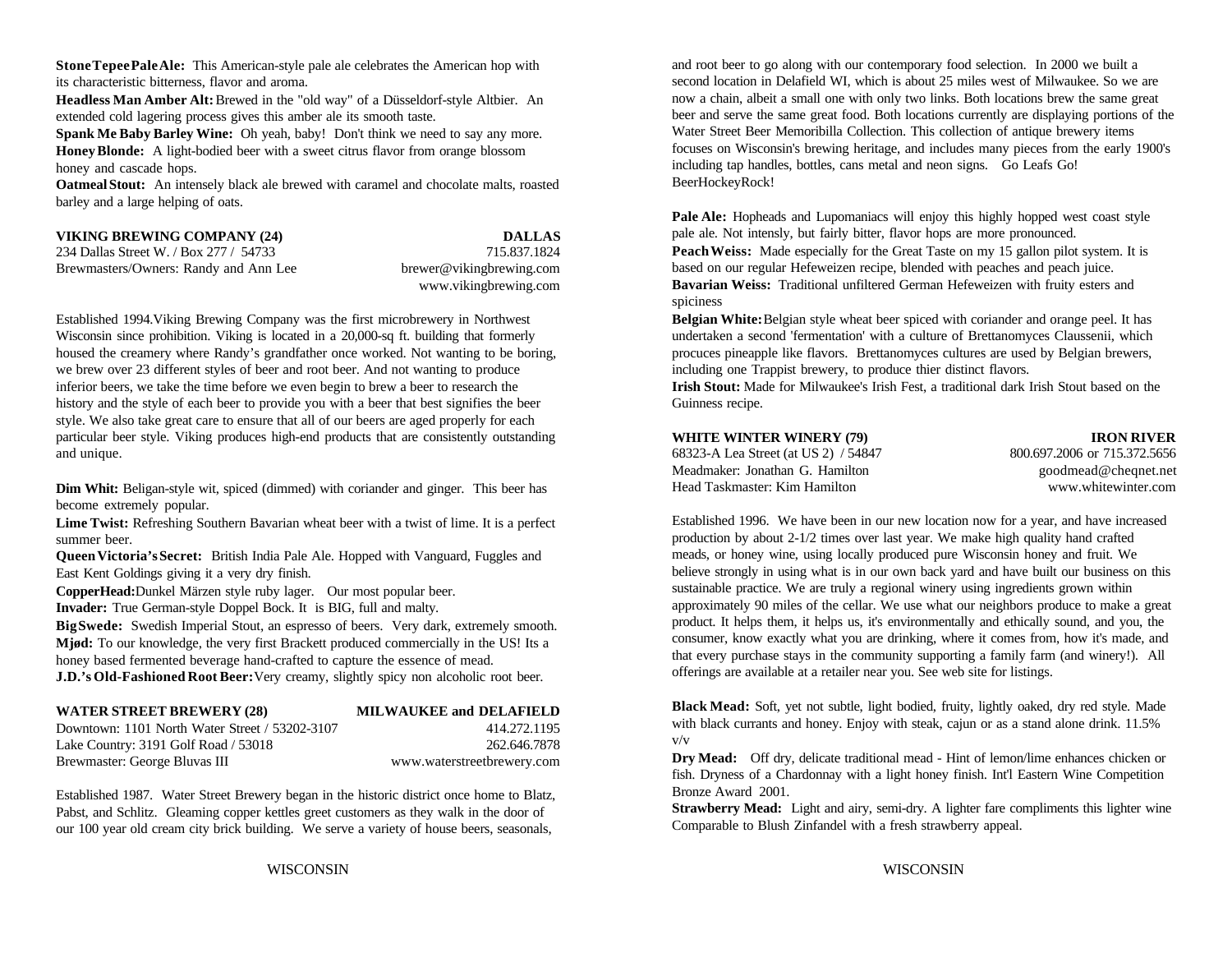**Cyser:** Semi-Sweet made with fresh apple cider and honey. Excellent with sharp cheeses, pork and spicy foods. Int'l Eastern Wine Competition Bronze Award 2003 Int'l Mead Comp. 2004

**Raspberry Mead:** Full raspberry nose and body, semi-sweet Great with dark chocolate!! 11.5% v/v

**Blueberry Mead:** Subtle semi-sweet blueberry fresh blueberry flavor for dessert or as a stand alone drink.

**Sweet Mead:** Sweet traditional mead (just honey and water) full flavored. The honeymoon tradition; enjoy with a loved one. Refreshing over crushed ice with a twist of lemon. 11.5% v/v. Silver - Eastern Int'l Wine Comp 2003 Gold Award Best of Class New World Int'l Wine Comp.2005

**Traditional Brackett:** Brackett represents the ancient link between mead and ale. Dark amber color range, richly hopped with a hint of sweetness on the finish. Made from 60% honey and 40% malt with a pleasant hoppy background. 7% v/v.

**Oak Brackett:** Robust and nutty with a sweet finish, very complex and rich. 12% v/v. World Beer Cup Silver 2002, Bronze 2000, Int'l Mead Competition Silver 2004, Bronze 2003.

**Hard Apple Cider:** Refreshing alternative to beer or wine. Made with fresh pressed Bayfield Apple Cider. Light, crisp & sparkling! 4.5% v/v.

**Blue Spritz:** NON-ALCOHOLIC sparkling, fresh natural Blueberry. Join in the celebration of the fruits from the land in this delicious  $\&$  refreshing natural blueberry drink.

**If you enjoyed this year's festival, join us next year for the**

# **20th Annual Great Taste of the Midwest 12 August 2006**

(Remember! It's always the second Saturday in August.)

Ticket price will be determined by next April Check http://mhtg.org for information

## **Tickets go on sale in May and will go off sale when they're gone!**

(Don't miss out like many of your friends did this year! Buy early and book your hotel rooms or bus trips early.)

## **We invite your comments on this year's festival.**

Write to us at: Great Taste! Madison Homebrewers and Tasters Guild Post Office Box 1365 Madison, Wisconsin 53701-1365

## **Now go have a beer, eh?**